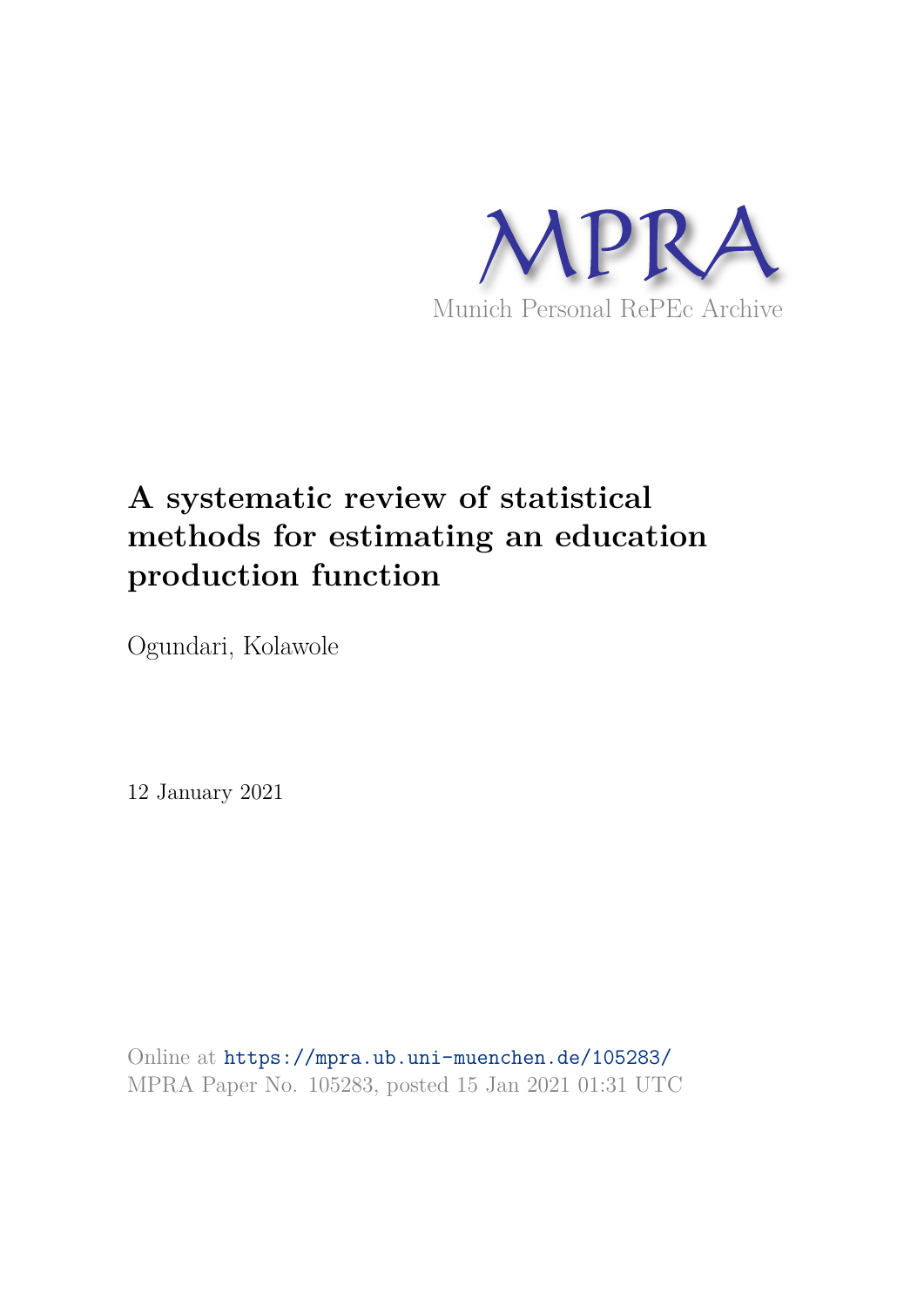## **A systematic review of statistical methods for estimating an education production function**

Kolawole Ogundari Education Research and Data Center Olympia, Washington State USA Email: ogundarikolawole@daad-alumni.de

#### **Abstract**

The quality of administrative or longitudinal data used in education research has always been an issue of concern since they are collected mainly for recording and reporting, rather than research. The advancement in computational techniques in statistics could help researchers navigates many of these concerns by identifying the statistical model that best fits this type of data for research. The paper provides a comprehensive review of the statistical methods important for estimating education production function to recognize this. The article also provides an extensive overview of empirical studies that used the techniques identified. We believe a systematic review of this nature provides an excellent resource for researchers and academicians in identifying critical statistical methods relevant to educational studies.

**Keywords:** Education, Production Function, Statistical Methods, Causal Analysis, Regression

## **Introduction**

A production function is defined as a technical relationship between input and output. The concept of production function has been applied widely to the different sectors of the economy, such as agriculture, energy and power, transportation, finance, education, and the healthcare sector, among others (see: Clark 1984; Just et al., 1983; Boyd 2008; Sami et al., 2013; Koc 2004; Gyimah-Brempong and Gyapong 1991). In the education sector, the production function is considered a powerful tool to understand the combination of school inputs that influence education outcomes (Espinosa 2017). Here the educational institution is analogous to transforming inputs into outputs through a production process (Worthington 2001). Unlike other industries, schools are treated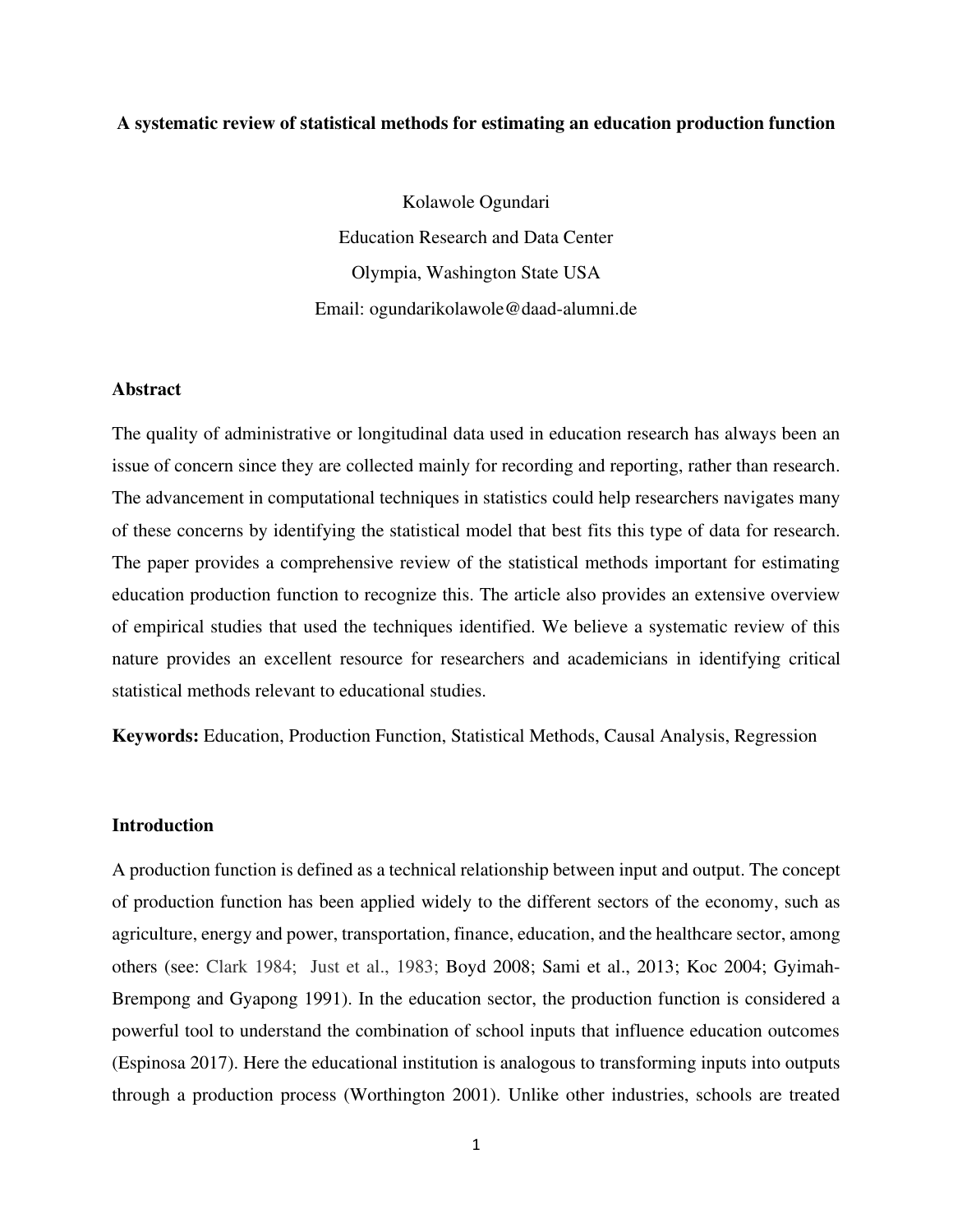analytically as production units on the supply side when estimating education production function. With few exceptions, schools are not considered profit-maximizing firms, especially the public or private non-profit ones.

According to Worthington (2001), the output in education production function may either be defined in terms of intermediate outcomes such as student test score (e.g., math or reading test scores, CGPA, number of pupils, number of graduates, and passing rates, etc.) or education outcomes (e.g., employment rates, starting salaries or acceptance rates into higher education). The author also noted that the typical inputs in education production function are the teaching and learning environment's characteristics. This comprises students' attendance and homework; expenditure on education; technology (equipment); teachers' experience, certification, salary; pupils/teacher ratio; class size; and parents' education and income levels.<sup>1, 2</sup>

The estimation of education production function provides mechanisms through which researchers can understand productivity in schools or educational institutions described as improving student outcomes with little or no additional resources (Hanushek, 1979). This explains why education production function's policy relevance has long been stressed in the literature (Todd and Wolpin, 2006; Hanushek, 2007). Unfortunately, the quality of administrative or longitudinal data used in education research has always been an issue of concern since they are collected mainly to record and report or provide necessary information about service users, rather than research. The advancement in computational techniques in inferential statistics has helped researchers identify the statistical methods that best fit their data over the years. This has led to a shift in the empirical strategies among the researchers. For example, there is an increasing move from simple multivariate statistical methods to more sophisticated techniques such as Bayesian, non-parametric regression, semiparametric regression, and machine learning applications, among others, in recent years. In contrast to other economic sectors, such as energy and power, transportation, finance, health, and agriculture, some of these methods are scarce in education research.

<sup>&</sup>lt;sup>1</sup> The choices of output and input measures are driven by data availability.

<sup>&</sup>lt;sup>2</sup> Although the purported relationship between key policy variables such as resource spending or educational expenditure and educational outcomes has been the subject of much inquiry (Hanushek, 1986), the quality of many of these measures is another concern when estimating education production function (Grosskopf et al., 2014). Most economists prefer the value-added measure that requires access to panel data on individual students to mitigate the quality problem in the education production function (Gronberg et al., 2011). None of these is the focus of this paper.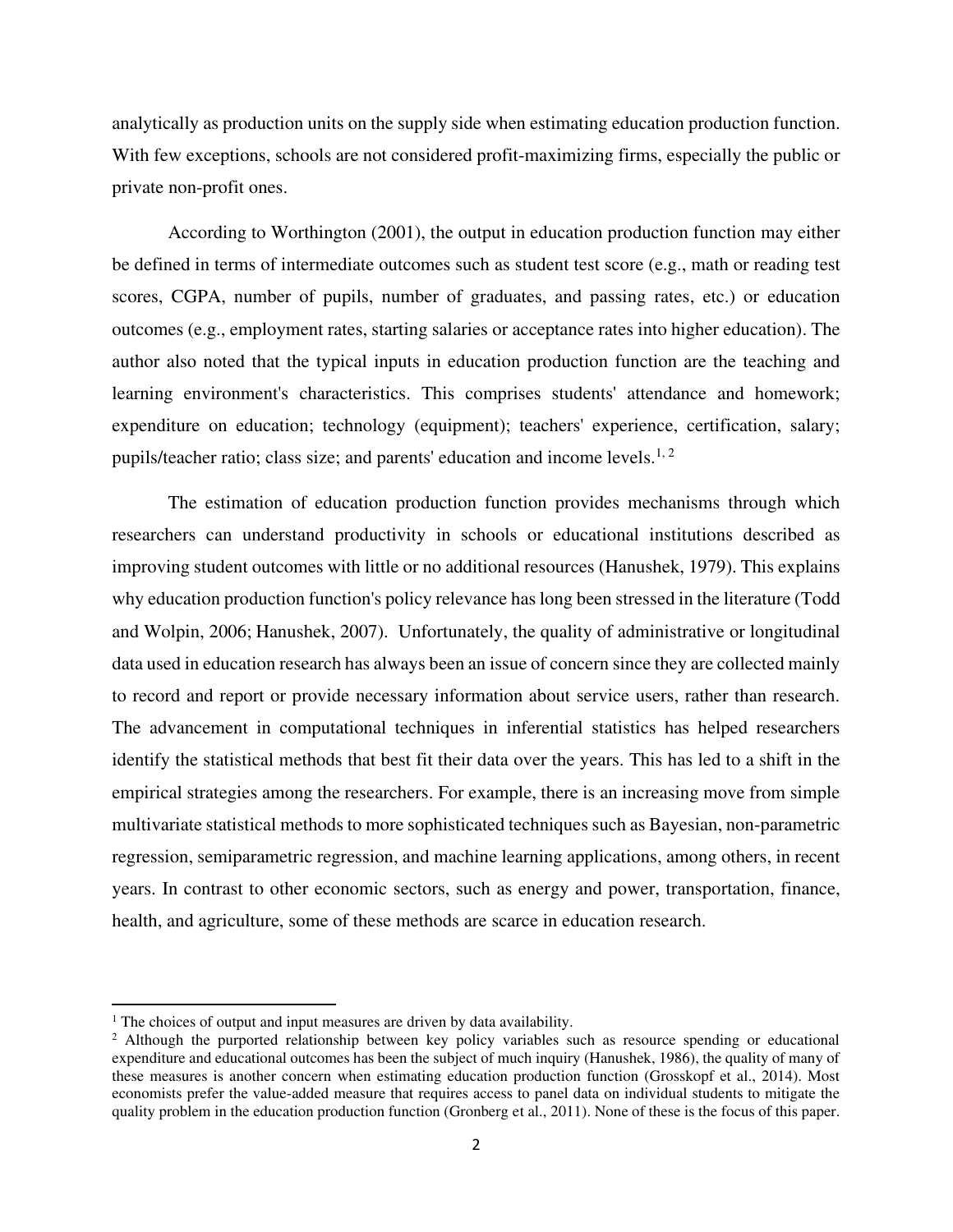The application of statistical techniques that best fit an education data provides opportunities for researchers to accurately understand the dynamic relationship between education outcomes and associated factors such as students, schools, parents, and teachers' characteristics. Of course, determining appropriate statistical methods matter, as this validates estimated results for policy. Inferential statistical methods such as regression have always been used to fit education data. According to Hanushek (1997), regressions use a series of independent or descriptor variables to estimate the value of the dependent or, in this case, the outcome variable. Example of regression used in education research includes parametric regression models such as ordinary least square - OLS, logistic regression, probit regression, multinomial regression, Tobit regression, fixed effect regression, mixed model, random effect regression and generalized method of moment regression, etc. Others include non-parametric regression, such as kernel regression and semi-parametric regression.

Based on a systematic review of prior research works and literature, we observed that education research questions have always been framed in two ways highlighted below.

- 1. What are the effects of students, schools, or teacher characteristics on education outcomes?
- 2. What is the impact of educational programs or policies on education outcomes?

The education production function is often used as the conceptual framework to address these questions in the literature empirically (Worthington, 2001). For example, education production function specified to link resource inputs (e.g., pupil to teacher ratios, technology, amount of homework, teacher experience, teacher education, teacher salary, school expenditure, teacher/pupil ratios, class size, etc.) with educational outcomes (e.g., reading and math test score, CGPA, SAT, etc.) after controlling for student, parent, teacher, and school characteristics (e.g., student gender, age, and ethnicity, student attendance, teacher certification, etc.) is synonymous to the first question. This includes estimating schools' relative efficiency, among others (see; Scippacercola and Ambra, 2013; Halkiotis et al., 2018). Also, education production function specified to link treatment assignment ( e.g., STEM program, remedial program, honor program, or early learning education, etc.) with educational outcomes (e.g., reading and math test score, CGPA, SAT, etc.) after controlling for student, parent, teacher, and school characteristics (e.g., student gender, age, and ethnicity, etc.; parent education; teacher salary and experience, etc.) is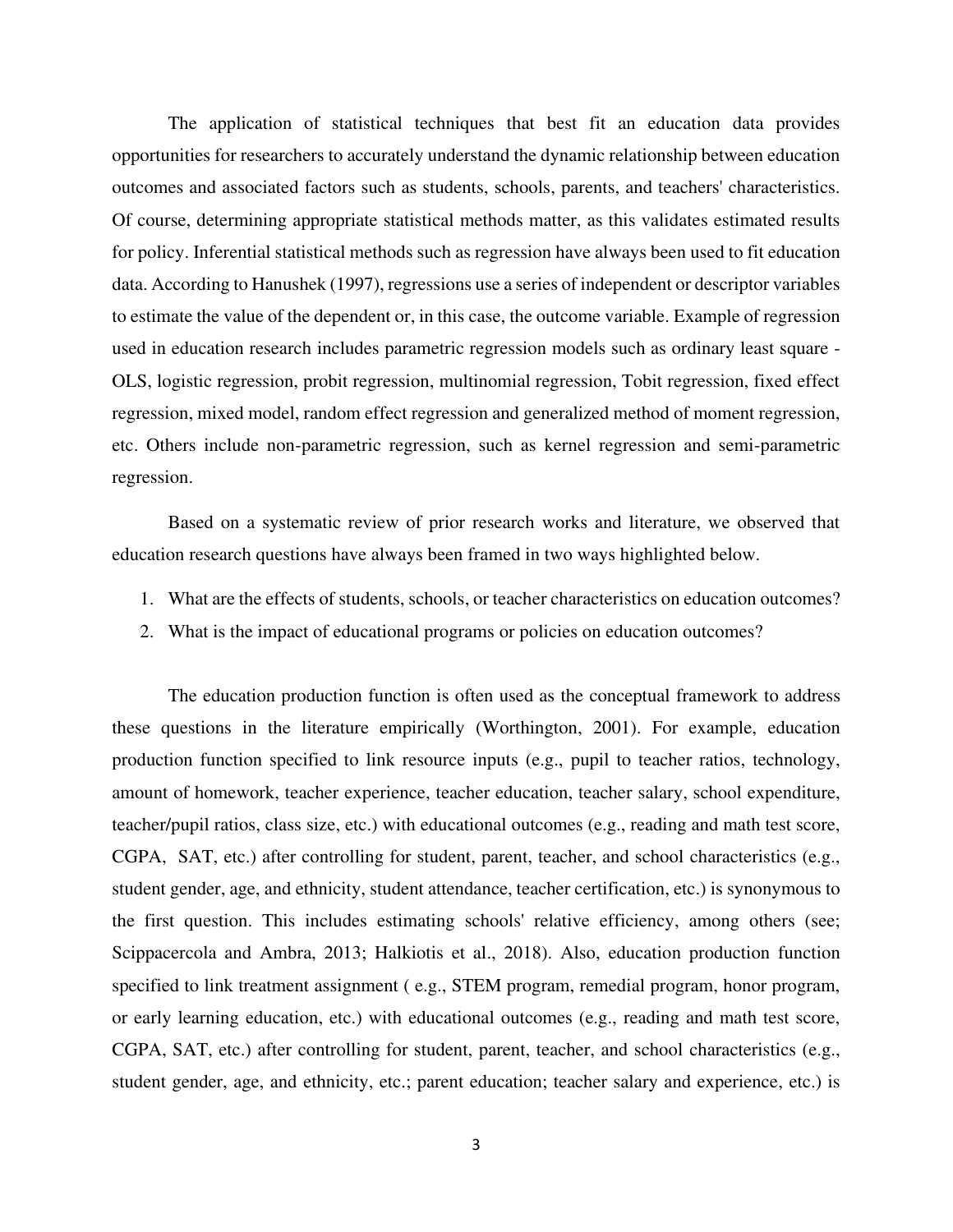synonymous to the second question. This includes estimating the impact of early learning program/preschool on educational outcome among others (see; Hogrebe and Strietholt 2016; Atteberry et al., 2019)

In recognition of this, the objective of this paper is two-fold. **First**, to identify the best statistical methods for estimating education production function that aligns with each of the research questions above. **Second**, to provide a detailed example of the studies that used the statistical methods identified within the context of education data.

The paper is structured as follows. Section 2 provides essential guidelines for selecting statistical methods within the context of education data given the data generating process (DGP). Sections 3 and 4 identify statistical methods for estimating the education production function that aligns with the first and second research questions. While section 5 describes the available statistical software for analyzing the statistical techniques identified in the paper, section 6 concludes.

#### 2.0. Essential guidelines for selecting statistical methods in education research

Quantitative researchers seek to identify the statistical methods that best fit their studies' data. Understanding the data generating process (DGP) is crucial to achieving this, most importantly, the dependent variable. The model's selection depends on the outcome or dependent variable (Osgood, 2008). For instance, it is vital to address the following questions: How is the dependent variable measured or constructed in the data? Is the dependent variable continuous or discrete? If the dependent variable is discrete, is it a binary, ordinal, categorical, proportional, percentage, or count variable?

Osgood (2008) noted that despite the ordinary least square (OLS) violation of fundamental general linear model assumptions, the model is still used in educational research for count dependent variables. Liou (2009) also revealed that the statistical analysis's conclusions might influence their estimated standard errors and inferential statistics and invalidate the results due to errors in selecting the appropriate regression model. For example, a review of the literature shows that Ayalon and Yogev (1997) used hierarchical linear modeling to estimate the relationship between students' characteristics and the types of courses that science and humanity students take. They also explore the effects of school characteristics on these relationships. At the student level,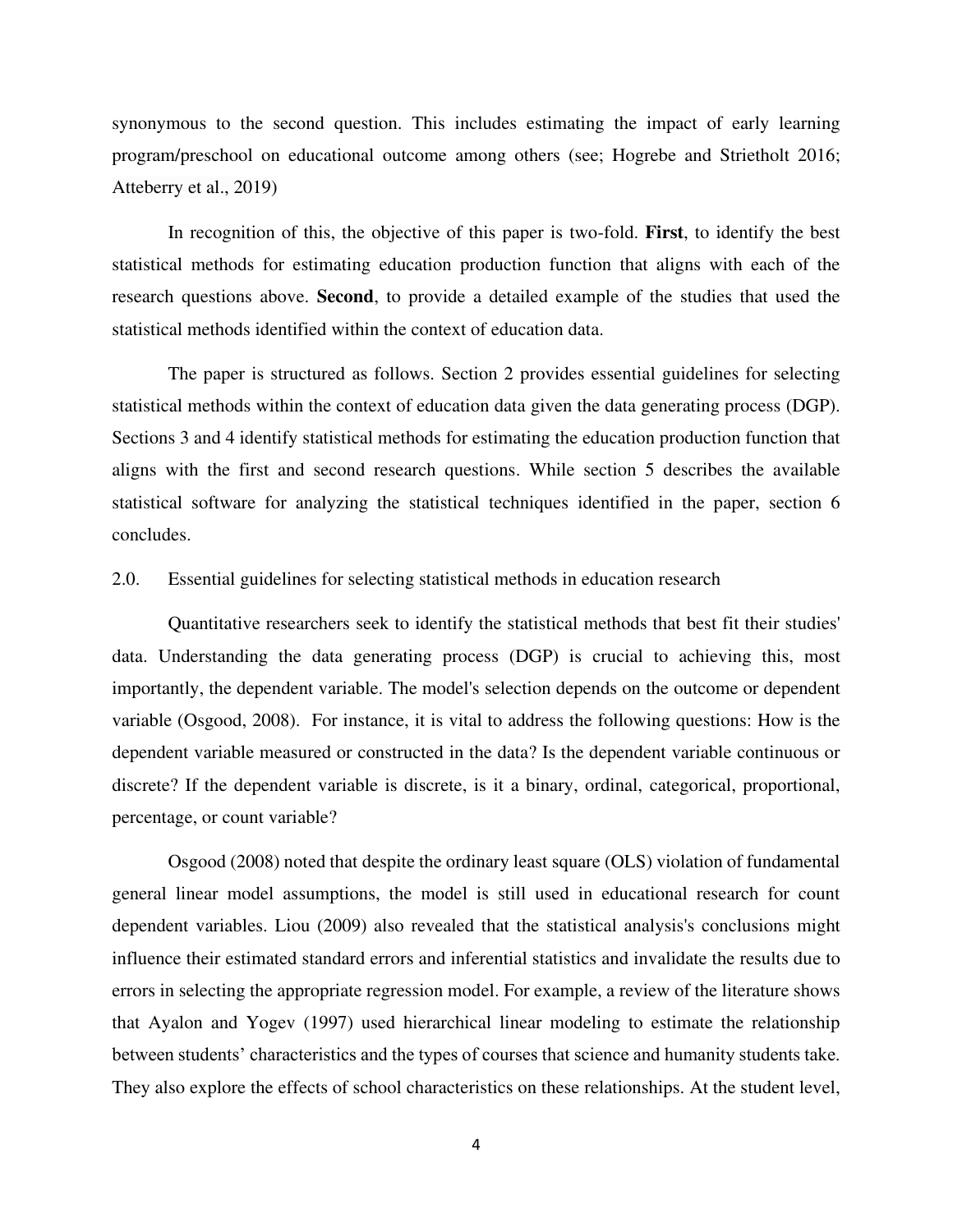the dependent variable was the number of course units' students in science or humanities take in the study. Unfortunately, the authors employed a hierarchical linear model instead of a hierarchical count model (e.g., multilevel mixed-effects Poisson regression model). This is because the DGP of the dependent variable has a characteristic of count data. Hence, using a hierarchical linear model rather than a hierarchical count model may influence estimated standard errors and invalidate the results.

Another important concern is the case of missing data. This is a common phenomenon in administrative or longitudinal data. Thus, quantitative researchers must understand the nature of the missing data, which could help identify statistical methods that best fit the data. For example, it is important to note the missing cases could be random or non-random. If the missing is random, one could impute the missing cases using appropriate imputation methods available in the literature. However, if the missing cases are nonrandom, it cannot be imputed. The issue of nonrandom missing cases must be put into consideration when estimating the model. For instance, in the case of dependent variables with missing cases at nonrandom, the researchers must address the following questions. Is the dependent variable censored, truncated, or is it a corner solution or a problem of sample selection bias? Understanding the theoretical or empirical processes that create the zeros helps identify the appropriate model that best fits the data.

## 3.0 Methods for addressing the first research question

As earlier mentioned, an education production function can be specified to study the effects of students, schools, or teacher characteristics on education outcomes. The subsequent sub-sections describe inferential statistical methods that best fit the dependent variables of different forms often used to address this type's research question.

## 3.1.0 A regression model with cross-sectional data

A regression model is the most popular inferential statistic method used in applied research to answer research questions. While there are several types of regression models, identifying the appropriate regression model that best fits the data has enormous implications on the policy's validity.

5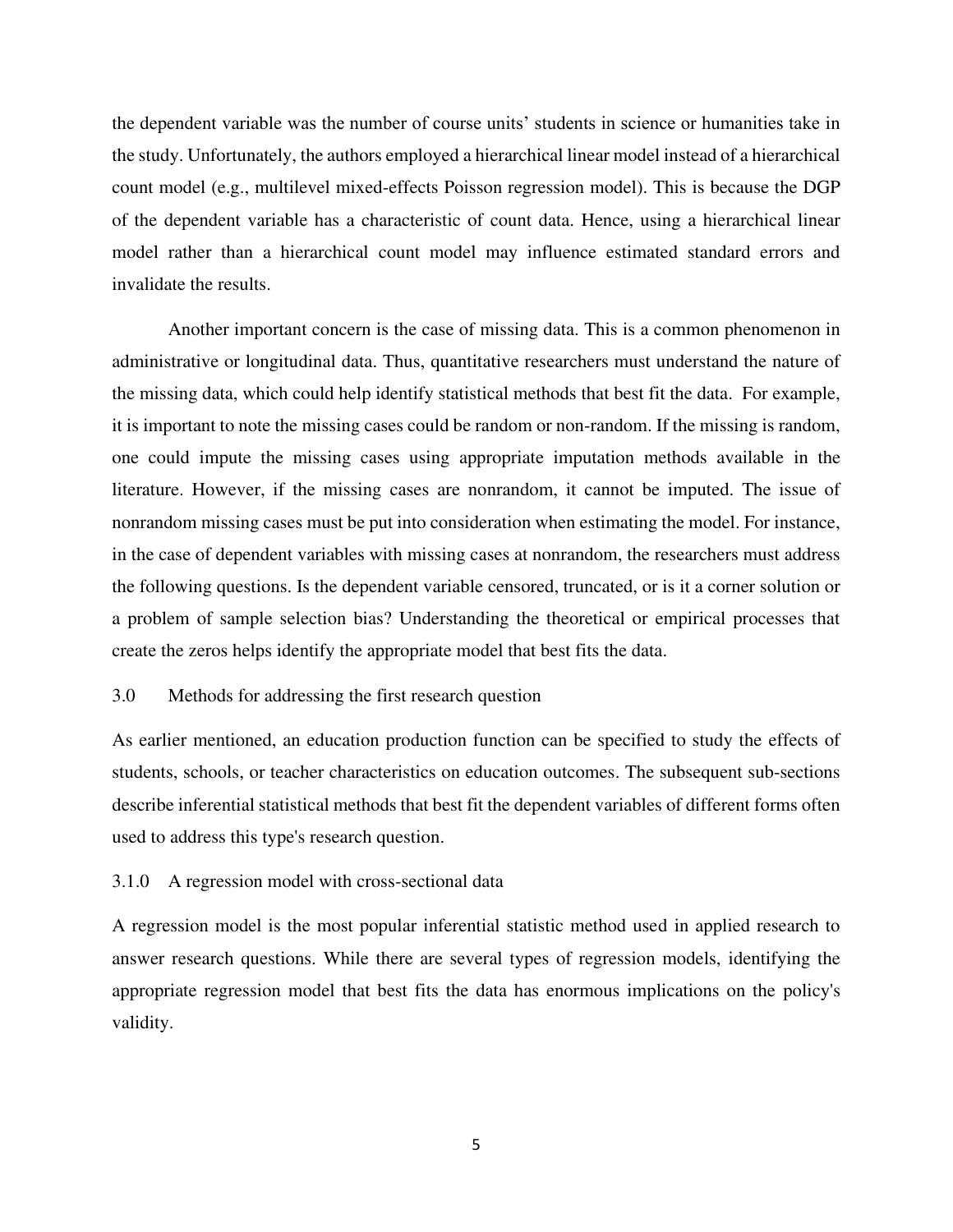## 3.1.1 Linear Ordinary Least Square (OLS) regression model

The ordinary least square (OLS) regression model is prevalent in applied research. It is important to note that OLS is considered an unbiased estimator of a linear regression model (specification similar to equation 1 in the Appendix) with a continuous dependent variable. The dependent variable's precise nature is continuous, which is very important when selecting OLS as an estimator. However, OLS maintains stringent assumption of a normal distribution of error terms and linear functional relationship between dependent and explanatory variables.

Kruger (1997) employed OLS to estimate an education production function to explore the effects of class-size assignments on the average percentile of standard achievement tests for kindergarten through third grade. This study's dependent variable is the standardized test score, a continuous variable. Fuller and Ladd (2013) used OLS to examine teacher quality's effects on students' scores. The student test score in this study is also a continuous variable. Other examples include Chakraborty and Jayaranman (2019) that employed the OLS regression model to explore the school feeding program's effect on children learning outcomes.

## 3.1.2. Tobit, Heckman, and Double hurdle regression models

The analytical method changes when the dependent is not continuous as described in the previous section but appears to be discrete such as censored or truncated at a point, exhibit corner solution, or sample selection bias problem with positive and zeros outcome due to missing data. Here, the dependent variable is assumed to follow a mixed distribution where there is a probability mass at zero and a continuous distribution for values greater than zero (Amore and Murtinu 2018). Tobit, Heckman, truncated, or Double hurdle regression is a particular case of models with a limited dependent variable. In this case, the zeros due to missing data cannot be imputed because they are assumed to not missing randomly. When the dependent variable is configured this way, OLS is considered biased (Maddala 1983). Thus, ignoring censoring or sample selection bias in OLS translates into a lower regression line slope and an inflated intercept. Tobit models, Heckman selection models, and the Double hurdle regression model may constitute a valid estimation approach depending on a clear understanding of the source of zeros or missing patterns in the data (see; Tobin, 1958; Heckman, 1979; Cragg 1971).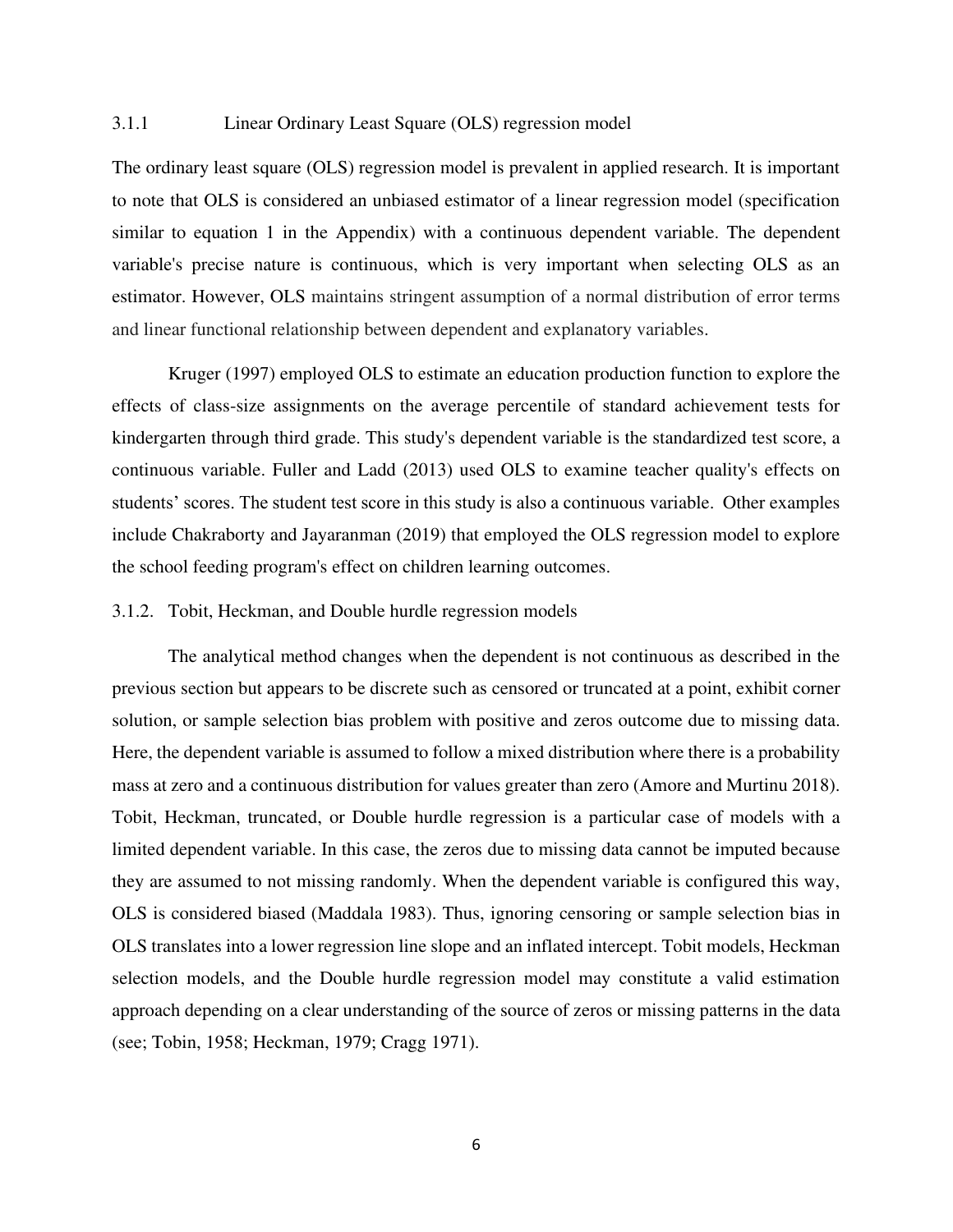Tobit models' assumption of zero observations in a limited dependent variable is due to censoring attributed to the corner solution problem, where zeros are considered true or genuine zeros. Data censoring in Tobit usually arises from data observability and should not be associated with sample selection bias (Amore and Murtinu 2019). Tobit model is traditionally referred to as censored regression (Wooldridge 2010).

Heckman's sample selection model (see Heckman, 1979) and the double hurdle model (see Cragg 1971) are a generalization of the type 1 Tobit model (see Tobin, 1958). Heckman's model assumes zero observation is due to sampling selection bias rather than a corner solution problem. Here, zeros due to missing data are referred to as false zeros because it comes from a separate discrete decision rather than a corner solution as in the Tobit model. As a result, the Heckman model assumes two distinct outcomes that govern positive and zero observations. The first represents a selection equation that describes the probability of a non-zero (e.g., equation 4 in the Appendix). The second is the outcome equation that defines a positive observation (e.g., equation 3 in the Appendix). If the two equations are independent, the model reduces to the Tobit model. The implication of this is that selection decisions influence the actual outcome (i.e., the positive values) do not hold. As Heckman (1979) proposed, the first stage involves estimating the selection equation of probability of treatment similar to equation 4 of the Appendix to derive a bias correction variable in the form of inverse mills ratio (IMR). The second stage is the outcome equation (e.g., equation 3 of the Appendix), where the IMR is part of the explanatory variables. An example of this is a study of the effect of education on earnings only on data for public sector workers. Sample selection bias arises because zeros are associated with a focus on public sector workers.

On the other hand, the double hurdle model allows for censoring due to the corner solution as a zero observations source. Nevertheless, zeros here have features of true and false zeros. However, the model assumes that two hurdles governed positive and zero observations. The first and second hurdles are sequential or simultaneous. The first hurdle deals with the binary decision, as the second hurdle deals with the positive outcome (e.g., equation 4 of the Appendix). Technically speaking, the first hurdle corresponds to the probability of non-zero observation, and the second hurdle corresponds to the level of positive observation (e.g., equation 7 of the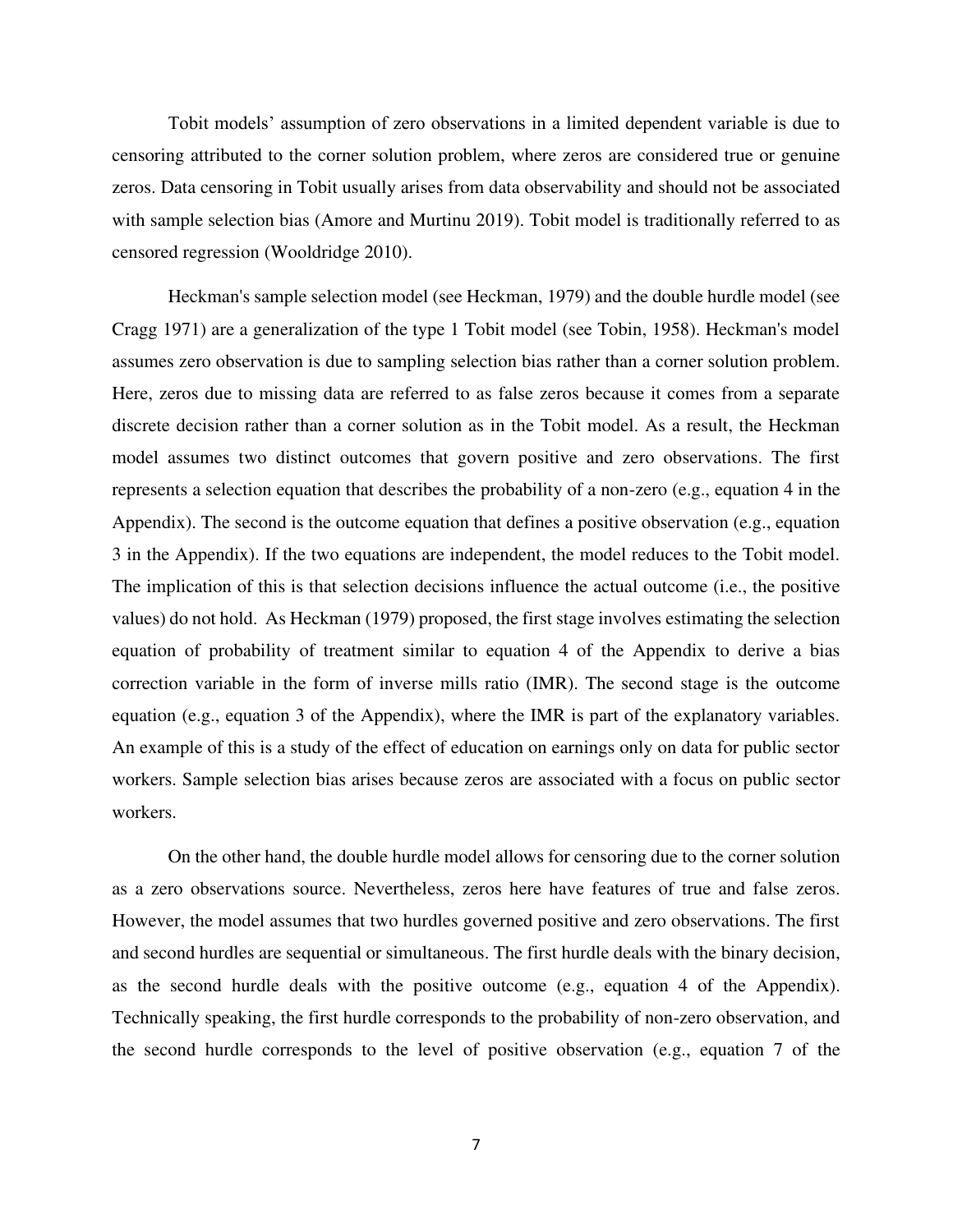Appendix). Residuals of the first and second hurdles are correlated in the Double Hurdle model, but the model reduces to the Truncated Hurdle model (see Cragg, 1971).

A study that examined the effects of educational qualification or certification on earnings is a good example. Here, data on earnings has both positive and zero outcomes with the possibility of corner solutions, censoring, or sample selection problem in the data. In this example, due to the data provider's privacy concerns, earnings are not observed for the whole population (case of censoring problem). It is also possible some of the data providers are unemployed during the survey (selection bias problem). The nature of the dependent variable (earnings) shows that researchers cannot simply delete observations with zero earnings as this bias results from the policy. Likewise, selecting the ordinary least square (OLS) regression model is considered a biased estimator for this type of dependent variable. Double Hurdle, Tobit, Heckman, or sample selection models are possible methods of estimating such data, depending on a clear understanding of the data generating process (DGP).

Ogundari and Aromolaran (2014) employed a double hurdle model to examine the effect of educational attainment on earnings in Nigeria. The income column has zero due to missing data for many of its data observations in the study. The authors assume two hurdles govern the zeros and non-zeros income with the possibility of zeros associated with true or false zeros in the study. Tsai and Xie (2011) used the Heckman selection model to model heterogeneity in college education returns in contemporary Taiwan. The data on earnings has zeros due to missing data, which the authors assume is due to sampling selection bias. The authors estimate a first-stage probit model for selection into labor force participation to derive inverse mills ration (IMR), which is then included in earnings function as an explanatory variable to correct selection bias.

## 3.1.3. Univariate Probit and Logit regression models

Univariate probit and logit regression models are models with the categorical dependent variables and are classic examples of regression models with the limited dependent variable. The dependent variable here is a dichotomy or binary response. An example of this is the participation in a STEM program or early learning program where participation is a binary response recorded in the data as 1 and 0 otherwise. The difference between the logit and probit model is the error terms' underlying distribution. Probit has a cumulative standard normal distribution, while logit uses cumulative standard logistic distribution. The two models produce similar results. OLS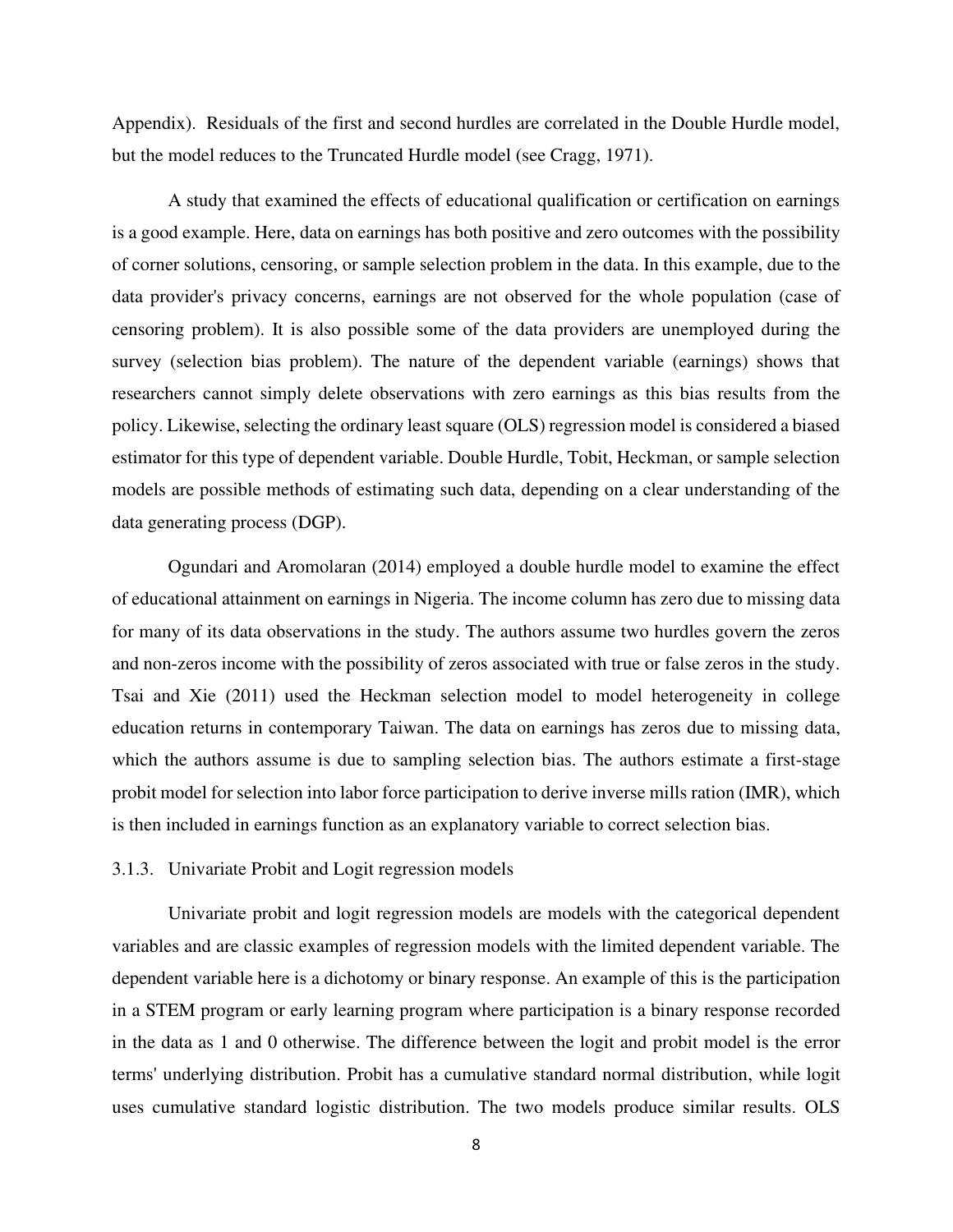application to a binary response-dependent variable may lead to predictions outside the range of 0 and 1, and the residuals are also heteroskedastic by construction.

Pyke and Sheridan (1993) employed logistic regression to analyze graduate student retention, where the dichotomous dependent variable was whether the student completed masters and Ph.D. degrees. Bautsch (2014) used a logistic regression model to explore the effects of concurrent enrollment in college-going and remedial education rates of Colorado's High School students. This study's dependent variable is binary such that college enrollment or remedial is taken as 1 and 0 otherwise.

#### 3.1.4. Ordered and multinomial regression models

Other limited dependent variable models of interest include the ordered and multinomial models. Ordered and multinomial models are two extensions of binary dependent models referred to as categorical models. However, the difference between these two models is how the dependent variable is structured as categorical data. The dependent variable in ordered response models takes several finite and discrete values that contain ordinal categorical data. Examples of these ordered models are the ordered probit and the ordered logit model. However, the multinomial model's dependent variable takes finite and discrete values but does not have any ordinal information. The two standard models are the multinomial probit and multinomial logit model.

Alauddin and Tisdell (2006) employed ordered probit to examine students' evaluation of teaching effectiveness with ordinal dependent variable ranging from 1 to 5. In their specification, 1 represents very poor, 2 for poor, 3 for good, 4 for very good, and 5 for outstanding, defining the ordinal dependent variable in the study. Stratton et al. (2005) employed a multinomial logit model to examine college stop out and dropout behavior. This study's dependent variable is a non-ordinal variable where continuous enrollment is recorded as 1, stop out as 2, and dropout as 3. Nguyen and Taylor (2003) also used a multinomial logit model to examine post-high school choice determinants. In this study, 1 to 5 represent the private four-year college, public four years, private two-year college, public two-year college, and employed, respectively, as the study's dependent variable.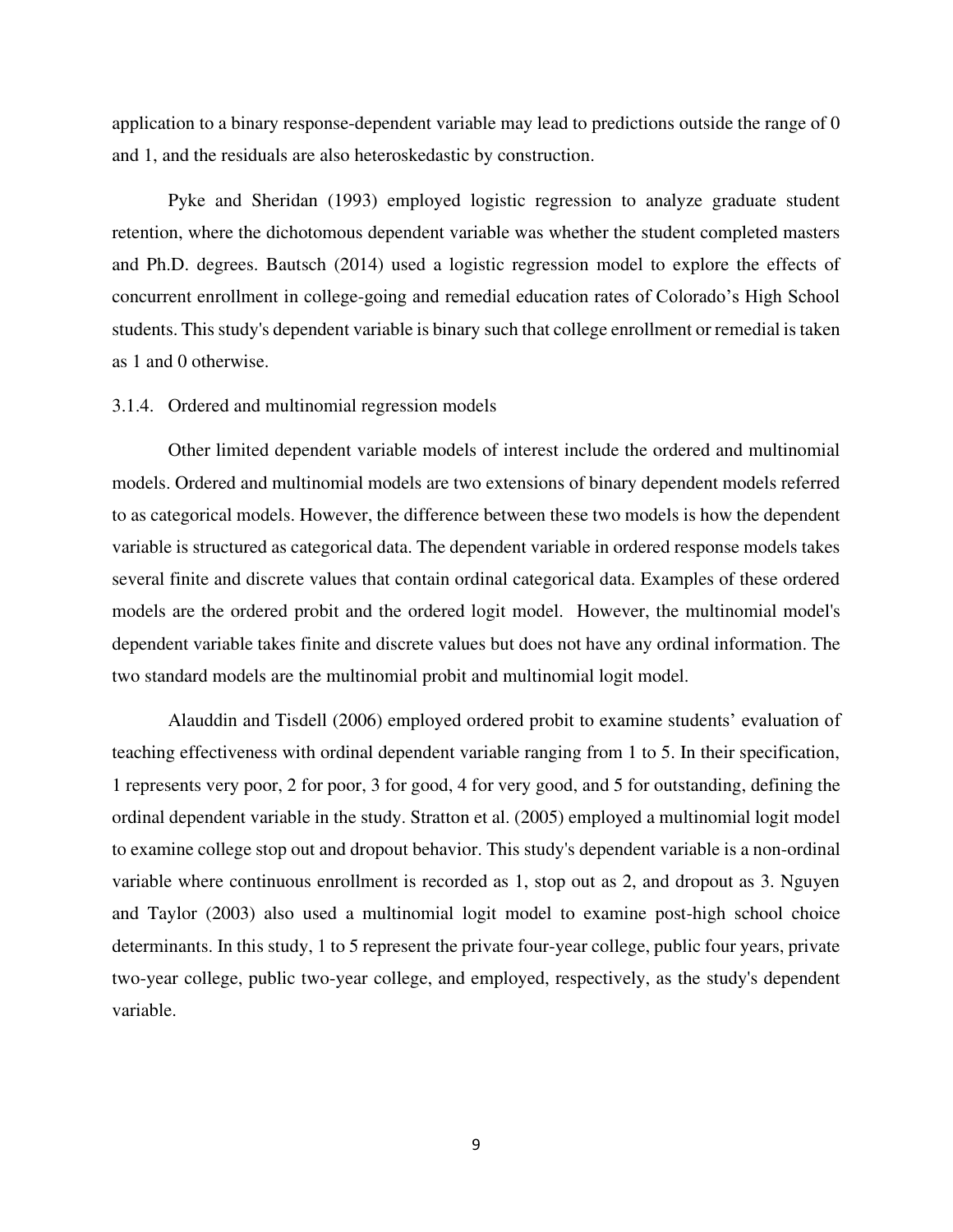#### 3.1.5. Multivariate binary models

A typical example of this is a multivariate probit model, a generalization of the probit model discussed above and estimates several correlated binary outcomes jointly. For example, a bivariate probit regression model estimates two binary dependent outcomes believed to be correlated. A multivariate probit model can accommodate more than two dependent outcomes as an interdependent binary response. Even when the binary dependent outcomes are more than two, the joint prediction can be carried out individually.<sup>3</sup>

 Using the data from South Africa, Chisadza (2015) employed a bivariate probit model to model the joint probability of school enrollment and work-study on the transition from school to work in the post-compulsory schooling period. In this example, the dependent variable is "enrollment" and "working." The methodology is best appropriate given that there is a likelihood of having an individual working and, at the same time, enrolled in school in the dataset. Also, there might be individuals that are only working and not enroll in school and vice versa in the dataset. Evans and Roberts (1995) jointly modeled the probability of being a member of the catholic church and attending a Catholic school in a study to examine the effect of catholic secondary schooling on educational attainment. In this study, there is a high likelihood that the catholic church members are more likely to attend catholic schools and should be modeled accordingly. There is also the possibility of having an individual who attends a catholic school but not a catholic church member and vice versa. Bowles and Jones (2004) employed the bivariate model to jointly model the probability of supplemental instruction and retention in a study that examined the effect of supplemental instruction on retention.

## 3.1.6. Non-parametric Regression model

A parametric model such as ordinary least square (OLS) and generalized linear model (GLM) has a strong assumption regarding a definite functional form concerning a subset of the regressors or the density of the errors that are assumed to be normally distributed. Taking a specific distribution of the error term beforehand might not work with most data given the data generating process

<sup>&</sup>lt;sup>3</sup> It is important to note that the interdependence of binary response in the multivariate setting should be taken into account during estimation. In the absence of interdependence, the model collapses to a univariate binary response model.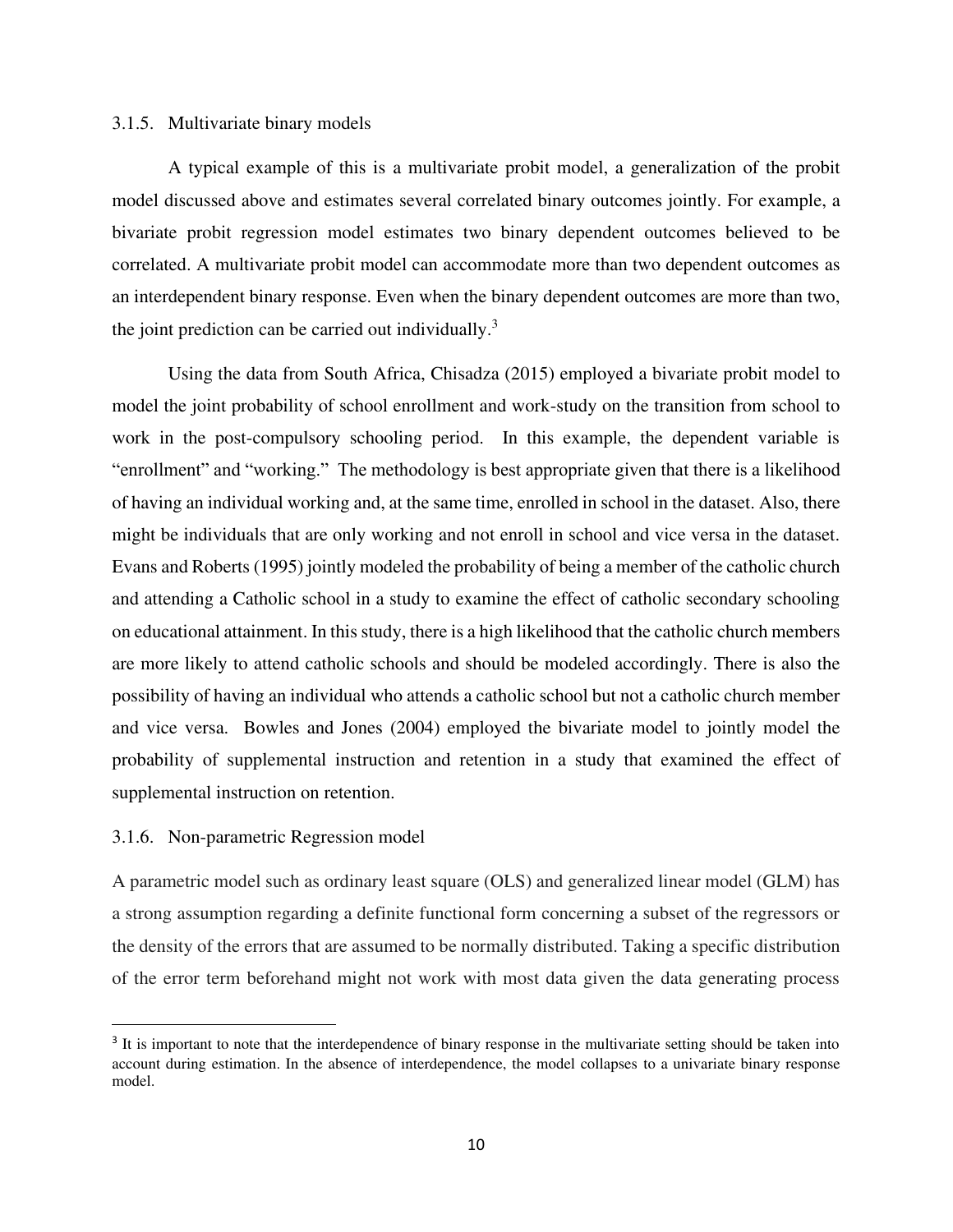(DGP). Fan and Yao (2003) noted that when a wrong functional form is selected, the results are substantially biased compared to the other competitive models. Unlike OLS, non-parametric does not maintain the stringent prior assumption of a specific distribution of error terms and functional form relationships between the dependent and explanatory variables. In non-parametric regression, the appropriate model is determined from the data set and can take any shape, which could be linear or nonlinear.

Non-parametric regression models such as kernel smoothing regression, locally weighted scatterplot smoothing (LOWESS), Local regression (LESS), and Robust weighted local regression relaxed the stringent assumptions of the parametric models. The models are executed as a graph and are a valuable method in visualizing the relationship between education outcomes such as earnings and factors and conditions associated with it, such as educational level and experience. For example, nonparametric regression gives you a visual insight into the pattern of the relationship between earnings and education attained, which could be linear or non-linear.

A literature review shows that the non-parametric regression model is not widely used in education research. However, we believe non-parametric regression could prove useful when examining the relationship between educational outcomes such as academic performance (e.g., test score and CGPA) and factors such as attendance and teacher experience, and salary, among others. It is important to note that both the education outcomes and the factors of interests are assumed to be a continuous variable when using non-parametric regression.

## 3.1.7. Semi-parametric regression model

The semi-parametric regression model combines the features of parametric and non-parametric models. This model has a parametric component) and an indefinite dimensional nuisance parameter (the nonparametric component). It is useful when fully, nonparametric models may not perform well or when the researcher wants to use a parametric model when the functional form of the regressors or the errors' density is unknown. This model includes regression splines, fractional polynomial regression model, and the Cox proportional hazards model.

Goldhaber et al. (2007) employed a semi-parametric model to assess teachers' career transitions and their implications for the teacher workforce quality in North Carolina public schools from 1996 to 2002. Likewise, Feng and Sass (2011) used the Cox proportional hazards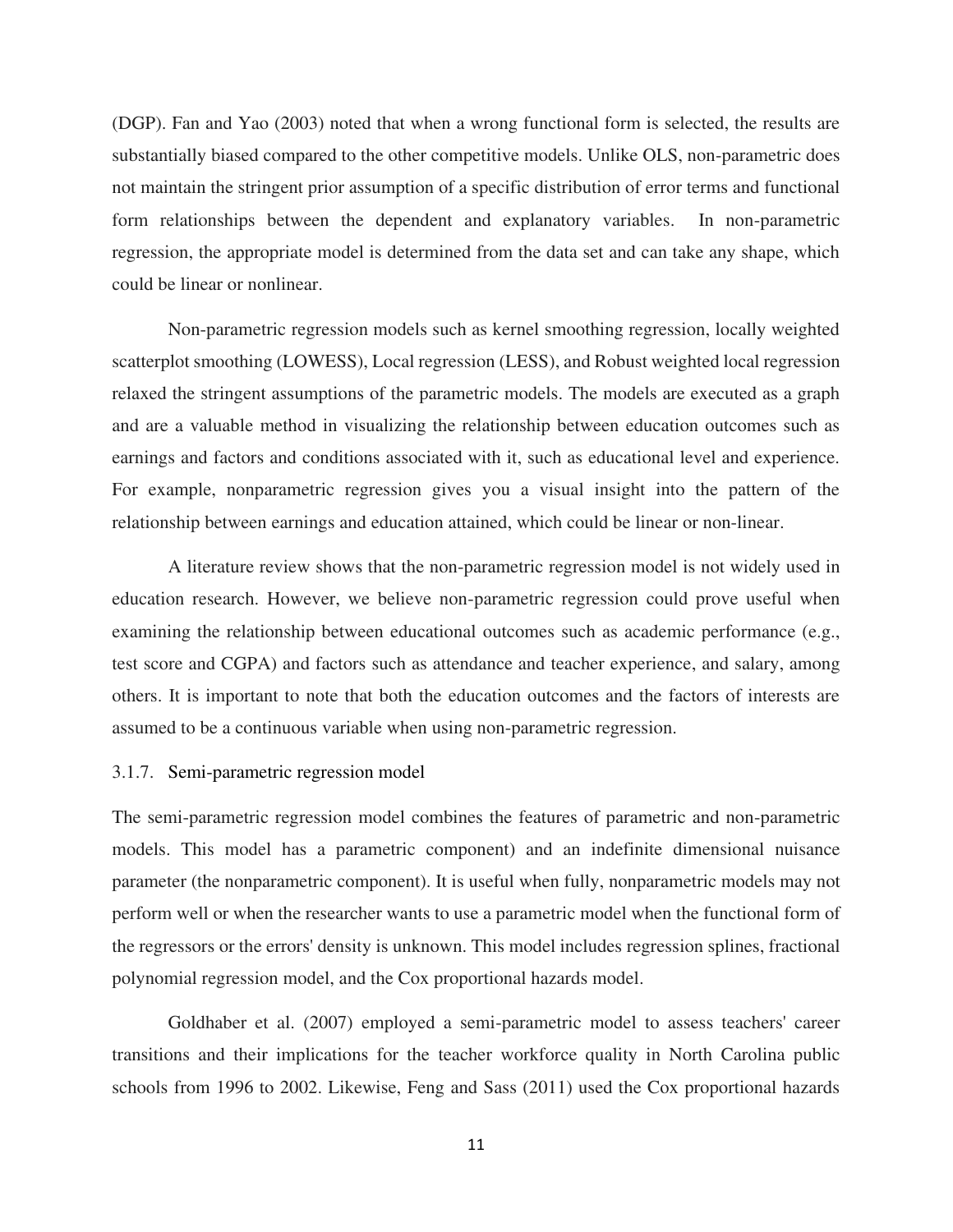model to study the relationship between teacher productivity and inter-school mobility. The students' demographic and economic backgrounds are included in the estimated hazard model.

## 3..1.8. Other regression models/approaches

#### a. A regression model with count dependent data

The regression model for count data is an important model for investigating the relationship between factors and conditions associated with educational outcomes. While the regression model is an extension of GLM, OLS is considered unsuitable for analyzing discrete count data (Cameron and Trivedi 1998). The regression models used for handling count data include a zero-truncated Poisson regression model, zero-truncated negative binomial, zero-inflated Poisson, random effects count models, and Poisson regression.

Desjardins (2015) employed four models: Poisson, negative binomial, Poisson hurdle, and negative binomial hurdle to explain variability in school days suspended. The number of school days suspended is a count dependent variable in the study. Eminita and Widiyasari (2019) employed Poisson and Binomial Negative Regression models to examine the factors affecting undergraduate students' quitting in their research. The authors used the number of courses that students failed in the semester as the dependent variable. Salehi and Roudbari (2015) employed Zero-inflated Poisson and negative binomial regression models to explore factors associated with students' failure.

#### b. Multilevel regression model

A multilevel regression model is an extension of the Generalized linear model (GLM)-a flexible generalization of the ordinary linear regression of OLS that allows for response variables with error distribution models other than a normal distribution. The multilevel regression model is also referred to as a Hierarchical linear model (HLM) or mixed level models. When observations on students are not entirely independent but rather clustered in the district, school, year, zip code, or other factors, simple regression such as OLS is often not the best strategy (Theobold 2018). OLS is biased because students within a cluster (e.g., schools or districts) share experiences that are not shared across the schools or districts in the data, as observations in the same cluster are most likely correlated.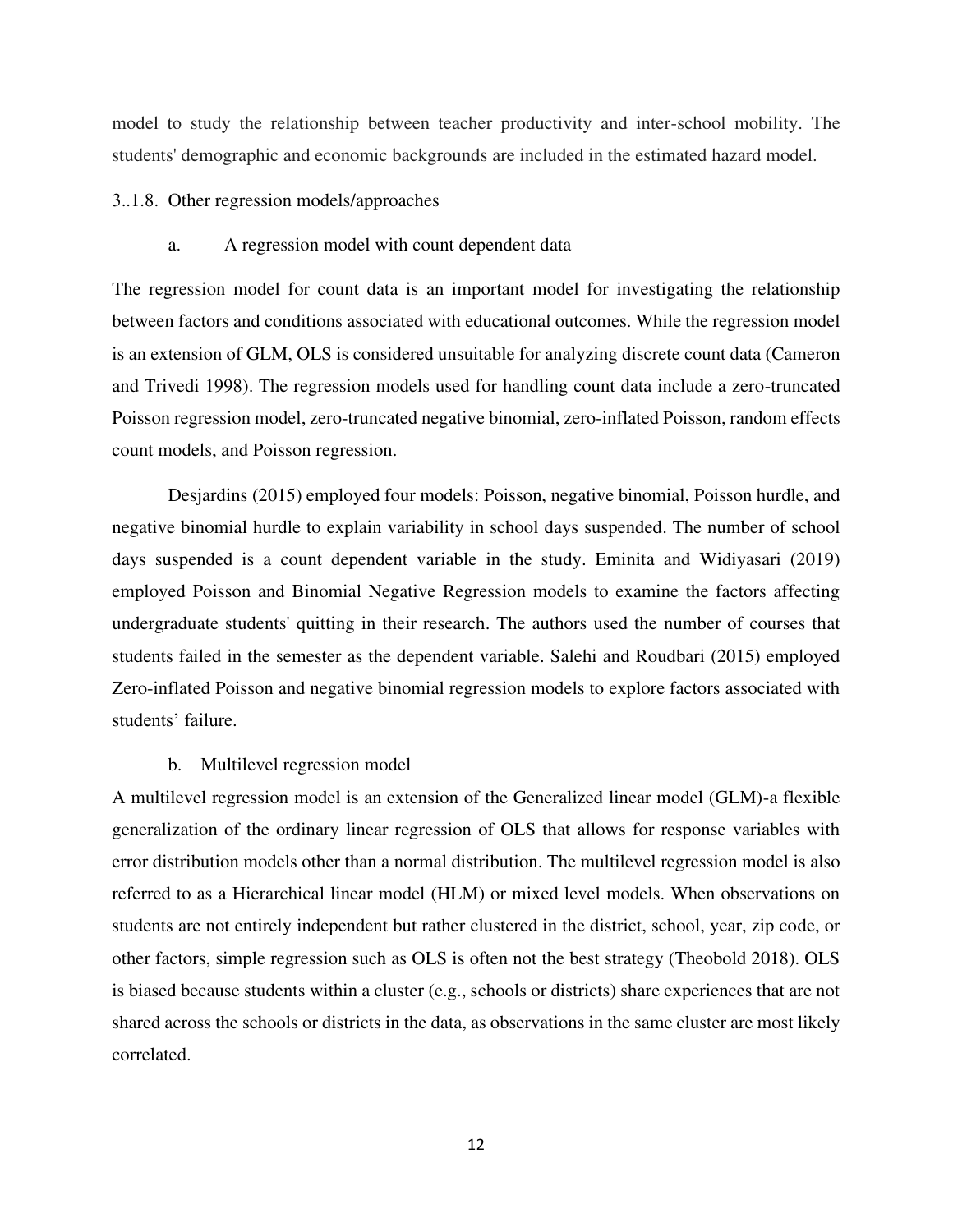One-way to account for this type of clustering or dependence is by fitting multilevel regression models that include both fixed effects (e.g., explanatory variables) and random effects (variables by which students are clustered such as schools, years, districts, etc.) components. Multilevel regression controls for non-independence of sampling due to variations at multiple levels with fixed effects and random effects components in the model. Pedhazur (1997) noted that a multilevel regression model or HLM estimates variance between groups as distinct from variance within groups. Thus, it solves aggregation bias problems and misestimated standard errors and heterogeneity of regression. It is necessary to note that multilevel regression modeling does not correct the regression coefficient estimates' bias than an OLS model. However, it produces unbiased estimates of the standard errors associated with the regression coefficients when the data are nested and easily allows group characteristics to be included in individual outcomes models (O'Dweyer et al., 2014).

Lee (2000) employed HLM to study school effects and social contexts on students' academic development. Munoz et al. (2011) also used HLM to explore teacher effectiveness on student performance denoted by reading test. Parker *et al.* (2014) employed a multilevel regression model to investigate the effects of students' and school characteristics on a test of English proficiency. The authors clustered the data across the school level. This methodology is prevalent in education research because students' observations are clustered in schools, districts, zip codes, and administrative data years. A detailed discussion of this model in education research can be found in Theobald (2018) and O'Dweyer et al. (2014).

Besides the continuous dependent variable, the multilevel regression model or HLM has been extended to other dependent variables with a binary outcome such as probit and logit regression models, Poisson regression model for count data, ordered logit/probit model, and proportional or fractional regression model among others.

## **c.** Structural Equation Model (SEM)

SEM is a comprehensive and flexible statistical technique for analyzing the structural relationship between measured variables and latent constructs with multiple pathways. It combines factor analysis and multivariate regression analysis to estimate interrelations between outcome variables (Kline 2011) simultaneously. Of course, this allows researchers to analyze multiple associates between outcomes and related inputs. SEM consist of two components: measurement model and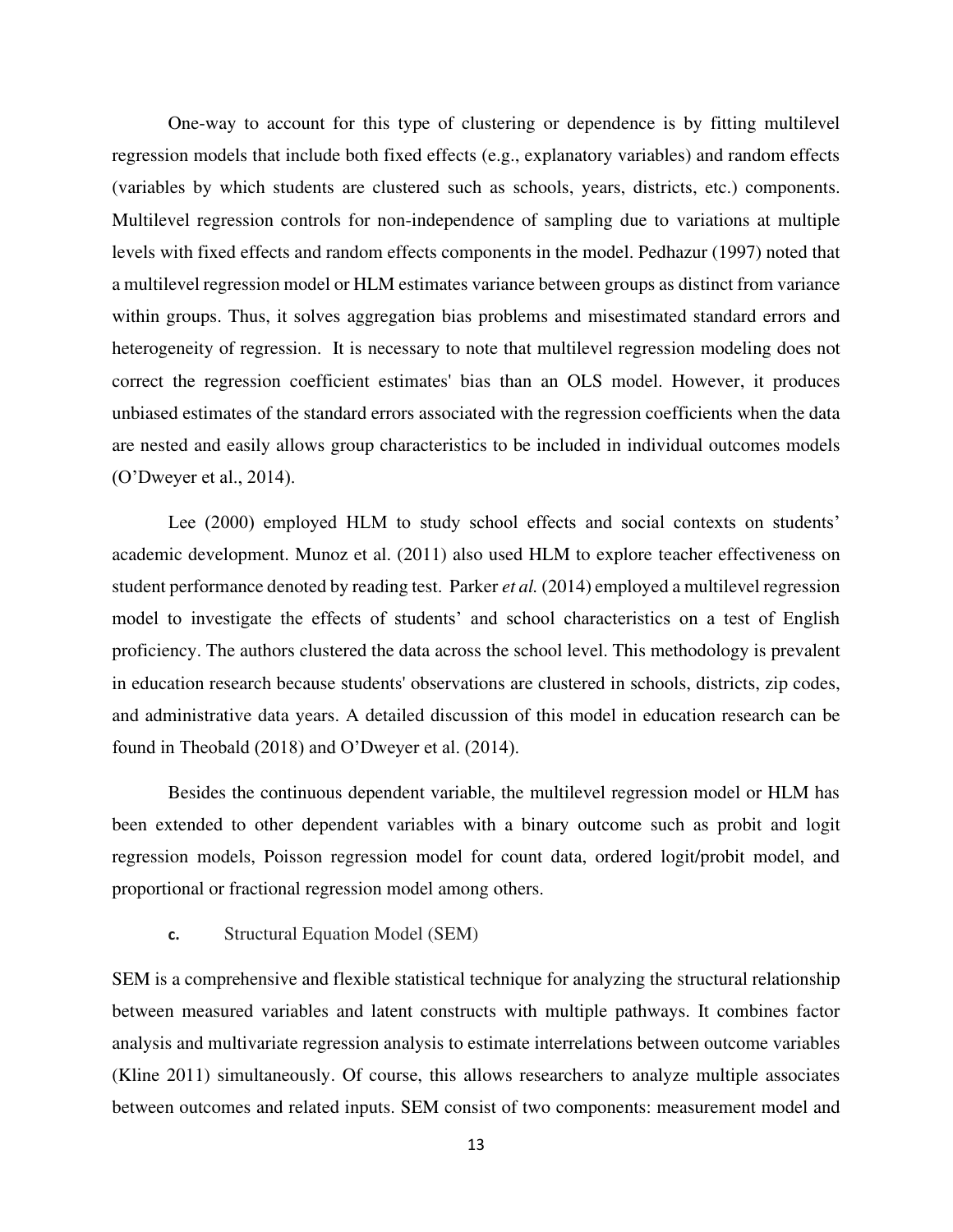structural model. The former deals with the relationship between the observed indicator variables and the latent variables/factors. The latter deals with the various relationships among latent variables based on theoretical frameworks. A common SEM application practice is constructing a diagram or path diagram for model specification. Each latent variable is defined with its observed indicators variables and the relationship between variables, including latent and observed variables. <sup>4</sup>

A review of the literature shows that McKeon et al. (2015) employed SEM to assess the determinants of child outcomes in a cohort of children in the free pre-school year in Ireland. Espinosa (2017) used SEM to investigate the relationship between child, school, and teacher characteristics and educational outcomes related to cognitive and non-cognitive skills. Rashkind et al. (2019) employed SEM to examine whether test psychosocial health mediates the association between food insecurity and academic performance. GPA is the measure of academic performance in the study.

#### d. Latent Class Analysis (LCA)

The latent class analysis (LCA) is a latent class modeling approach used to estimate the subject's latent class probabilities belonging to any classes ( or groups). This is subsequently related to the covariates and distant outcomes, mostly when latent classes (a group of respondents) are assumed to exist in data. Collins and Lanza (2010) described LCA as a modeling approach used to classify respondents' groups similar to some unobserved construct based on their observed response patterns. In this case, the conditional probability that potential outcomes reflect subgroups of cases in multivariate data. In LCA, group membership is not known or observed in the data but instead assumed to be unobserved (latent) while identifying groups of individuals who share common attributes. However, the dependent variable's underlying construct is a categorical outcome that is not observed ( or known beforehand) but with different ways to evaluate the probability of subject belonging to particular outcome groups.

A review of the literature shows that Bowers and Sprott (2012) employed LCA to examine a typology of high school dropouts (i.e., Jaded, Quiet, and involved) as the latent classes considered in the study. Weerts et al. (2013) employed LCA to identify four student groups to estimate latent

<sup>&</sup>lt;sup>4</sup> The application of SEM in education research can be found in Wang et al. (2017).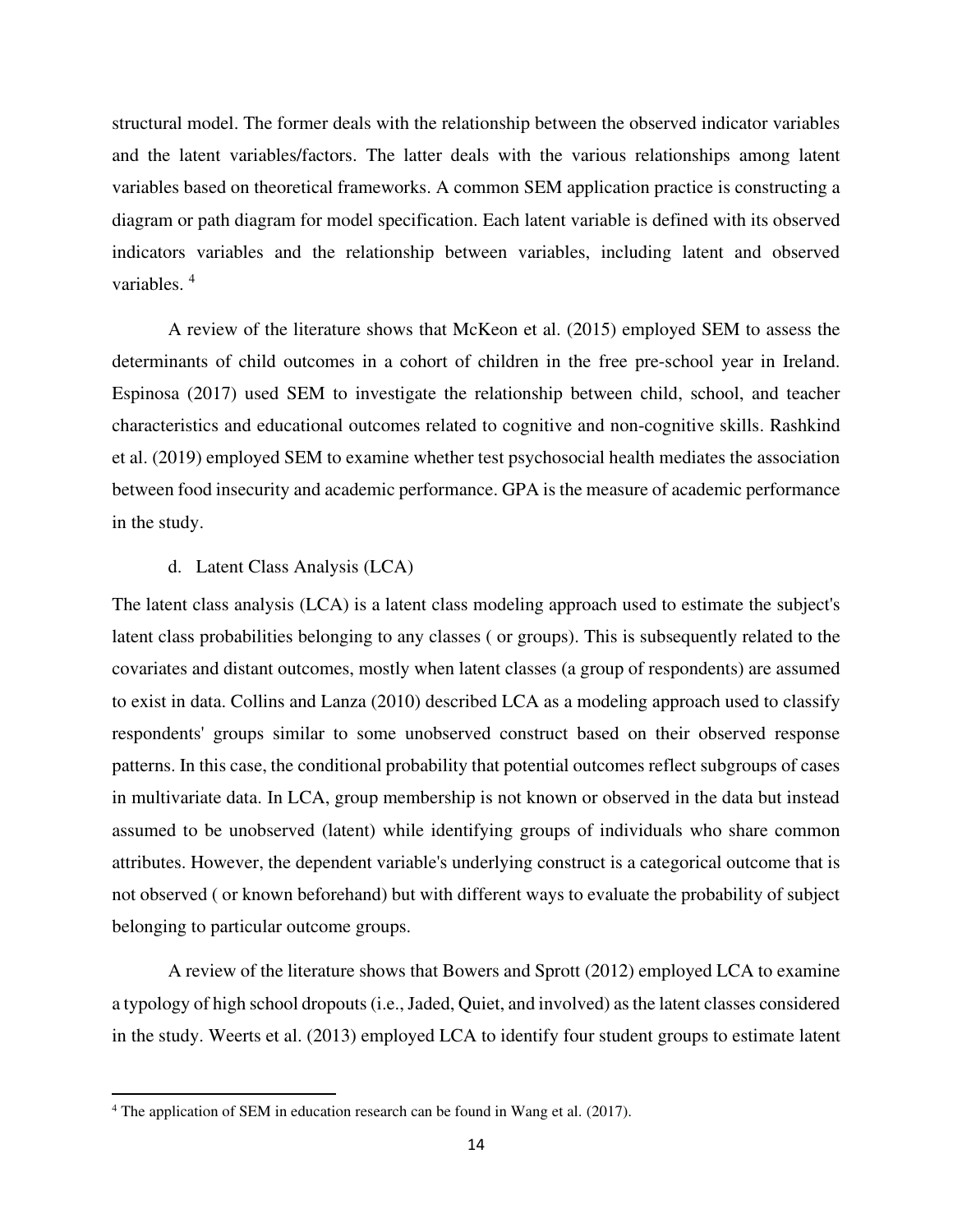class probabilities (i.e., super engagers, social-cultural engagers, Apolitical Engagers, and Non-Engagers) in the study. Denson and Ing (2014) employed LCA to classify students into latent groups on their pluralistic orientation at the start of college, with five classes identified in the study. Each study examines whether latent classes identified relate to the respondent's demographic and background characteristics. Depending on the data generating process (DGP), LCA has always been estimated using logistic regression when two classes are identified or multinomial logistic regression when more than two categories are identified.

#### e. Bayesian Regression models (Parametric and nonparametric)

The standard regression models can provide misleading results because they make assumptions that are often violated by real data sets or are not enough for dealing with noisy data. The traditional regression model assumes that the error terms' distribution is independently and identically distributed (IID) and assumed a specific functional form. The Bayesian models provide another possible way to construct such a flexible model, defined by an infinite mixture of regression models, that makes minimal assumptions about data. The Bayesian estimator used Markov Chain Monte Carlo (MCMC) method for approximating prior distribution to generate posterior predictive inference (Denison et al., 2002). The use of prior distribution to estimate a posterior distribution is one of the most significant advantages of the Bayesian model, as it guaranteed coherent inference.

The Bayesian regression model used prior probability distribution in suitable and plausible probability distributions rather than point estimates to find the single best value of the model parameters assumed to come from the same distribution. The necessary procedure for implementing Bayesian Linear Regression is to specify priors for the model parameters ( e.g., normal distributions). Others include creating a model mapping the training inputs to the training outputs and then have a Markov Chain Monte Carlo (MCMC) algorithm draw samples from the posterior distribution for the model parameters. The result is the posterior distributions for the estimated parameters.

The Bayesian regression model has been extended to the basic linear regression model and nonlinear models. Besides the linear regression model, the Bayesian regression model has been extended to binary regression (probit and logit), ordinal regression, and multilevel regression model. The Bayesian regression model has been extended to censored regression, panel regression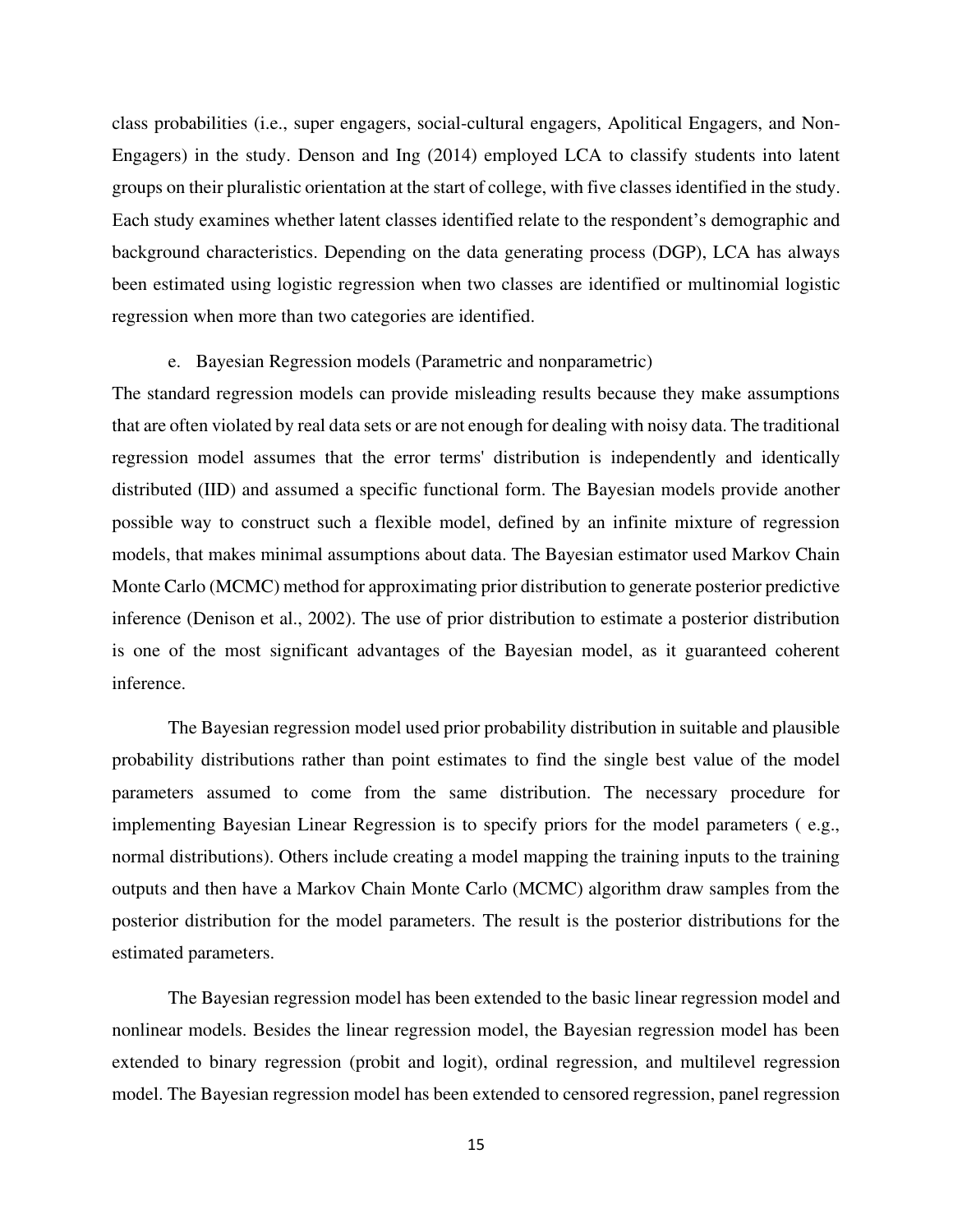model, and models used in the causal analysis, such as regression discontinuity design. There is also a Bayesian nonparametric regression model.

The advantages of the Bayesian model include the ability to incorporate prior information. It provides the entire posterior distribution of the model parameters and provides a more intuitive interpretation of the results in terms of probabilities. The significant problem is that it is computationally demanding.

Subbiah et al. (2011) noted that an appropriate method that could incorporate the subjective nature of the available information in educational data would be an added advantage in dealing with the uncertainties involved in these processes. Of course, this can be found in Bayesian through a properly devised set of priors in the form of suitable and plausible probability distributions.

A review of the literature shows that Zwick (1993) employed the Bayesian regression model to examine the degree to which GMAT scores and an undergraduate grade-point average (UGPA) could predict first-year average and final grade point average in doctoral programs in Business and management. Subbiah et al. (2011) employed the Bayesian regression model to evaluate the effects of qualification mark, gender, and types of degree for which you are applying (i.e., major in math, statistics, and other courses) on performance, which is represented by the results of the entrance exam in India.

#### e. Machine learning regressions

Much has been written in recent times on applying machine learning tools in applied research, given that ML has a better accurate predictive power than regular regression models (Athey and Imbens, 2019). Despite this, a few studies have raised concerns about transparency, interpretability, and identification of casual relationships in ML (Lazer et al., 2014). In contrast, Storm et al. (2019) argue that ML offers excellent potential for expanding tools in applied research or quantitative research in the long run.

Machine learning is a subfield of artificial intelligence that enables computers to use an algorithm to find observed data patterns. The algorithm helps find the relationship of variables in the existing data without pre-programmed rules. Therefore, the learned link is applied to classify or predict with entirely new data using statistical methods (Kaliba et al., 2020). Using equation 1 of Appendix 3 as an illustration, supervised learning goals is to learn the relationship between the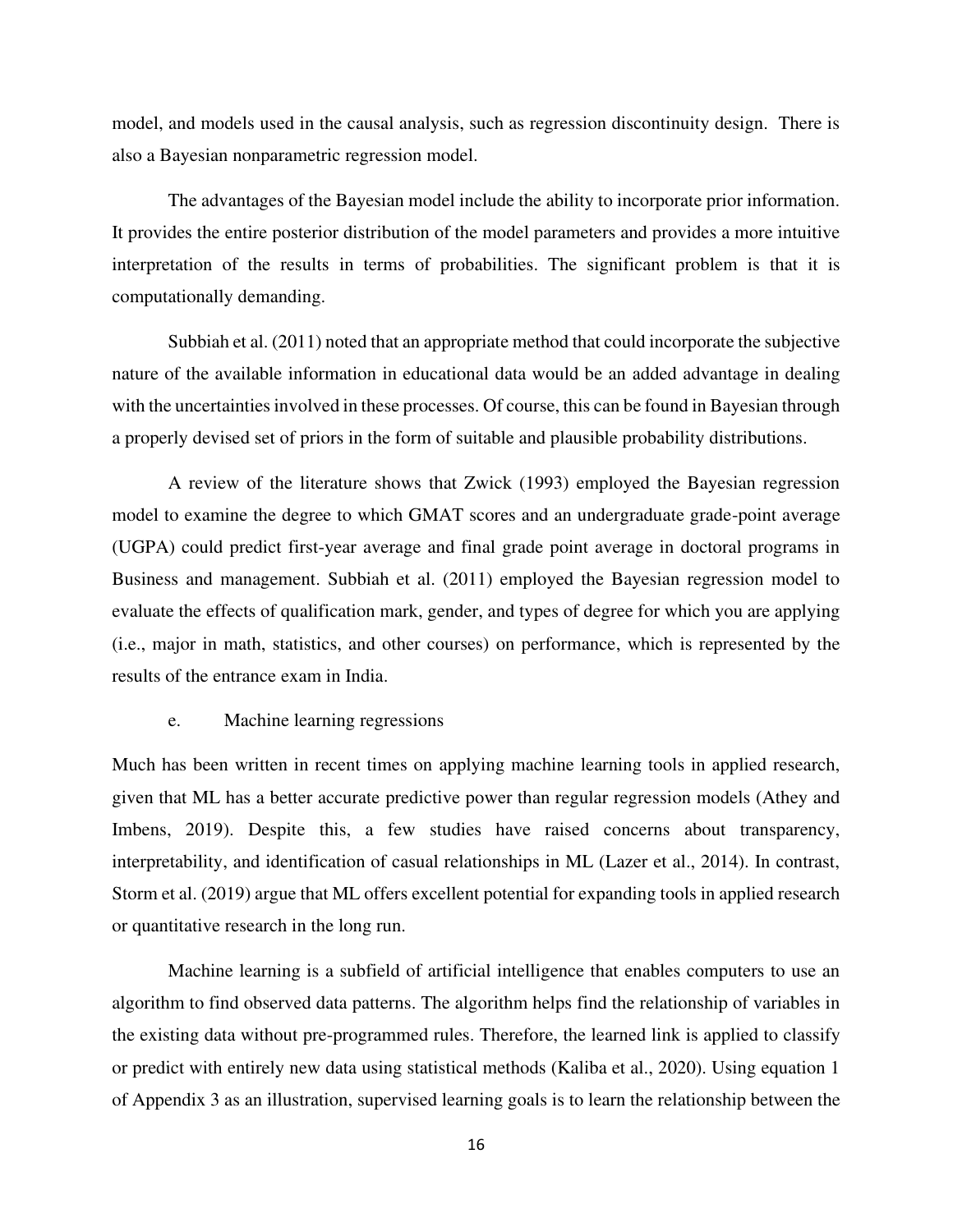dependent variable and independent variables. The learned relationship from the raw data then predicts unknown values of a dependent as accurately as possible into distinct groups. In contrast to econometric or statistical tools mentioned earlier (e.g., OLS, GMM, GLS, etc.), ML tools manage to fit complex and very flexible functional forms to the data without overfitting (Mullainathan and Spiess 2017).

Many machine learning tools are relevant in socio-science research, and many have already used ML in applied research (see Kaliba et al., 2020; Liu et al., 2013). ML tools for predicting models include shrinkage methods (ridge regression, least absolute shrinkage, and selection operator (LASSO) regression); Tree-based methods (classification and regression trees-CART or decision trees, random forests); Neural network (Neural convolutional network CNN, recurrent Neural network RNN).

ML tools have also been extended to estimate causal inference besides ML tools as a predictive model. As part of growing literature aiming at assessing heterogeneous causal effects across observed covariates using ML, Athey, and Imbens (2016), Wager and Athey (2018), and Lecher (2019) employed regression tree and random forest method. For example, Athey and Imbens (2016) used recursive partitioning for heterogeneous causal effects based on the regression tree method across subgroups defined upon the splits. The ML for causal inference has been implemented in the R statistical software package "causalTree" by Athey et al. (2016). Surveys on ML methods for assessing causal inference are available in Powers et al. (2018) and Knaus et al. (2018).

However, a literature review shows that many studies have employed ML in education research. Some of the ML tools used in education research include decision trees and random forest, among others, to predict students' performance or success and study the impact of effective communication between students and teachers. They are also used as imputation methods for education data in an attempt to gain further insights that could help shape policy recommendation in the sector ( for detail see: Golino and Gomes, 2016; Shan et al., 2014; Al-Barrak and Al-Razgan, 2016; Topirceanu and Grosseck, 2017; McDaniel 2018). Greene (2019) employed CART to assess differences between direct entry and transfer students and their progress towards a baccalaureate degree in Washington.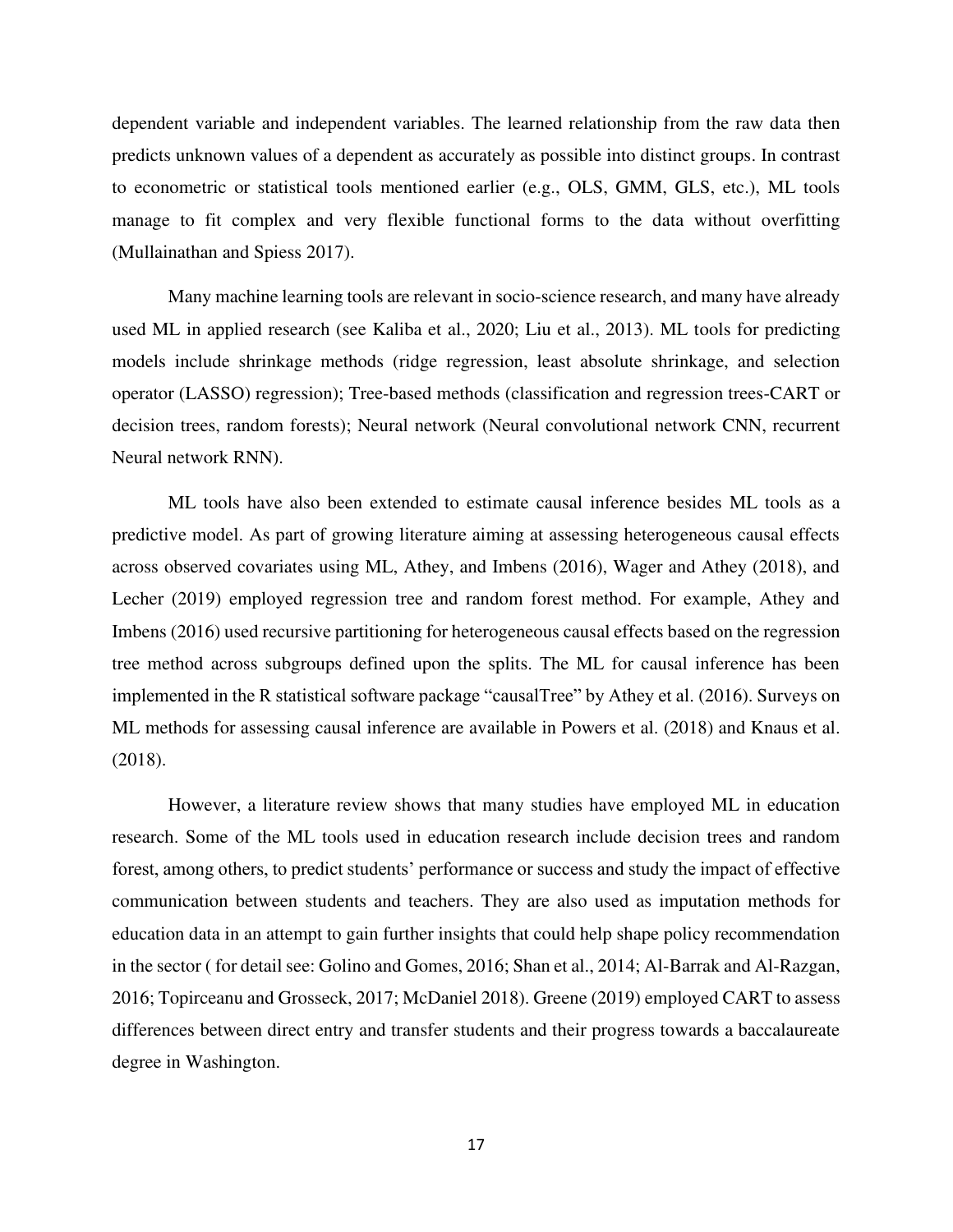#### 3.2. Regression with a panel or longitudinal data

It is not clear how cross-sectional data based on a one-time measure of student outcomes and their characteristics coupled with the teacher, school, and parent characteristics, will adequately provide valuable student performance measures for effective policymaking. In contrast, longitudinal data have clear analytical advantages over cross-sectional data because it allows for measurement of change over time for robust and accurate inference for policymaking (Jyoti et al., 2005; Johnes et al., 2017). Hsiao (2007) noted that regression with panel data produces a more accurate inference of model parameters and a higher capacity to account for human behavior's complexity relative to cross-section data. A model with panel data has two dimensions: time and individual-specific effects. Panel data estimation is more complicated than cross-section data estimation (Hsiao 2007).

a. Linear Panel Data Model: Fixed and random effect regression models

The random-effect (RE) model and fixed-effect (FE) model (within estimator) are the most common estimators applied to panel data. The fixed effect estimator assumes unobserved heterogeneity to be arbitrarily correlated with time-varying explanatory variables. It also assumes the covariates are strictly exogenous concerning the time-varying idiosyncratic errors. The fixedeffects estimator transformed the model by fully demeaned (mean-centered) data to remove the unobserved heterogeneity. The fixed effect estimator uses within-unit change and ignores between-unit variation in this process. The fixed-effect estimator is called the within estimator in this context. The unobserved heterogeneity can also be removed using the least square dummy variable regression (LSDV) approach, where the time-invariant characteristic is treated as a fixed parameter. With LSDV, a dummy variable is created for each sample unit and included as a regressor in the model. The estimation is carried out using OLS.

The random effect assumes the explanatory variables are uncorrelated with unobserved heterogeneity and idiosyncratic errors. The RE used a feasible GLS estimator (FGLS) to exploit within-cluster correlation and transforms the data by "partially demeaning" each variable. While RE is more efficient than the FE model, the fixed-effect model, unlike the random effect model, considers all levels of characteristics measured or unmeasured. The RE estimator's assumption of no bias concerning unobserved heterogeneity is more stringent. On the other hand, the fixed effects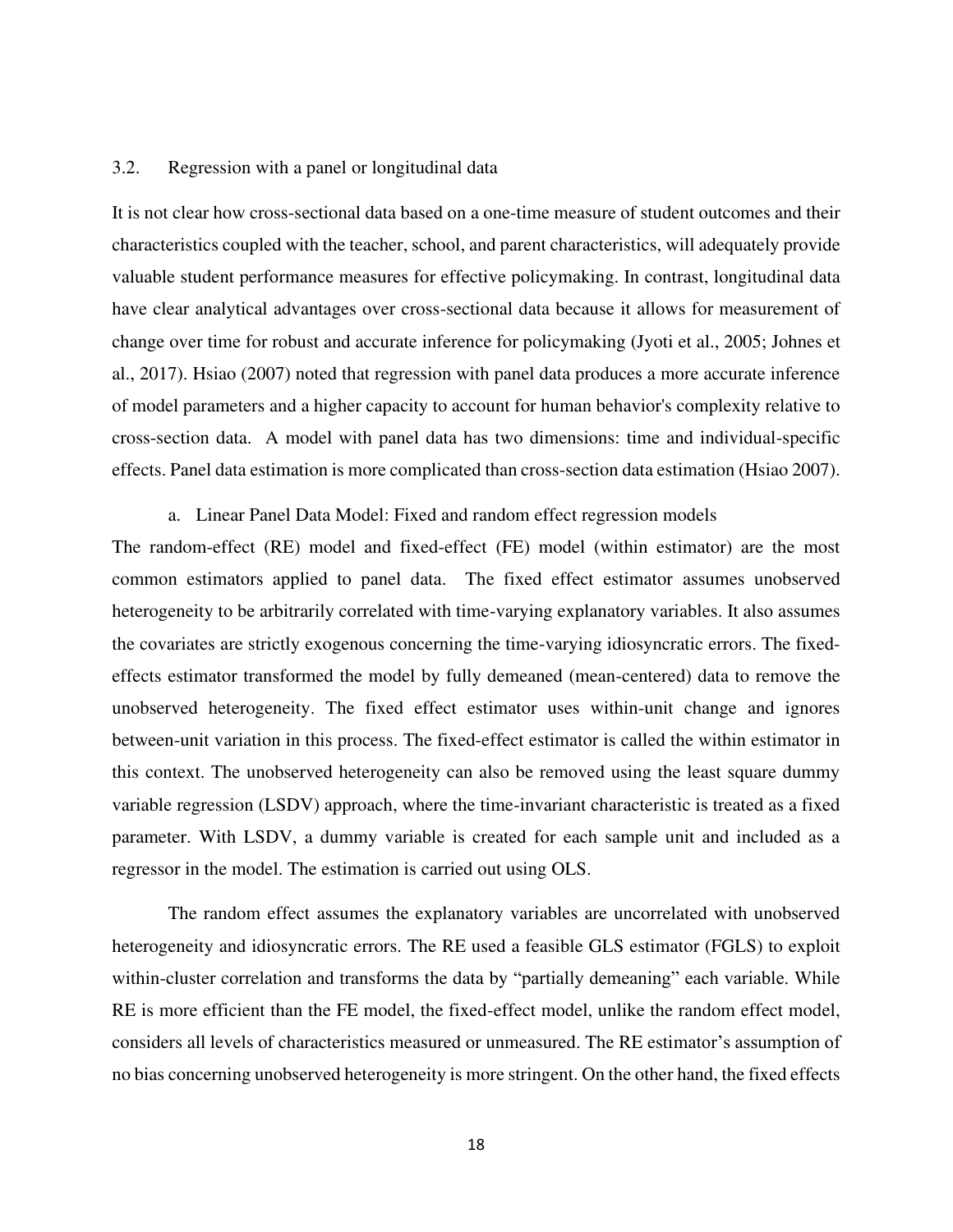model's inability to estimate the effect of any variable that does not vary within clusters is one of the significant drawbacks.

There are tests to help select the appropriate model to fit the panel data. For example, Fstatistics can be used to choose between the pooled OLS and the Fixed effect model.<sup>5</sup> Hausman test is a known test often used to identify the appropriate model between fixed effect and random effect model. Both estimators have been extended to a limited dependent variable, such as probit and logit models, among others. There are fixed and random effect probit and logit models, fixed effect Tobit, and fixed and random effects Poisson models for count data.

The correlated random effect (CRE) model is another panel data model relevant to education research because it relaxes orthogonality conditions. CRE models the relationship between unobserved heterogeneity and the explanatory variables. Given the advantage of random effect models over fixed-effect models, CRE explores within and between estimates in randomeffects models by focusing on the fixed and random effects estimation approaches' unification. This unique feature, coupled with its simplicity, is popular with empirical research (Wooldridge 2019). The CRE model has been extended to unbalanced panel data in Wooldridge (2019) and Joshi and Wooldridge (2019). For the unbalanced panel data, the CRE can be estimated using modern software by including the time-varying explanatory variables as part of the variables with the random effect option (Wooldridge 2019). The CRE approach applies to commonly used models such as Tobit, probit, fractional or proportional data, and count data models.

A literature review shows that Rodgers (2001) used panel data to study student attendance on university performance in Australia and North America. Specifically, the author used fixed effect and random effect models and compared the results with pooled OLS results. Gottfried (2010) used panel data to evaluate the relationship between student attendance and achievement in urban elementary and Middle schools. The authors employed a fixed-effect model based on the LSDV regression model. Groninger et a. (2007) employed a random effect model to explore the relationship between teacher qualifications and early learning outcomes such as reading and mathematics achievement. Karl et al. (2013) employed a correlated random effects model to assess teachers and schools' contribution to the student's academic growth effects based on longitudinal

<sup>&</sup>lt;sup>5</sup> Pooled OLS (ordinary least square) model treats a dataset like any other cross-sectional data and ignores that the data has a time and individual dimensions. The assumptions are similar to that of OLS.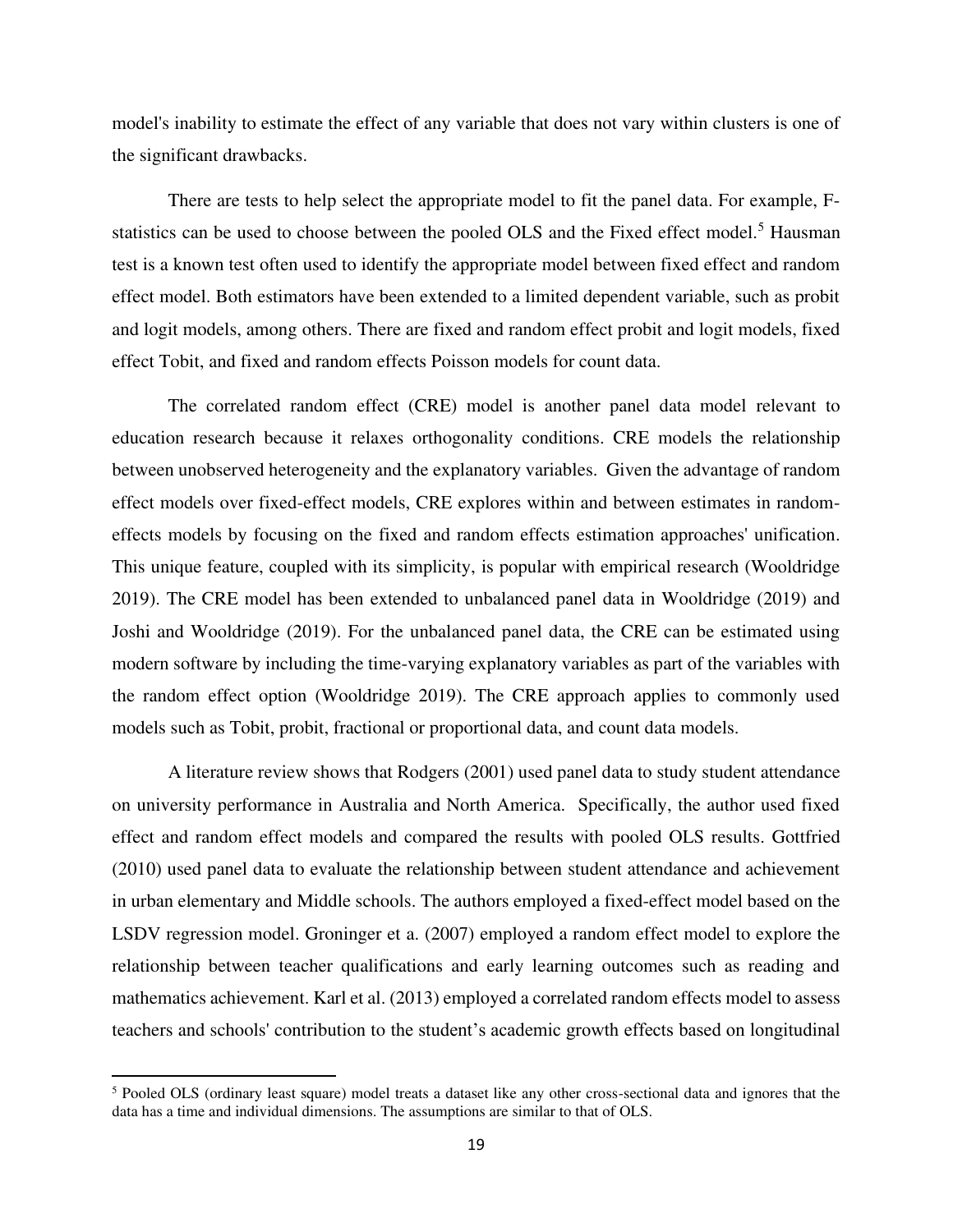student achievement outcomes. Using panel data from Michigan's schools, Papke (2005) used a fixed-effect model to examine the impact of spending on test pass rates for a fourth-grade math test.

b. A dynamic panel regression model with Generalized method of moment (GMM) A dynamic panel regression model uses lagged observations of the endogenous dependent variables as part of the specified model's explanatory variables. Because of the endogeneity problem created with lagged dependent variables in the explanatory variable, the Generalized method of moment (GMM) uses a first difference fixed effects analysis to explain the lags explanatory variables' variations instrument (Streeter et al.  $2017$ )<sup>6</sup>. The underlying assumption here is that the differenced lags are correlated with the differences in the error terms. This model handles linear and non-linear models in panel data sets. The method does not require complete knowledge of the data distribution and uses assumptions about specified moments of the random variables instead of the entire distribution (for a detailed discussion, see Arellano and Bond 1991; Blundell and Bond 1998; Roondman 2009).

Although the application of the dynamic panel regression model is prevalent in economics, we observe that the method is not widely used despite the availability of longitudinal data in education research. The technique could be a valuable research tool to generate more consistent and unbiased education policies.

A literature review shows that Bernal et al. (2016) employed a dynamic panel GMM model to estimate school and teacher quality's effect on students' performance. The authors used a dynamic specification where lagged student test score is included in the model as explanatory variables to capture achievement in the previous period. GMM estimator provides an unbiased estimate of school and teacher quality's impact on the study's students' performance. Chang and Hsing (1996) employed a dynamic specification of higher education demand at private institutions in the U.S while using time series annual data. With the enrollment rate as a dependent variable, the author includes a lagged enrolment rate as an additional explanatory variable to create a dynamic specification in the study. Jyoti et al. (2005) employed a dynamic model to examine how food insecurity affects the school's children's performance, Weight Gain, and Social Skills. The

<sup>&</sup>lt;sup>6</sup> Example of a dynamic specification of equation 3 in appendix 3:  $y_{it} = \delta_0 + \beta y_{it-1} + \partial Z_{it} + \eta_{it}$ , where  $y_{it-1}$  is lagged of yit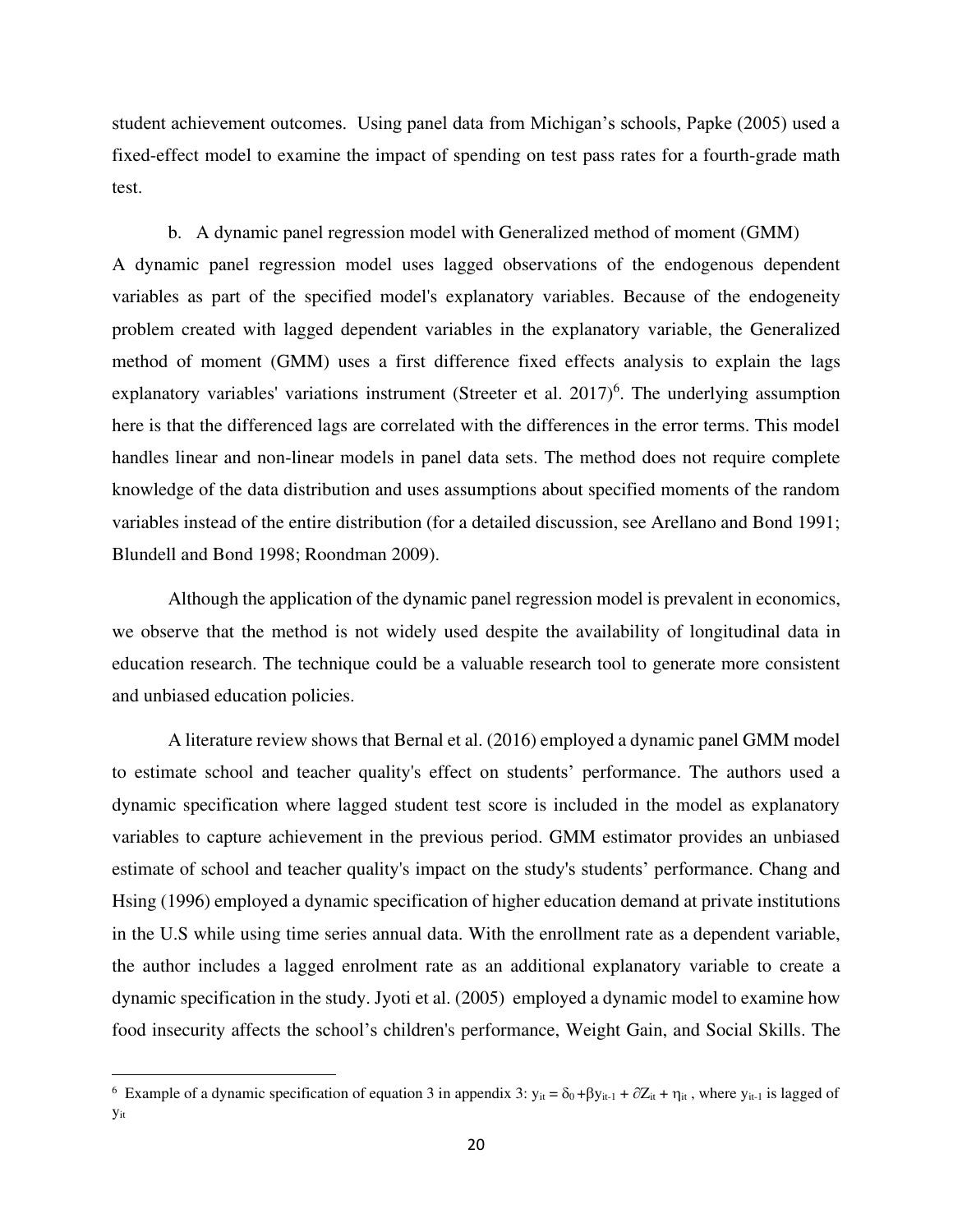authors include lagged mathematics and reading scores taken to measure academic performance and the explanatory variables considered in the specified model.

## 4.0. Methods for addressing the second research question

The two widely used to evaluate the program's impact in literature: experimental research design such as randomized control trial-RCT and quasi-experiment/non-experimental research design. The methodology for handling these forms of data design is outlined in the subsequent subsections.

## 4.1. Experimental design: *Randomized Control Trial -RCT*

The experimental design uses treatment and comparison groups that are assumed to be randomly selected. Participation in the program is uncorrelated with the outcome variable of interest, test scores (Angrist and Pischke, 2008). A typical example of this is the randomized control trial (RCT). Heinrich and Lopez (2009) noted that with the RCT approach, a program's impact could easily be obtained by comparing the potential outcome of interest for adopters and nonadopters using simple linear regression.

With the random assignment of treatment and comparison groups, selection bias is eliminated in RCT, making the design a gold standard in causal analysis in the applied literature. In RCT, participants and non-participants have an equal opportunity of being selected to either the treatment or control group. The implication of this is that OLS parameters are unbiased given that treatment assignment "T" is assumed to be uncorrelated with the error term, which indicates the exogeneity of T (see equation 3 in appendix). The estimated impact is referred to as intent to treat (ITT) in the RCT setting. ITT compares outcomes across groups randomly assigned the treatment, without considering whether the subjects take up the treatment or not (Siddique, 2014).

The primary concern with RCT is treatment noncompliance. Compliance here refers to a situation where individuals assigned to the treatment group comply with the study design. Otherwise stated, it means there is no individual in the treatment group that drops out, or there is no evidence that any member of the control group receives the treatment knowingly or unknowingly to the researcher in what is called the problem of a spillover effect. Using OLS to estimate ITT is biased in the presence of treatment noncompliance. With evidence of noncompliance, the treatment assignment denoted by "T" (see equation 3 of the Appendix) and the actual "take up" or treatment delivery indicated now by "D" are not the same, which makes ITT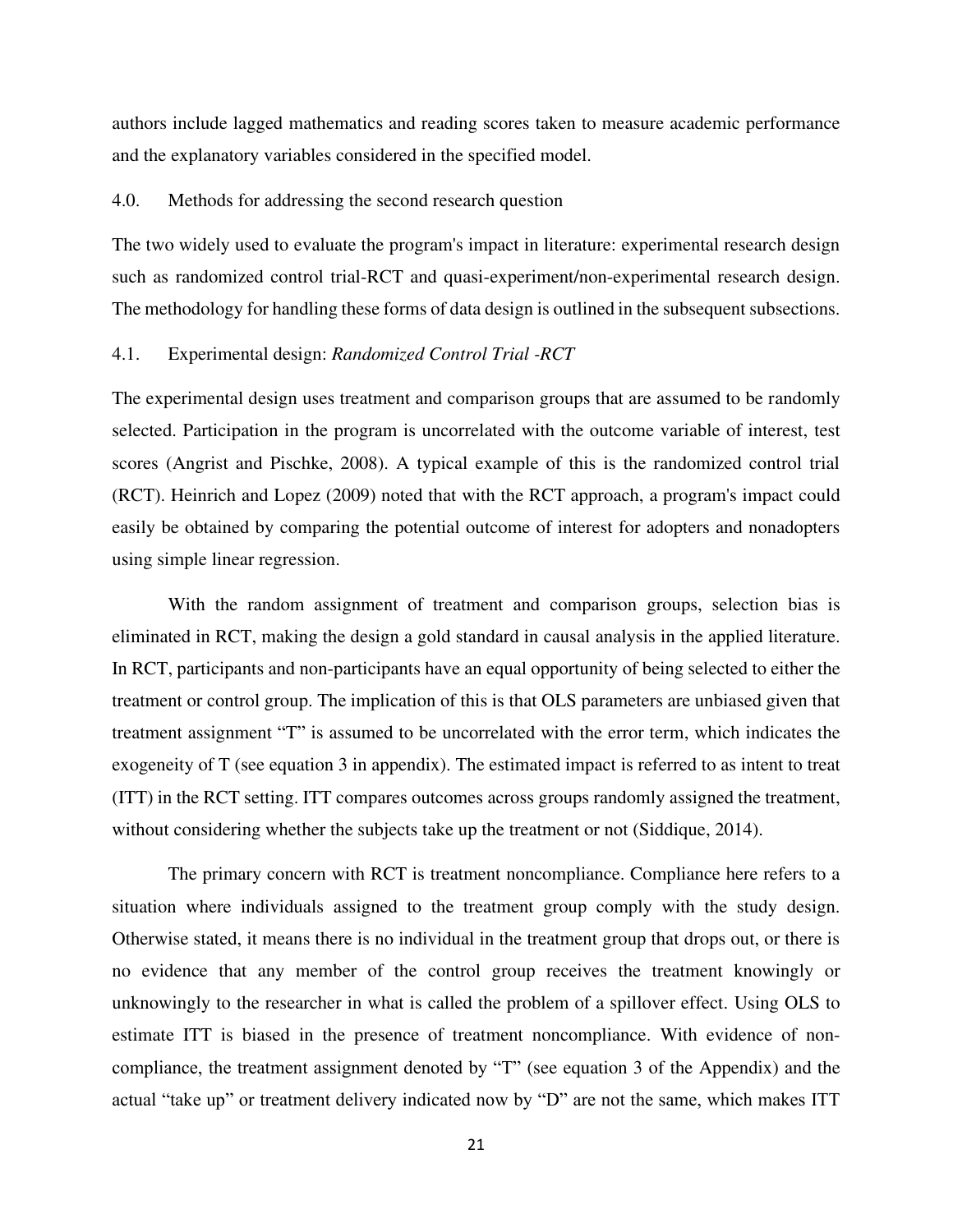biased for policy. Imperfect compliance results in a failure to identify the treatment effect for policy (Siddique, 2014). For example, Atteberry et al. (2019) used RCT design to examine the impact of full-day prekindergarten on children's school readiness. The authors observed that among those assigned to the half-day group, 62% participated in half-day classes. Among those randomly assigned to full-day pre-K, 86% attended the full-day program. Also, 2% of families assigned to full-day pre-K switched to the half-day program, and 9% of families who were initially assigned to half-day pre-K enrolled in the full-day program in the study.

The shortcoming of RCT has led to increasing critiques of the methodology in recent times (Frieden, 2017; Deaton and Cartwright, 2018). The authors argue that RCT does not equalize everything other than the treatment in the treatment and control groups. It does not automatically deliver a precise estimate of the average treatment effect (ATE), and it does not relieve us of the need to think about (observed or unobserved) covariates. Debates on RCTs' usefulness center on concerns about internal and external validity, as Cartwright (2011) noted. Despite this problem, useful information on treatment effectiveness for a policy can still be recovered from RCT data using the local average treatment effect (LATE), as suggested by Angrist et al. (1996). LATE works similarly as a traditional instrumental variable regression technique where assigned treatment in original RCT design is taken as an instrument for treatment delivery (for detail, see Angrist and Pischke, 2008).

Although RCTs are challenging to conduct in the education sector because of cost of implementation, ethics, and or political differences (Cordero et al., 2017), a review of education research literature shows that RCT is still widely used in evaluating the impact of education programs. For instance, Cavalluzzo et al. (2012) employed RCT to investigate the impact of Kentucky virtual school's hybrid program for algebra on grade 9 students' math achievement. Atteberry et al. (2019) used RCT to explore the effects of full-day pre-kindergarten on children's' school readiness.

## 4.2. Quasi-experiment on observational data /Non-experimental design

Experimental evaluation based on RCT is widely considered the gold standard in evaluating social programs' impact (Fortson et al., 2012). RCT is not always feasible either because it is expensive, logical, or ethically impossible to implement. And this has led researchers to resort to a nonexperimental approach for estimating program impacts. Unlike RCT, however, the primary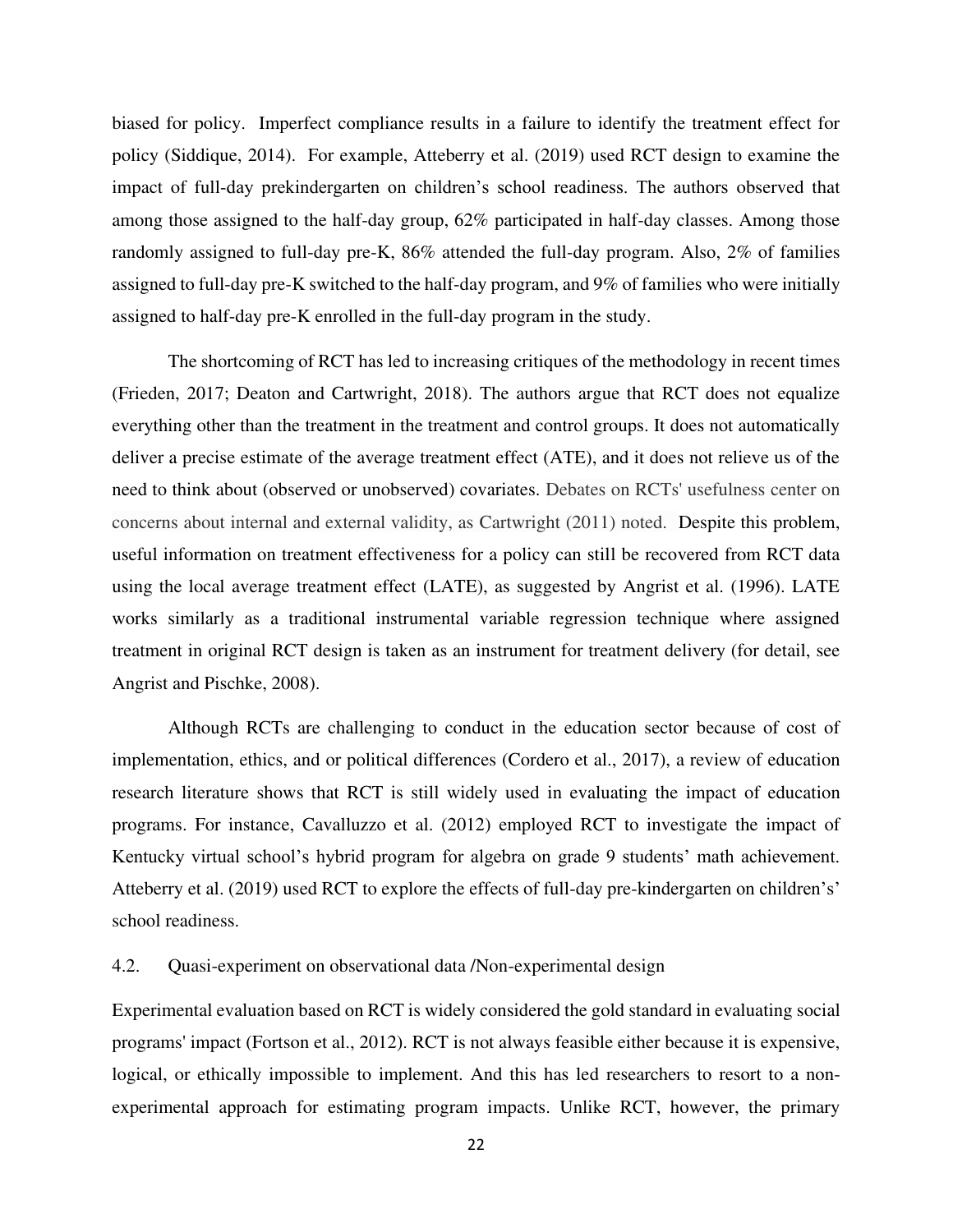concern when examining the effects of the social programs using quasi-experimental/ nonexperimental design is the issue of selection bias. Non-randomness of treatment and comparison groups in nonexperimental design poses a problem of selection bias, which may affect the estimated impact's reliability. OLS is biased since T representing treatment is likely to be correlating with the error term due to selection bias ( see Equation 3 in the Appendix). The selection bias here is treated as omitted variables or measurement error problem.

The selection bias problem can be observed and unobserved confounding or heterogeneity factors/ characteristics (Ogundari and Bolarinwa, 2018; Tucker, 2010). The first source of selection bias is one due to observed confounding characteristics. It arises from differences in socio-economic and demographic factors such as gender, age, employment, income, race, location, among others, which researchers can observe (Ogundari and Bolarinwa, 2018). For instance, in a study to examine the impact of catholic schooling on test scores, Altonji and Elder (2005) argued that selection bias due to observable factors could be driven by the school's previous record of performance, location, or student's demographic distribution among others. The second source of selection bias is unobserved family and child characteristics (Tucker 2010). These include a child's ability and parents' motivation, which cannot be measured and unknown to the researchers (Deschant and Goeman 2015). The term unobservable means factors affecting both the treatment (e.g., equation 4 of the Appendix) and outcome (e.g., equation 3 of the appendix).

The validity of nonexperimental studies for the policy becomes a problem with selection bias. Because selection bias is associated with observed and unobserved characteristics, an attempt to control for one without accounting for the second is considered an insufficient proxy for the correction of omitted variables in causal inference. A literature review shows many quantitative methods available to control selection bias in a non-experimental /quasi-experimental design. Examples include instrumental variables regression (IV-reg), matching techniques (e.g., propensity score matching-PSM), endogenous switching regression (ESR), Heckman sample selection model, regression discontinuity (RD), the difference in difference (DID), local average treatment effect (LATE), and Heckman sample selection models among others. These techniques make the control group identical (identification process) to the treatment group by controlling for the unobservable or observable factors associated with selection bias using conditional independence assumption (CIA). Each method has different approaches to achieving the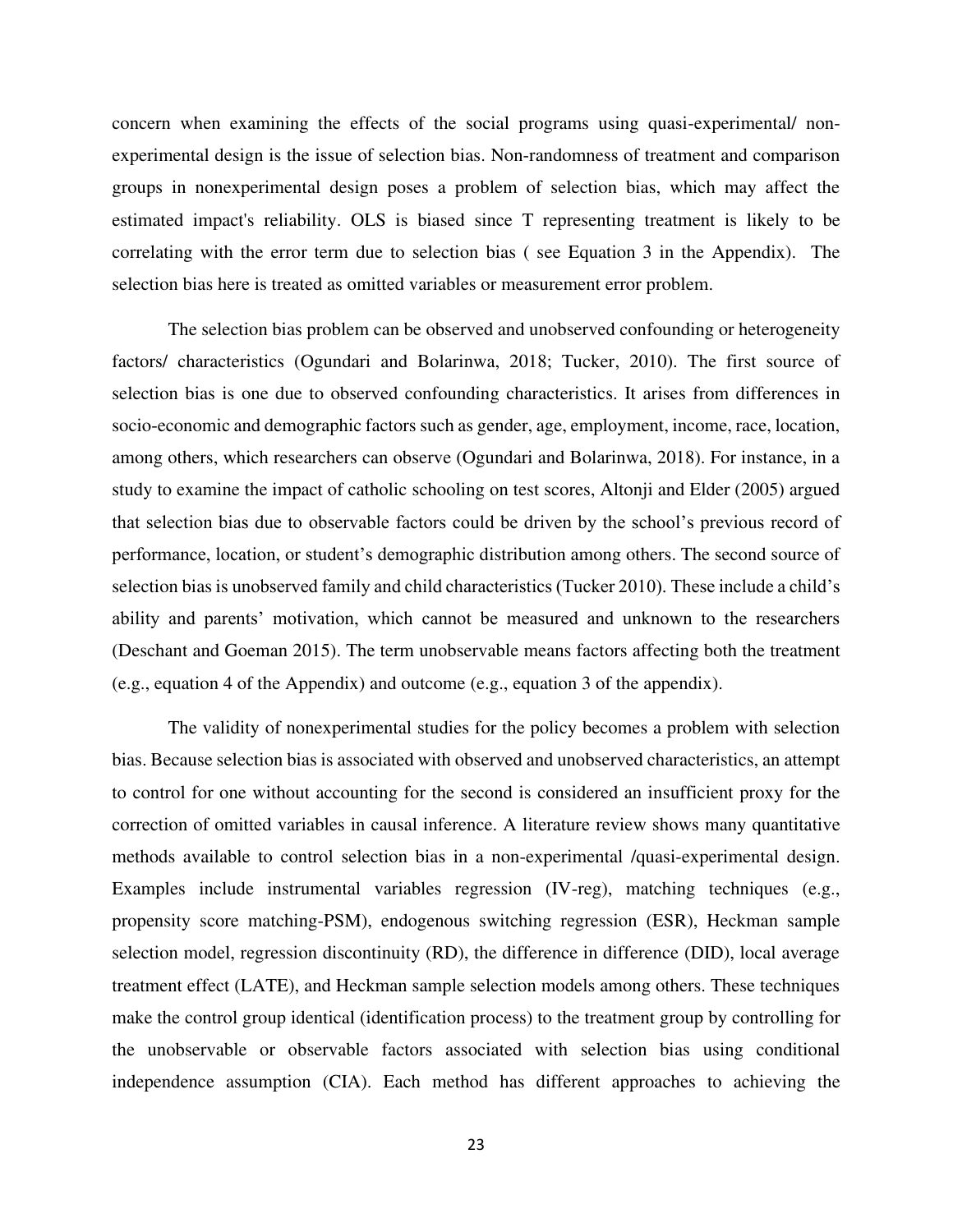identification process—a detailed discussion of each technique's underlying identification strategies is outlined below.

RCT guarantees that individuals assigned to treatment and control groups are equal concerning observed and unobserved characteristics. As a result, both selection bias sources are simultaneously controlled in the data (Duvendack et al., 2011; Cordero et al., 2018). Combining these methods is required to achieve this with non-experimental data (Ogundari and Bolarinwa, 2018). Researchers combined two or more of the approaches to accomplish this. For instance, IVreg and PSM are combined to control selection bias due to unobserved and observed characteristics, respectively, in quasi-experimental data ( see; Vandenberghe and Robin, 2004; Pfeffermann and Landman, 2011; Cornelisz 2013). Also, DiD and PSM are combined to control for selection bias due to unobserved and observed characteristics, respectively. When valid instruments are unavailable, ESR and PSM are combined to control for selection bias due to unobserved and observed characteristics, respectively. RD and IV combined to control for observed and unobserved heterogeneity, respectively (see; Kuzimina and Carnoy 2016; Konstantopoulos and Shen 2016; Li and Konstantopoulos 2016).

#### 4.2.1. Matching methods

#### a. Propensity score matching (PSM)

The PSM addresses the identification problem in nonexperimental data by relying on the estimated propensity score, thus using this to match treated and control units with the same propensity score. The first step is to calculate the propensity score conditional on observed socio-economic characteristics such as gender, age, income, ethnicity, race, and region, among others. The next step is to identify the control group identical to the treatment by matching the control group with the same propensity scores. Cordero et al. (2018) noted the idea behind PSM is that if two students have the same propensity score but are in different treatment groups, the assignment can be assumed to be random. The conventional full matching on the propensity score exists when the treated and control subject has a similar value of the propensity score (Austin and Stuart, 2017).

There are different algorithms for obtaining optimal pair matching in PSM, including nearest neighbor (NN) matching, radius caliper matching, and kernel matching. After obtaining a comparison group for each treated individual using these algorithms, it is necessary to ensure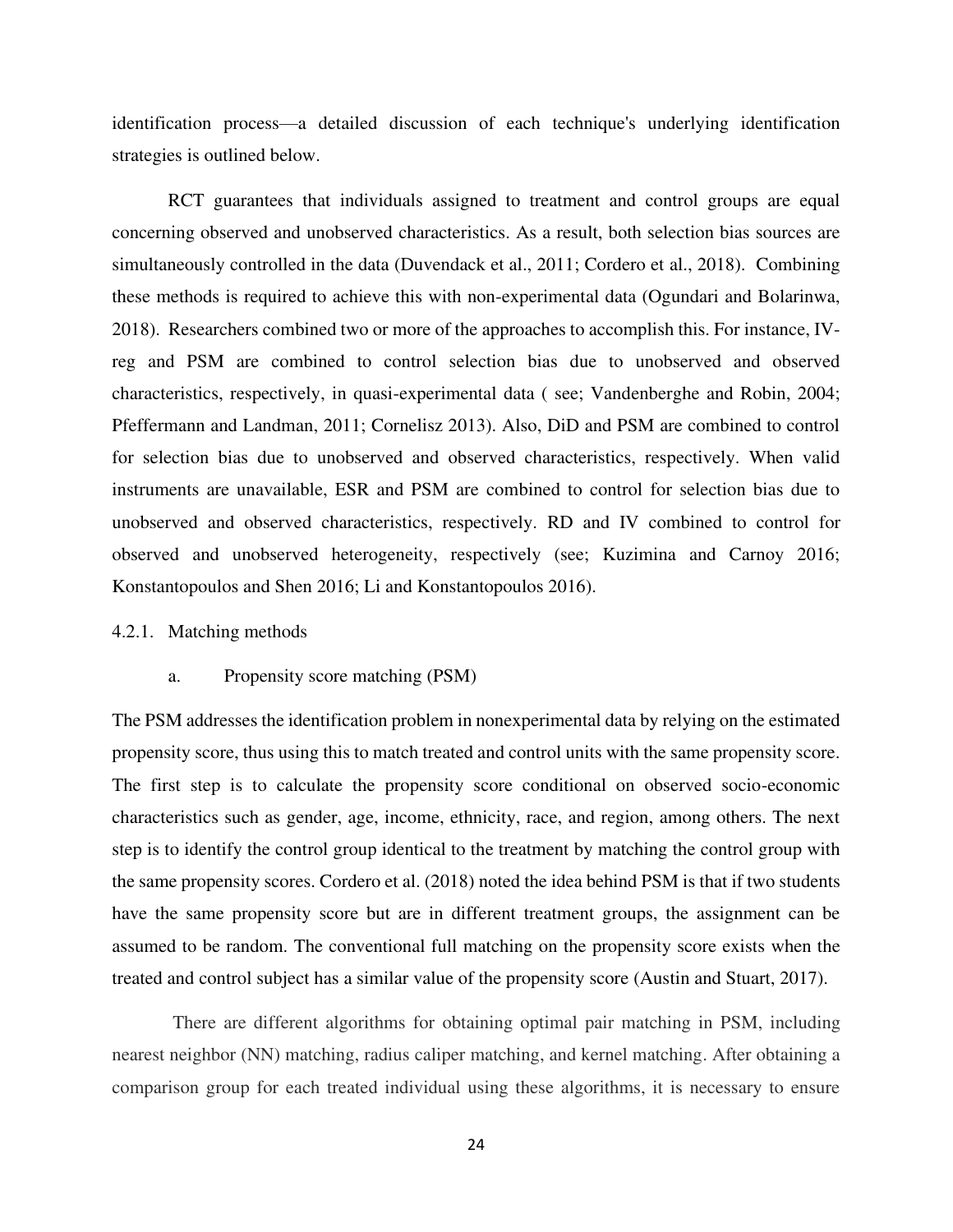common support for all matched observations and conduct posts estimation diagnostic tests such as balanced covariates and Rosenbaum sensitivity analysis. Although PSM mitigates selection problem by controls for observed confounding factors, the assumption of no unobserved differences between treated and control groups is unlikely to hold, necessitating Rosenbaum sensitivity analysis to provide further insights on this.<sup>7</sup> PSM requires many observations with similar characteristics and a large explanatory variables that might be difficult to satisfy in most cases.

A review of the literature shows that Fortson et al. (2012) employed PSM on nonexperimental data to examine the impact of charter school choice on student performance in maths tests and reading test scores. Hanauer (2019) used PSM to evaluate differences in public and private students ' self-control. The treatment and control groups here are private and public students, respectively. Harris (2015) employed PSM to evaluate honor programs' impact on student academic performance. Here, the treatment and control groups are a student in honor and non-honor programs, respectively. Ponzo (2013) employed PSM to investigate the impact of bullying on educational achievement. In the study, the students experiencing bullying and those who have not experienced bullying are taken as treatment and control groups, respectively.

Hogrebe and Striethholt (2016) employed PSM to investigate the impact of preschool participation on student reading achievement. The treatment and control groups are students and non-participant students in the preschool program. Gee and Cho (2014) employed PSM to investigate single-sex versus coeducational schools' impact on aggressive adolescent behaviors. Here the treatment and control groups represent students attending single-sex and coeducational schools, respectively. Dronkers and Avram (2010) employed PSM to estimate the impact of a private school on reading achievement. The treatment and control groups represent students in private and public schools.

## b. Coarsened exact matching (CEM)

Unlike PSM, the CEM does not require estimating the propensity score as a first step. It reduces any imbalance in the covariates between treated and control groups chosen by ex-ante user choice

<sup>&</sup>lt;sup>7</sup> Unfortunately, our systematic review shows that most PSM studies evaluating impact of interventions in education do not conduct these post estimation tests, which could have unexpected consequence on the validity of estimated results for policymaking.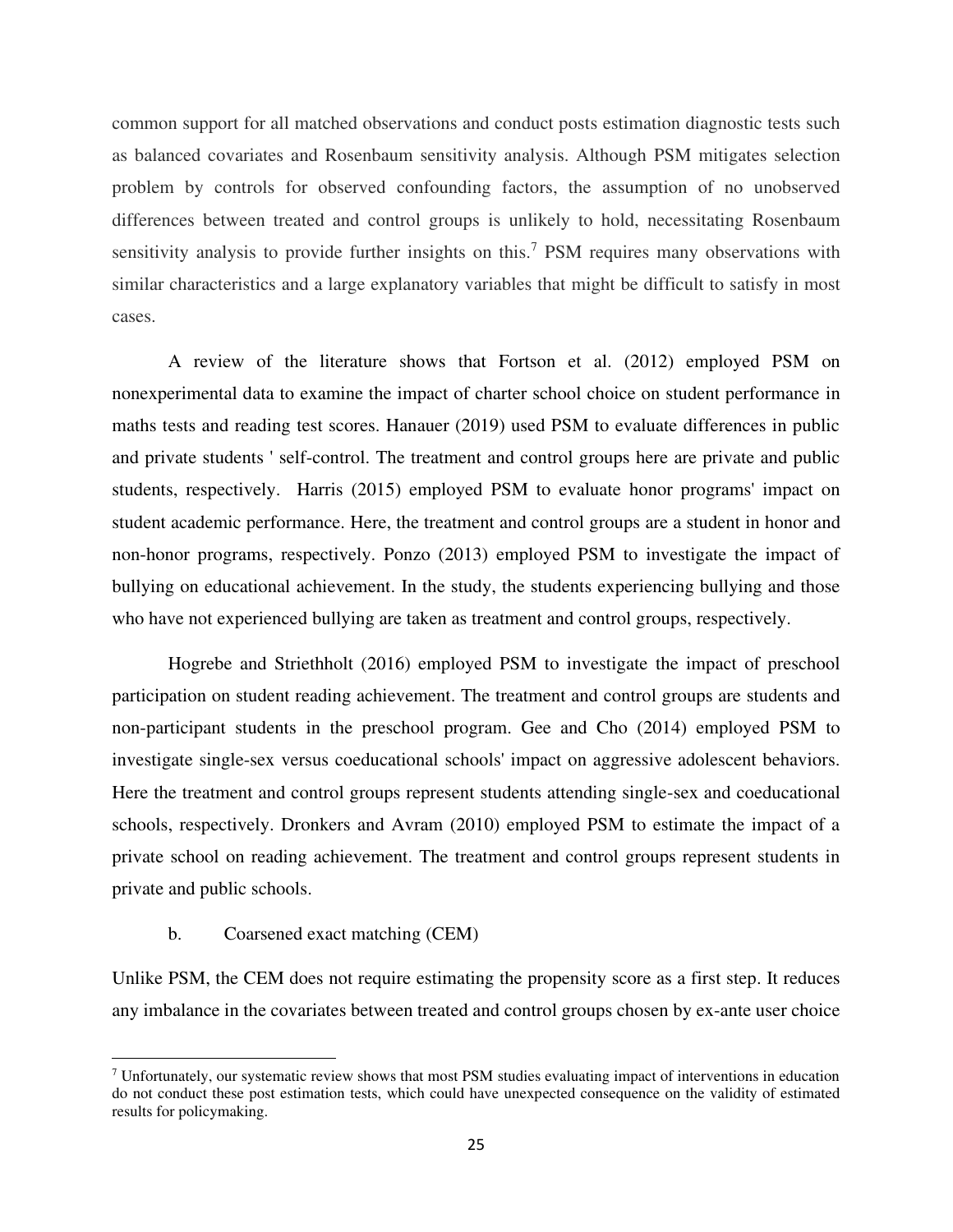rather than discovered through the usual laborious process of checking after tweaking the method and repeating the re-estimation process as done in PSM (Iacus et al., 2019). CEM algorithm is a monotonic imbalance matching method, which allows bounding the higher level of imbalance in some characteristics of the distribution through an ex-ante (or coarsened) process. CEM is an improvement over PSM because the user initially coarsens data.

The exact matching is based on the coarsened data, as the final analysis run on the uncoarsened match data. Given this, CEM prevents the selection of only those variables that significantly affect treatment, as in the propensity score in PSM. Detailed discussion on CEM is available in Iacus et al. (2012) and Iacus et al. (2019). Please note that CEM controls observed confounding factors in non-experimental data.

Umansky and Dumont (2019) employed CEM to study how English Learner Status Shapes Teacher Perceptions of Students and the moderating role of bilingual Instructional Settings in the United States. Guarcello et al. (2017) also employed CEM in a study to assess the impact of supplemental instruction on student performance in the United States.

## c. Generalized propensity score (GPS)

A generalized propensity score (GPS) is another example under this category. While the propensity score matching (PSM) is developed for binary exposures, GPS is used for quantitative or continuous exposures. Examples of continuous exposures include income or years of education. In the context of education research, a good example is using QRIS scores to assess the impact of early childcare center quality on child outcomes such as reading and math assessments. The QRIS score is a continuous variable indicating the quality of each early learning education center. Unlike PSM, GPS can handle binary outcomes. Detailed discussion on the application of GPS can be found in Austin (2018).

A review of the literature shows that Doyle (2011) estimated a dose-response function after balancing on the generalized propensity score (GPS) to examine the effect of increased academic momentum on transfer rates. The number of credits used as quantitative exposure in the study.

## d. Regression Adjustment and Inverse Propensity Weighting

Regression adjustment (RA) and Inverse Propensity Weighting (IPW) can also be applied to education data within the context of causal inference. Given that RA models the outcome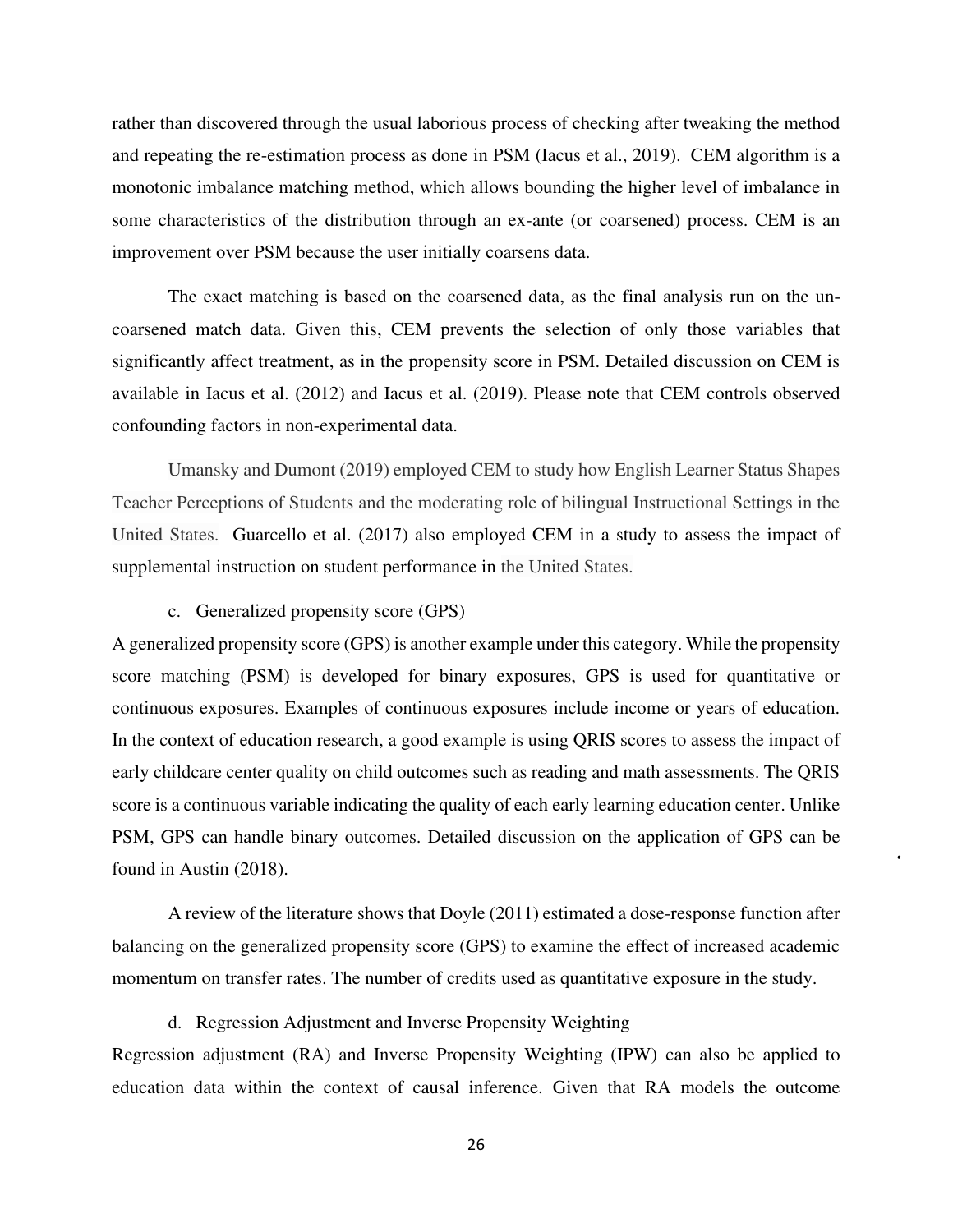conditional on a set of explanatory variables, it does not say anything about the treatment mechanism like the first stage of PSM. The methodology accommodates linear, binary (logit or probit), and counts (Poisson) potential outcomes.

In stark contrast to RA, IPW models both the outcome and treatment mechanisms by estimating the propensity score like the first stage of PSM and use the inverse as a weight to obtain a balanced sample of treated and control individuals. This approach increases the weights of those who received unexpected exposures in the outcome equation. According to Smerillo et al. (2016), weighting by the observed treatments' inverse probability allows observations with a low probability of their observed status to receive higher weight in the regression. The authors noted further that IPW regression adjustment minimizes selection bias, resulting from differences in baseline background characteristics. IPW is specified separately for treated and control groups. Subsequently, average predicted outcomes for treatment and control groups can be generated from the weighted regression because the differences provide an estimate of the average treatment effect. IPW accommodates only binary (logit or probit) outcome variables. Both the RA and IPW will bias (inconsistent) if the regression model is incorrectly specified.

A literature review shows that Smerillo et al. (2016) employed IPW regression adjustment to assess the differences in academic performance between chronically and non-chronically absent children in Chicago. The concern of possible selection bias or omitted variable bias in the data and binary outcome influenced the model's choice. For a detailed comparison of these methods, check Elze et al. (2017) and Edwards et al. (2016).

#### e. Doubly Robust Estimator

This estimator includes inverse probability weighting regression adjustment (IPWRA) and Augmented inverse probability weighting (AIPW). IPWRA and AIPW model both the outcome equation and treatment mechanism, and they are consistent even if one of the models is misspecified. Like IPW, each estimator uses the inverse of the propensity score to compute the treatment-specific predicted outcomes' weighted mean. In stark contrast to RA and IPW, the doubly robust estimator offers protection against mismodelling even if the regression model is incorrectly specified. Still, the propensity model (treatment equation) is correct, or the propensity model is incorrect, but the regression model is correct. This estimator offers gains in precision of estimation over simple inverse weighting. Compared to the weighting methods, the doubly robust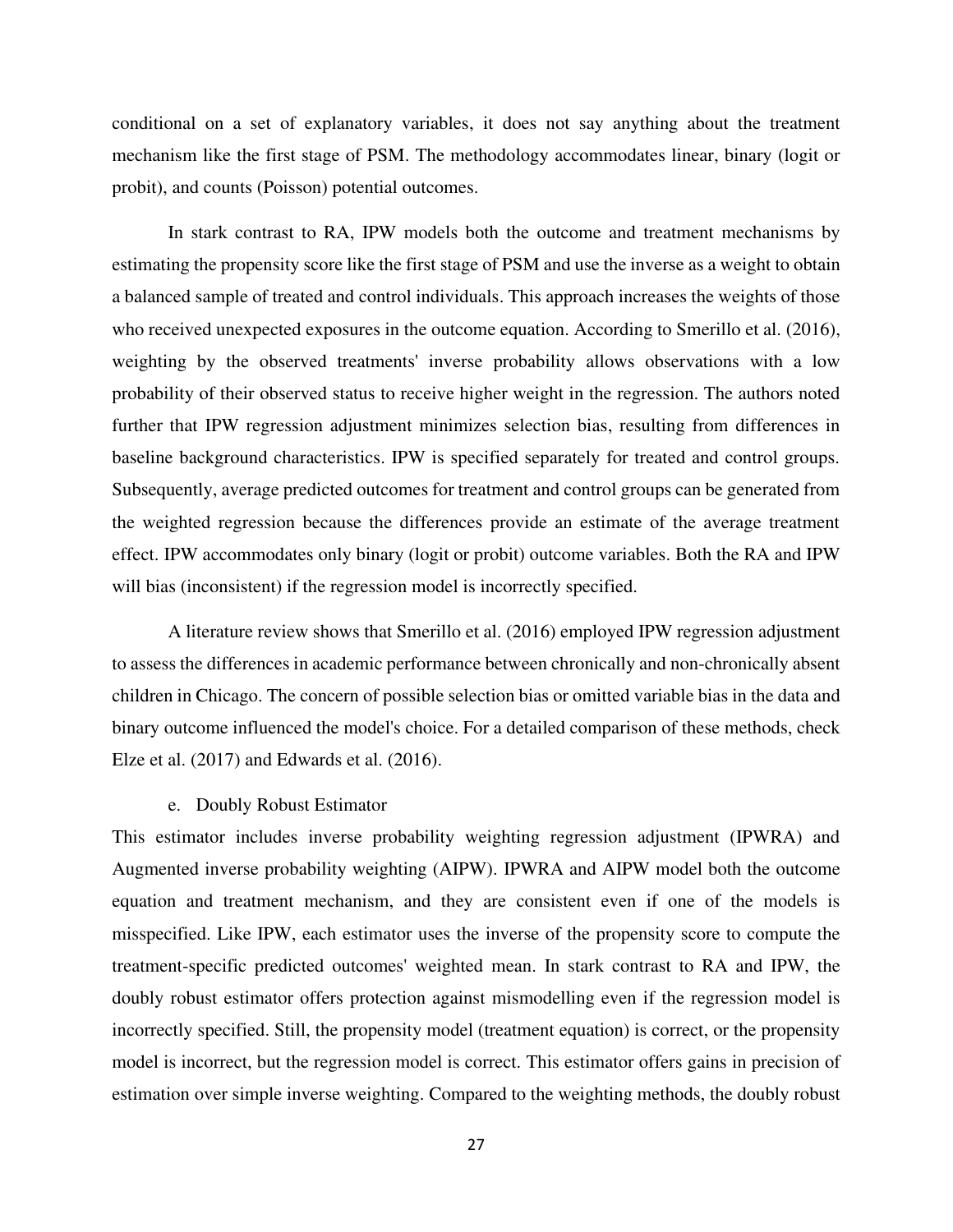estimator is less sensitive to the lack of overlap between treated and control groups (Uysal 2011). IPWRA and AIPW accommodate linear, binary (probit or logit), and count potential outcomes.

A review of the literature shows that Kang et al. (2019) used the IPWRA method to analyze returns to Higher Education Subjects and Tiers in China. Zeiser et al. (2014) employed a doubly estimator to examine the effects of attending a deeper learning network school on postsecondary enrollment measures.

## 4.2.2 Instrumental variable Regression and Local Average Treatment Effect (IV)

The instrumental variable (IV) regression and local average treatment effect LATE required identification based on the valid instruments that can induce exogenous selection into treatment for a subset of the population under investigation. The two methods control selection bias due to unobserved confounding factors and depend on finding an additional variable related to the decision rule but not correlated with the outcome. The instrument should be a good determinant of the intervention or treatment while satisfying the exclusion assumption of being independent of the outcome variable (Angrist 1991). IV-regression and LATE allow the researcher to isolate the exogenous variation in the treatment to get unbiased estimates of the causal relationship between the outcome and the predictor (Cardero et al., 2018). Equations 7-9 of the appendix provide the framework for estimating IV regression for further consultation.

IV regression is a more realistic estimate of the average treatment effect (ATE) of program intervention if the instrument is valid and relevant. However, LATE is the treatment effect obtained when individuals whose treatment status is influenced by changing an exogenous regressor satisfies an exclusion restriction (Imbens and Angrist 1994). In other words, when the available instruments represent an individual whose treatment status can be changed by the instrument (Angrist and Pischke 2008). However, the difference between ATE obtained via the traditional IV regression method, and the LATE method is the instrument used to establish causal inference. A typical example of LATE is when one uses the assignment variable as an instrument to deduce causal inference. Here, LATE is equivalent to the average treatment effect on the compliance population. <sup>8</sup> Heckman (1997) noted that treatment effect using LATE equals ATE

<sup>&</sup>lt;sup>8</sup> With LATE,  $y = \delta_0 + \beta \frac{1}{x}$  $\frac{\hat{T}}{T} + \frac{\partial Z}{\partial T} + \eta$  where  $\frac{\hat{T}}{T} = \varphi_0 + \lambda D + \gamma Z + \eta$ ; D is taken as instrument for T (treatment delivery) of equatiob 3 in Appendix 3. Valid instrument means  $Cov(T.D) \neq 0$  and  $Cov(y.D)=0$ .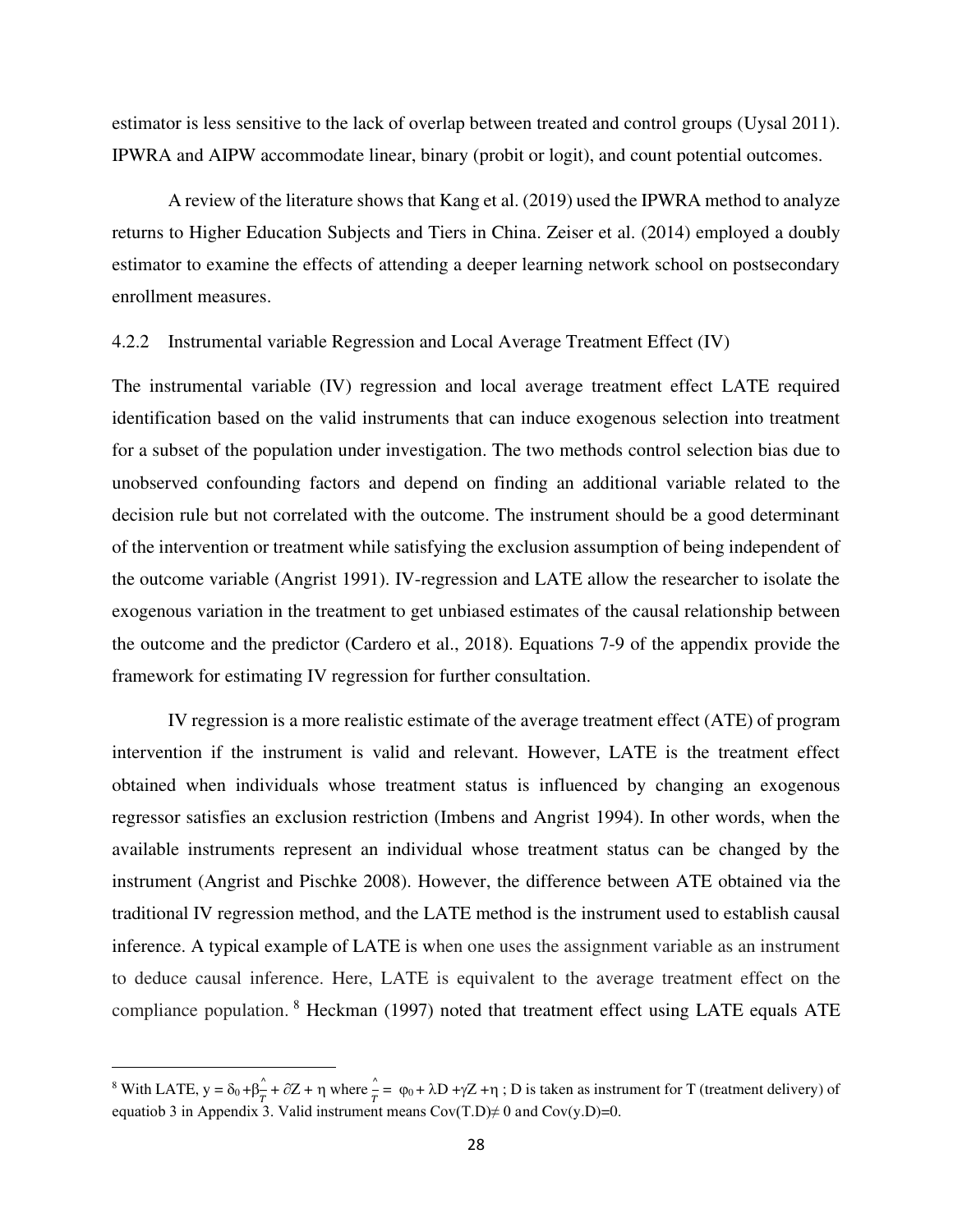from traditional IV regression among those exposed to the treatment, only when they do not make decisions to react to the instrument based on the factor that also determines treatment gains. A detailed discussion of LATE and application can be found in Becker (2016) and Angrist and Pischke (2008).

A significant concern with the instrumental variable regression approach is finding an instrument with a sufficiently strong treatment association (i.e., relevance). Exclusion restriction is a stumbling block in many IV regression analyses (Streeter et al., 2017). However, there is a procedure to test the instrument's validity in IV-regression, such as overidentification restriction based on Sargan and Hansen tests, inconsistency test, and F-statistics to find weak instruments (See; Woodridge, 2010). The IV-regression and LATE can be implemented as a two-stage least square regression (2SLS) or s step GMM estimator.

Choi et al. (2012) employed IV-reg to evaluate the impact of time spent on private tutoring on students' performance. West and Woessmann (2010) applied IV-reg to study the relationship between private school competition and students' historical performance patterns as a natural experiment. Denny and Oppedisano (2013) employed IV-reg to estimate the marginal effect of class size on students' educational attainment. Evans and Schwab (1995) used IV reg to evaluate the impact of catholic school choice on academic performance using the catholic region as an instrument. Sakellariou (2007) employed LATE to derive returns to schooling estimates when applied to a subgroup of individuals affected by education policy reform relative to return to the average individual. The subset of individuals affected by education policy represents the compiler population taken as an instrument in the study.

The IV regression can be combined with other methods to control for the selection bias in data. For example, Wang et al. (2017) employed the combination of PSM and IV regression to examine the effect of earning an associate degree on community college transfer students' performance and success at four-year institutions. This type of combination ensures that PSM controls for observed confounding factors, while IV regression controls unobserved confounding factors.

## 4.2.3. Heckman sample selection model

Heckman, a sample selection model, treats a selection bias problem as an omitted variable bias problem. In this case, correction bias term referred to inverse mills ratio (IMR) estimated through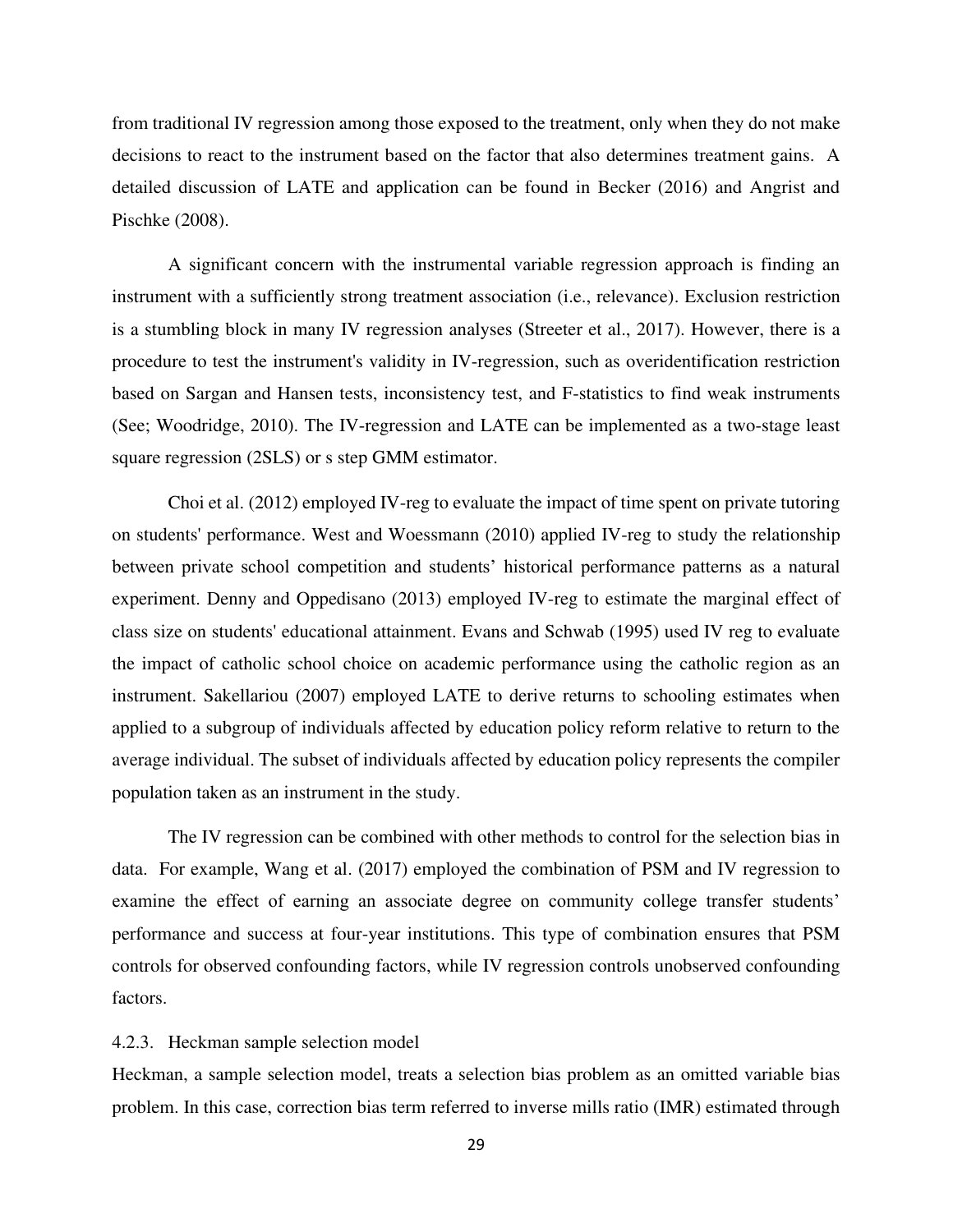the selection model, similar to equation 4 of the appendix, is included as an explanatory variable in the outcome equation identical to equation 3, as a missing variable. According to Tucker (2010), the Heckman sample selection model through this process addresses selection bias due to unobservable.

## 4.2.4. Endogenous switching regression (ESR) model

The endogenous switching regression (ESR) model ensured the control group is identical to treatment by first estimating the probability of selection into treatment. The probability of selection into treatment is then used in the outcome equation to estimate the outcome equation's parameters ( e.g., equation 4 in the Appendix). The switching regressions model is a variant of the classical Heckman selection model discussed in the previous section. ESR fits a model with endogenous switching from two different regimes referred to as treatment and control groups and estimates two parts regression models as selection and outcome equations simultaneously (Lokshin et al., 2004). Like Heckman's (1974) work, the selection equation is used to generate inverse mills ratio to control for selection bias associated with the unobserved confounding factors in the outcome equations.

This method is popular in applied economics. It might be useful in estimating causal inference in education research, especially when a valid instrument cannot control the selection due to unobserved heterogeneity in the data.

## 4.2.5. The Difference in Difference (DiD)

The availability of panel data provides the opportunity to mitigate the identification problem in nonexperimental using the difference in difference (DiD) method. The DiD estimator is based on comparing treated and control units within the different periods under the assumption of a parallel time trend between the treated and control units (Imai and Kim, 2019). For example, when two individuals are observed in different periods, and one is exogenously exposed to treatment, and the other is not. DiD is a valid estimator for controlling unobserved confounding factors in observational data. DiD operationalizes in regression as a period-treatment interaction. The firstdifferencing yields bias-free fixed effects.

Herbst (2016) employed DiD to identify the impact of quality rating and improvement systems (QRIS) on student academic performance by taking advantage of the differential timing in the roll-out of QRIS across states in the United States. Cascio (2019) employed DiD to examine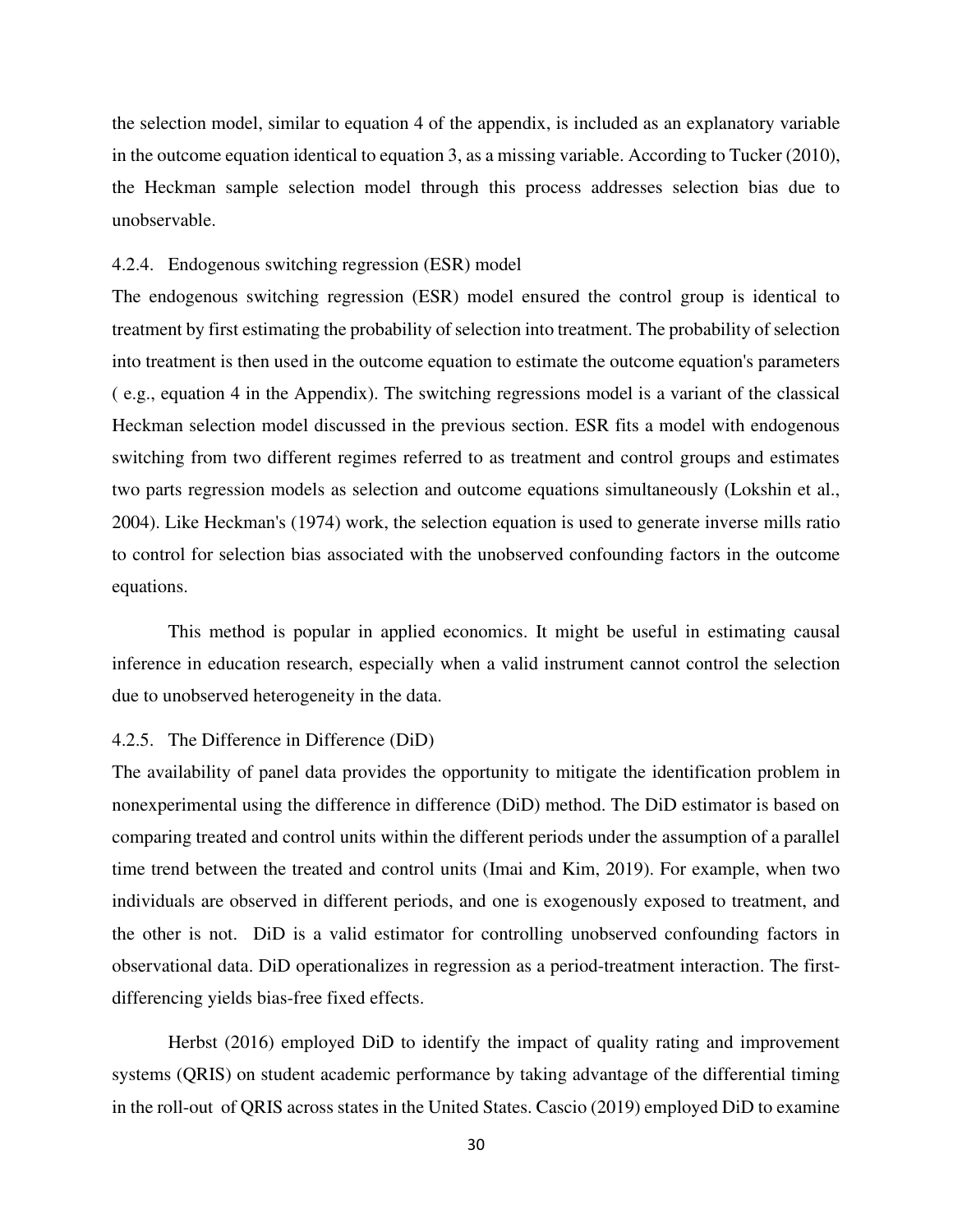whether universal preschool hit the set target using data on students attending universal versus targeted state-funded pre-K programs from 2001-2006. The DiD models control for unobserved state and temporary heterogeneity and state-specific time trends.

It is a common practice in applied research to combine two approaches to provide a comparative result, with one controlling for selection bias associated with observable and the other controlling for unobservable factors. For instance, Fortson et al. (2012) combined DiD with PSM in the causal effects of offer into charter schools on student performance.

#### 4.2.6. Regression discontinuity (RD)

RD is a pretest-posttest design to elicit causal effects of intervention by assigning cutoff to a continuous or running variable above or below a threshold. This method's critical point is that the probability of participating is determined by a specific cut-off value of a continuous or running variable (Cardero et al., 2017). The authors noted further that the method's basic idea is that the comparison of students or school within a reasonably small range above, and this cut-off point guarantees that both groups' characteristics are statistically similar, but only some of them receive treatment. An example of this is school lunch programs in the United States, where the program is assigned to children whose household income falls below a prespecified threshold (e.g., poverty line). The estimation of causal inference of such a program on student performance outcomes or health is a typical regression discontinuity design.

An excellent example of research in education research using the RD method includes Duchini (2017). The author employed RD design to investigate college remedial education's impact on student precession and college performance. The author used the cutoff rule to assign students to remediation. Calcagn and Long (2008) also employed RD design to examine the impact of postsecondary remediation on students' outcomes-based on predetermined policy cutoff.

#### 4.2.7. The fixed effects regression model

With the availability of longitudinal data that contains multiple observations of cases over time, including before and after the intervention or program of interest, the fixed effects model is considered an ideal estimation method of causal inference. As noted by Angrist and Pischke (2009), the fixed-effect model is a valuable causal inference method with longitudinal or panel data in the social sciences. This model adjusts for unobserved time-invariant confounders when estimating causal effects from observational data. When data is available on treated and control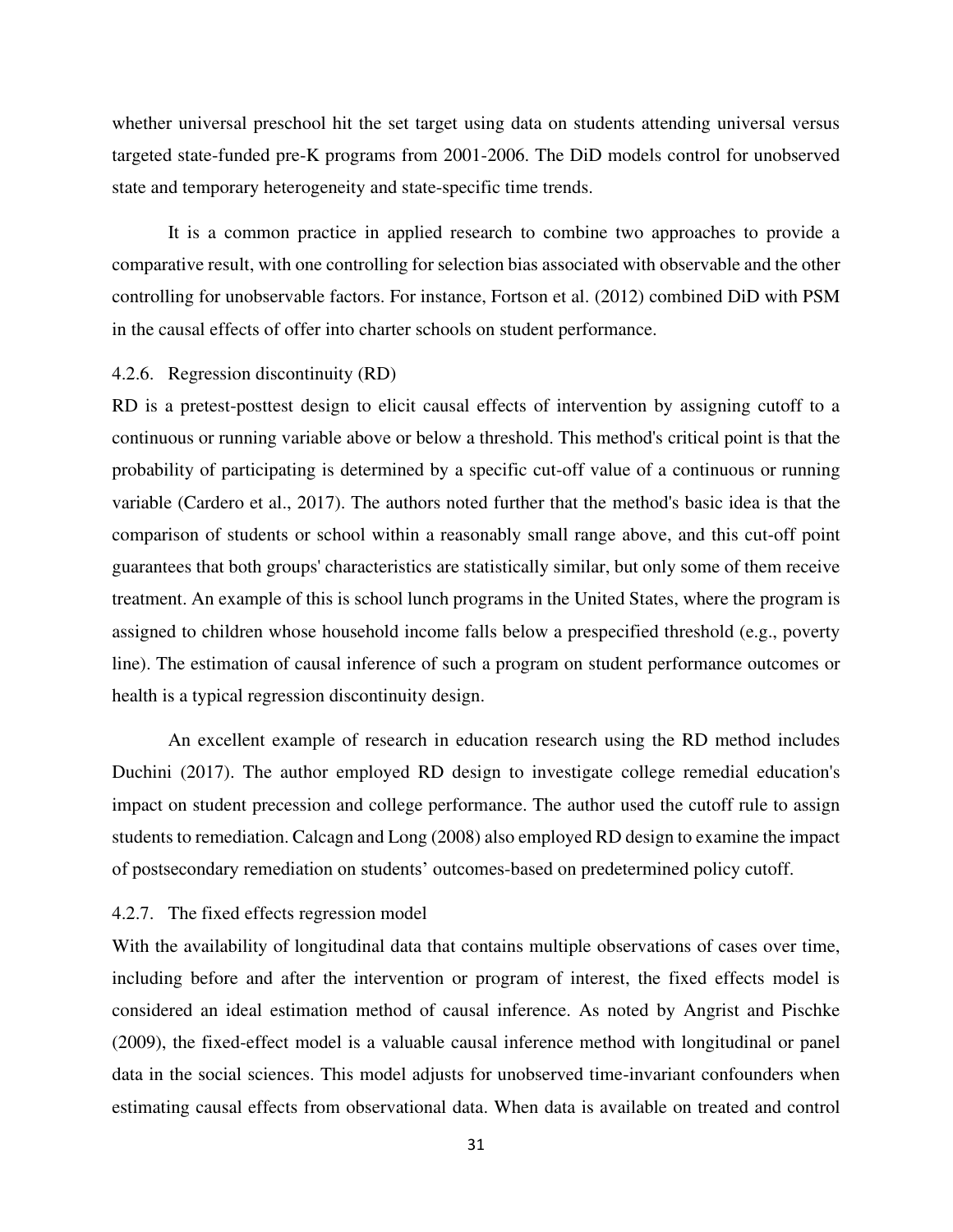observations within the same unit and across periods to adjust for unobserved, unit-specific, and time-invariant confounders, causal inference is estimated under unit fixed effects regression models. A fixed-effects model implies that the counterfactual outcome for a treated observation in each period is estimated using the observed outcomes of different periods of the same unit (Imai and Kim, 2019).

Fortson et al. (2012) used a fixed-effect model for causal inference to estimate the impact of charter school attendance on student academic performance. Xu et al. (2009) also employed a fixed-effect model to examine school mobility's effect on student outcomes using administrative data on North Carolina students and schools from 1997 to 2005. Again, Burke and Sass (2008) used a fixed-effects estimator to examine the relationship between classroom peer and student achievement using longitudinal data covering 1999/2000-2004/2005.

#### 4.2.8. Interrupted time series (ITS) design

ITS design works similarly to DiD design. While DiD evaluates the program's impact by looking at whether the treatment group deviates from its baseline mean by a higher amount than the comparison group, ITS controls differences in the baseline mean and trends between the treatment and comparison groups. The ITS has more stringent data requirement than DiD design and require a sufficiently long time series. ITS is used to estimate the intervention's effect on outcome variables, either for a single treatment group or when compared with one or more control groups. With a single treatment group and no control group, the intervention trend is projected into the treatment period as counterfactual. The readers interested in the detailed discussion behind the model are referred to Somers et al. (2003).

Henderson et al. (2008) employed ITS to assess school differences in mathematics performance changes based on benchmark comprehensive assessment practices between participating schools and comparison schools in Massachusetts. The comprehensive assessment system was introduced in 2005, representing the pre-intervention period in the study. Viglor (2008) used ITS to examine the impact of bonus programs on student achievement in North Carolina. The program was introduced in the 1996/97 school year. Hallberg et al. (2018) employed ITS to evaluate the impact of the school improvement grant (SIG) program on student performance in Ohio schools. The SIG program was implemented among 41 schools in 11 local education agency (LEA) in the 2010-2011 school year. The analysis spans the 2004-2014 data.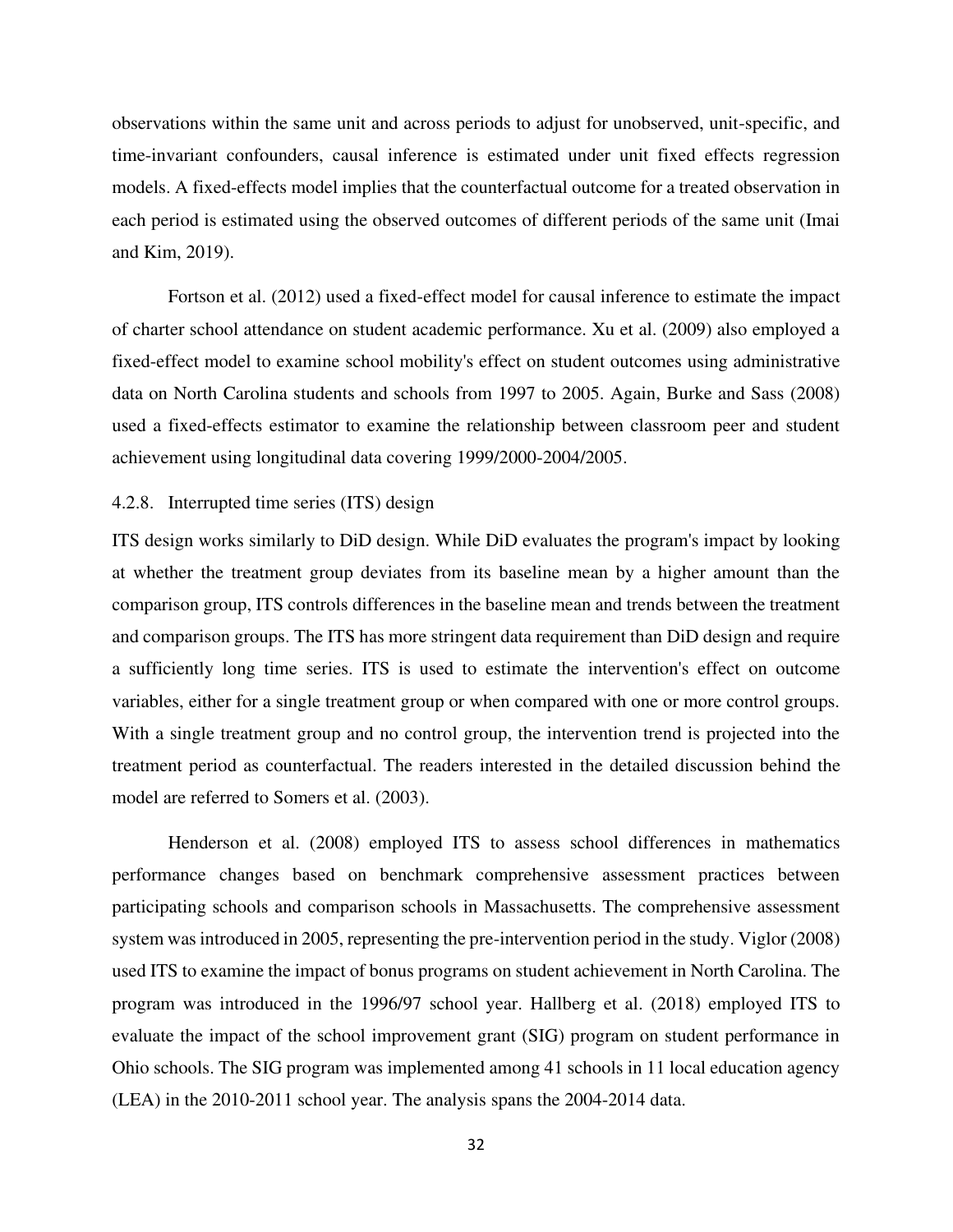#### 5.0. Available Statistical Software

There are different software packages available to analyze the previous section models. Unfortunately, critical empirical results might be sensitive to the choice software, potentially weakening applied research (McCullough and Vinod (1999). Tomek (1993) noted that when researchers take results as foolproof, without rigorous cross-program testing and validation of parameter estimates, the implication drawn from these estimates may be flawed.

 In recognition of this, Odeh et al. (2010) examined the reliability of ten statistical software packages widely used in quantitative research. They concluded that software packages improvement is required because some failed the reliability test. This observation underscores the importance of solving econometric or statistical problems using more than one statistical software package. The implication of this is that researchers need to familiarize themselves with at least two or more software packages in applied research.

The choice of statistical software to use has always been guided by the speed, userfriendliness, and availability of open-source software. Commonly used open-source statistical software packages such as R and Python can correctly estimate many of the previous sections' models. However, these software platforms are free but require extensive knowledge of programming. Optimization software such as Matrix Laboratory (MATLAB) and the General Algebraic Modeling System (GAMS) is not user-friendly and requires a license to use them. The widely used statistical packages such as Statistical Analysis Software (SAS) and Stata also require licenses and are very expensive. While SAS requires programming knowledge, Stata is userfriendly.

Other statistical software available for applied research includes WinBugs, GAUSS, SPSS, RATS, EViews, JMP, LIMDEP, SHAZAM, Mathematica, and MATLAB. Besides SPSS, JMP, EViews, and LIMDP that are user-friendly, RATS, GAUSS, SHAZAM, Mathematica, RATS, and EViews are appropriate for handling time series and panel data. WinBugs is primarily designed for Bayesian analysis using Markov chain Monte Carlo (MCMC) methods.

#### 6.0. Conclusions

The complexity of administrative or longitudinal data used in education research has been stressed in the literature. This is because they are collected mainly for recording and reporting rather than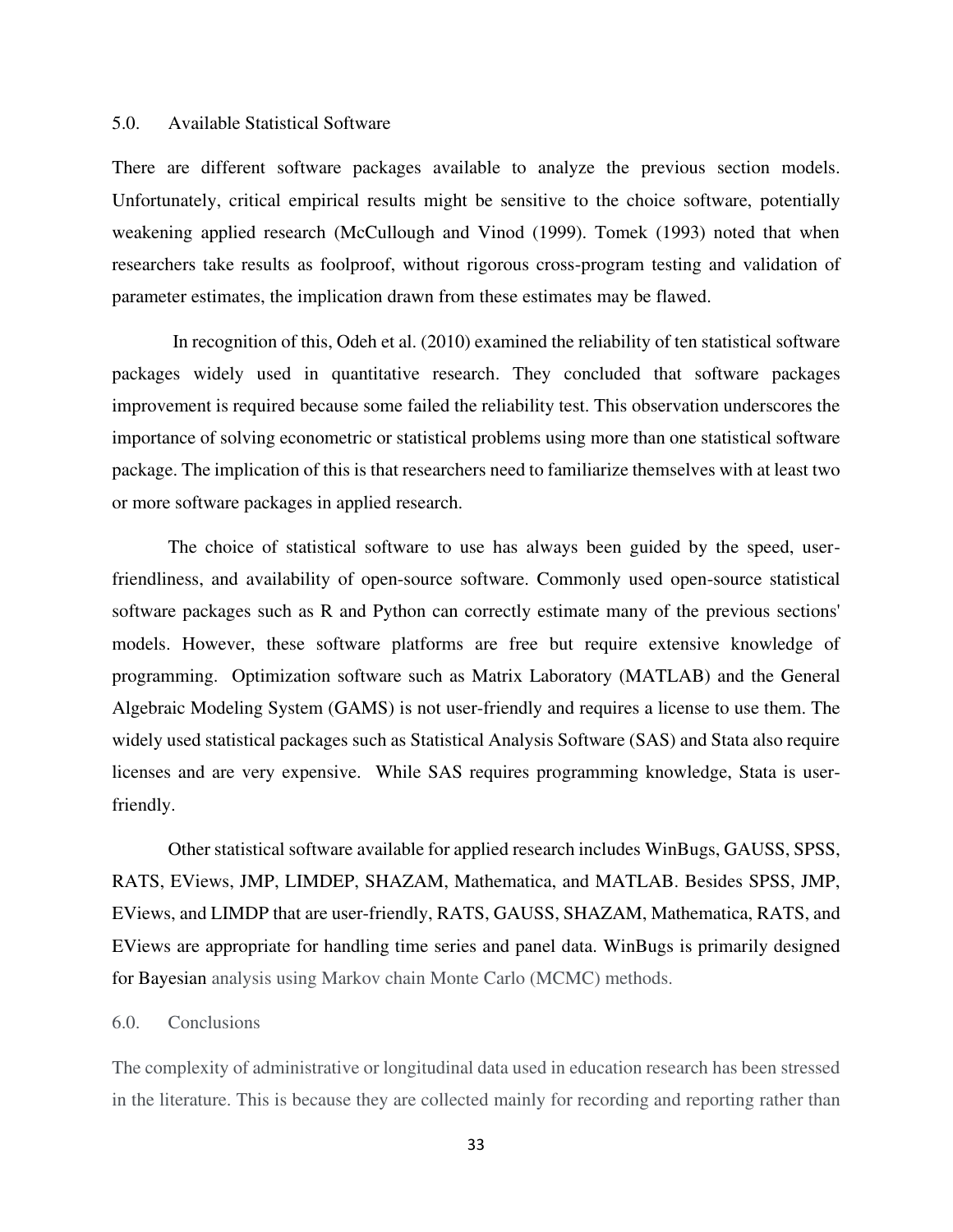research. And this has increased support for sophisticated statistical methods that could mitigate some of the challenges associated with this type of data. This paper provides a comprehensive review of the statistical techniques important for estimating education production function. It also provides an extensive overview of empirical studies that used the methodologies identified within the context of education data

It is crucial researchers should be concerned with the validity of their research results since such estimates could be an important input in designing policy programs in the future. However, this observation points to the need for statistical methods that best fit different data generating processes. In this manner, our systematic review of the literature reveals a wide range of statistical methods that provide operational resources for prospective researchers in education research. For instance, we identify relevant regression techniques for estimating cross-sectional data such as ordinary least square-OLS, logistic regression, or ordered probit, among others, and panel data such as fixed effect or random-effect model. We also identify regression techniques for estimating multilevel data, while different inferential statistical methods for causal inference, given the data generating process, are also highlighted.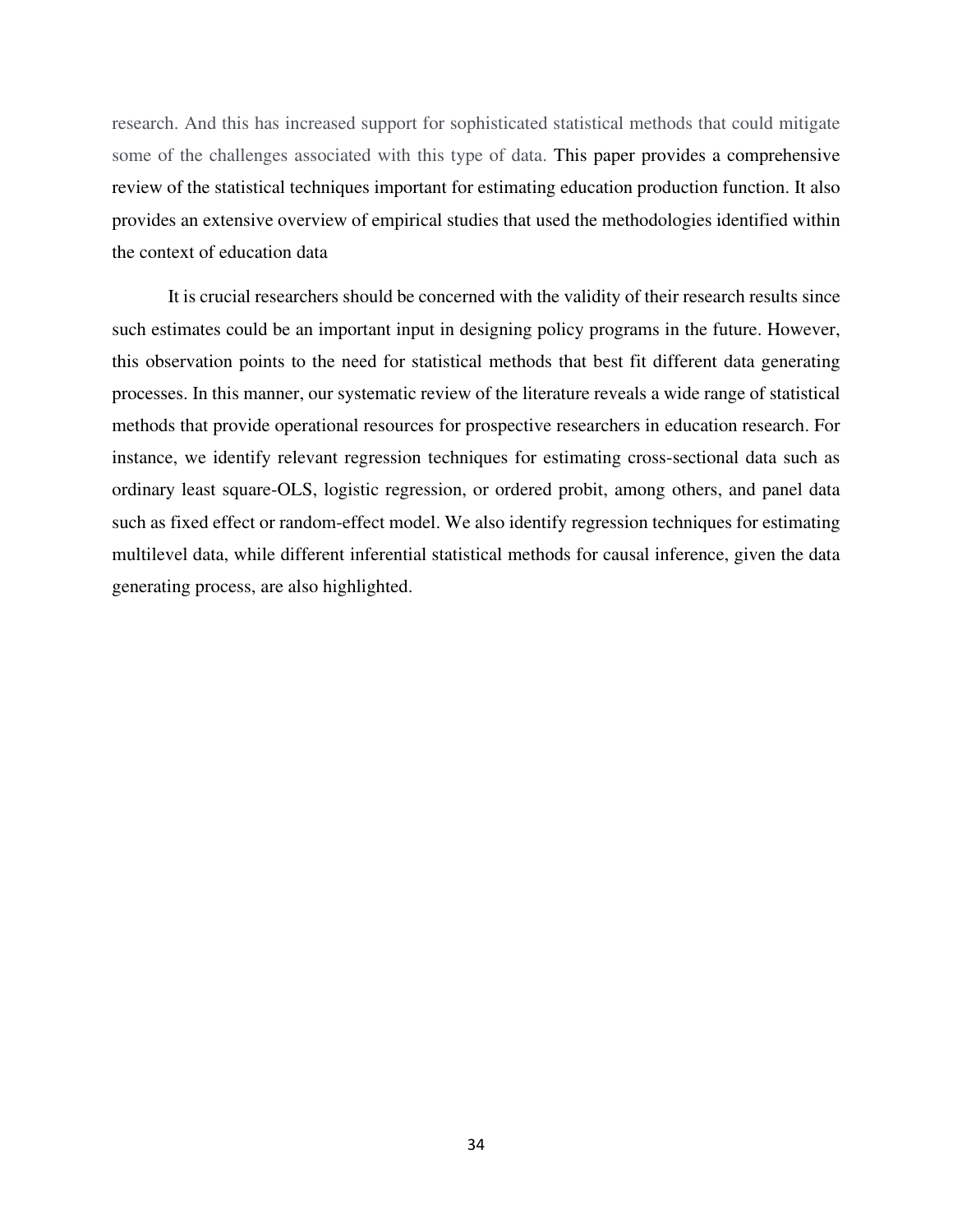## **References**

- Alauddin. M and C. Tisdell (2006). Student's Evaluation of Teaching Effectiveness: What Surveys tell and what, the University of Queensland, Economic Theory, Applications, and Issues Working Paper No.42. Queensland Australia.
- Al-Barrak. M.A and M. Al-Razgan (2016). Predicting Students Final GPA using decision trees: A case study. International Journal of information and Education Technology, Vol. 6(7): 528-533.
- Altonji. J, T. Elder, and C.R. Tabler (2005). Selection on Observed and Unobserved Variables: Assessing the Effectiveness of Catholic Schools, Journal of Political Economy, Vol. 113: 151-184.
- Amore. M. D and S. Murtinu (2019). Tobit models in strategy research: critical issues and applications. Global Strategy Journal. DOI:10.1002/gsj.1363
- Angrist. J. D and J. Pischke (2008). Mostly Harless Econometrics: An empiricist's companion. Princeton University Press.
- Andrew, R., J. Li, M. Lovenheim (2012). Heterogenous paths through college: Detailed patterns and relationships with graduation and earnings. National Centers for Analysis of Longitudinal Data in Education Research, Working paper No. 83, Washington, DC.
- An. G., J. Wang, Y. Yang, and X. Du (2018). A study on the effects of students' STEM academic achievement with Chines parents' participative styles in school education. Educational Sciences: Theory & Practices, Vol. 19(1): 41-54.
- Arrelano, M and S. Bond (1991). Some tests of specification for panel data: Monte Carlo evidence and an application to employment equations. Review of Economic Studies, Vol. 58: 277-297.
- Atteberry, A., D. Bassok, and V. C. Wong (2019). The effects of full-day Pre-kindergarten: experimental evidence of impacts on children's school readiness. Educational Evaluation and Policy Analysis, Vol. 41(4): 537-562.
- Athey. S and G. Imbens (2016). Recursive partitioning for heterogeneous causal effects. Proceeding National Academic of Science, Vol. 113(27); 7353-7360.
- Athey. S., G. Imbens, Y. Kong, and V. Ramachandra (2016). An introduction to recursive partitioning for heterogeneous causal effects estimation using causalTree package. [https://github.com/susanathey/causalTree.](https://github.com/susanathey/causalTree)
- Austin. P.C (2018). Assessing the performance of the generalized propensity score for estimating the effect of quantitative or continuous exposures on binary outcomes. Statistics in medicine, Vol. 37: 1874-1894.
- Austin. P.C and E. A. Stuart (2017). Estimating the effect of treatment in binary outcomes using full matching on the propensity score. Statistical methods in Medical Research, Vol. 26(6), 2505-2525.
- Ayalon, H., and A. Yogev (1997). Students, schools, and enrollment in science and humanity courses in Israeli secondary education. Educational Evaluation and Policy Analysis, 19(4), 339-353.
- Bautsch. B (2014). The effects of concurrent enrollment on the college-going and remedial education rates of Colorado's High School students. Colorado Department of Higher Education (CDHE) Working paper.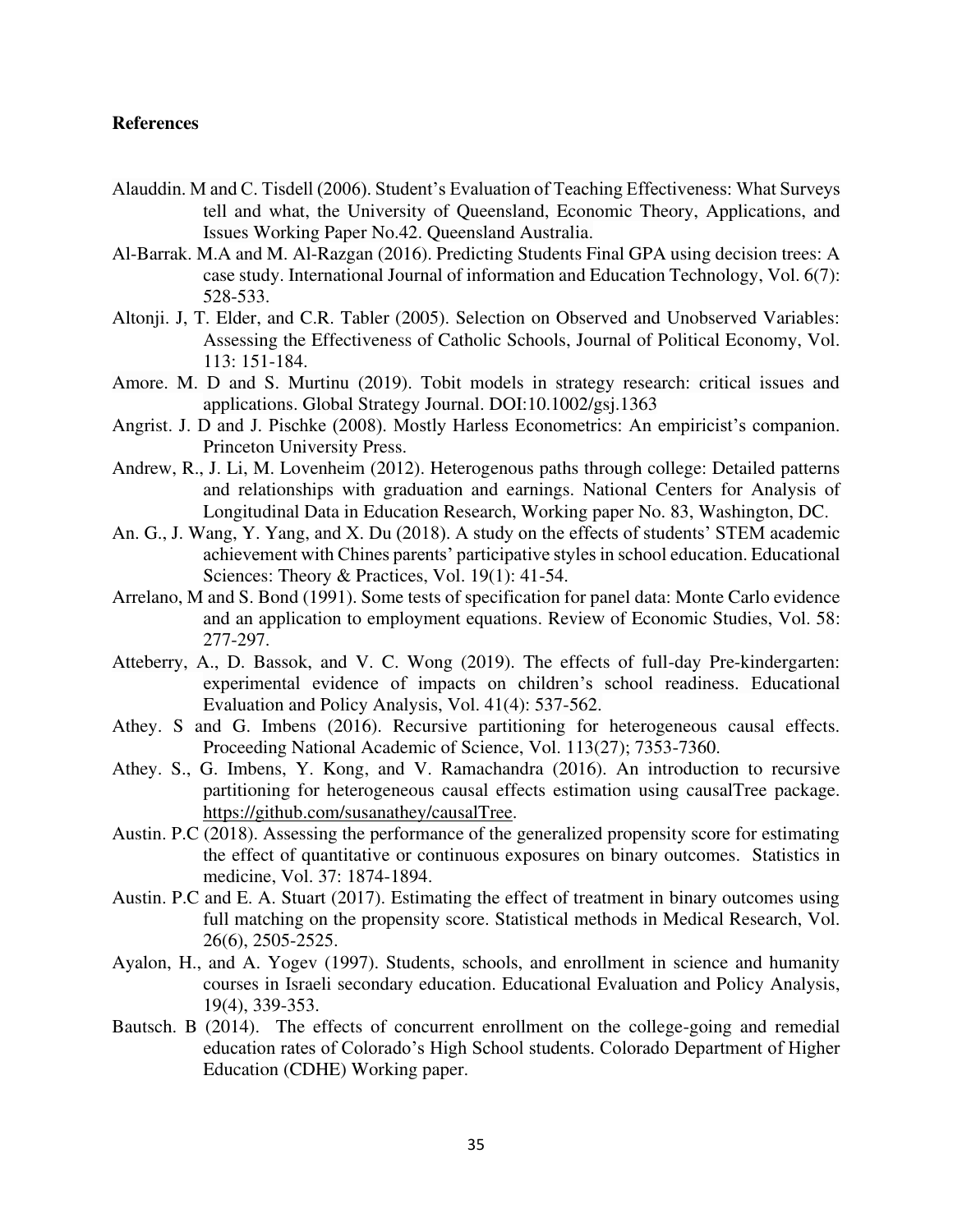- Becker. S.O. (2016). Using instrumental variables to establish causality. IZA World of Labor 2016: 250. Doi:10.15185/izawol.250
- Berk. R and J. M. MacDonald (2008). Overdispersion and Poisson regression. Journal of Quantitative Criminology, Vol. 24: 269-284.
- Bernal. P., N. Mittag, and J. A. Qureshi (2016). Estimating the effects of school quality using multiple proxies. Labour Economics, Vol. 39: 1-10.
- Bifulco. R (2012). Can nonexperimental estimates replicate estimates based on Random Assignment in the evaluation of school choice? A within-study comparison. Journal of Policy Analysis and Management, Vol. 31(3): 729-751.
- Blundell, R and S. Bond (1998). Initial conditions and moment restrictions in dynamic panel data models. Journal of Econometrics, Vol. 87(1): 115-143.
- Borrego. M., E. P. Douglas, C. T. Amelink (2009). Quantitative, Qualitative, and Mixed Research Methods in Engineering Education. Journal of Engineering Education, Vol. 109(3): 53-66.
- Bowles, T. J, and J. Jones (2004). The effect of supplemental instruction on retention: a bivariate probit model. Journal of student retention, Vol. 5(4): 431-437.
- Burke, M.A, and T.R. Sass (2008). Classroom peer effects and student achievement. National Center for Analysis of Longitudinal Data in Education Research Working Paper No. 18, Washington DC.
- Boyd. G.A. (2008). Estimating Plant Level Energy Efficiency with a Stochastic Frontier. The Energy Journal, Vol. 29(2): 23-43.
- Browers, A. J, and R. Sprott (2012). Examining the multiple trajectories associated with dropping out of high school: a growth mixture model analysis. The journal of Educational Research, Vol. 105(3): 176-195.
- Collins, L. M, and L.S.T (2010). Latent Class and Latent Transition Analysis, With applications in the social, behavioral, and health sciences. New York: Wiley.
- Clark. J.A ( 1984). Estimation of Economies of Scale in Banking Using a Generalized Functional Form. Journal of Money, Credit, and Banking, Vol. 16(1): 53-68.
- Calcago. J.C and B. T. Long (2008). The impact of postsecondary remediation using a regression discontinuity approach: Addressing endogenous sorting and noncompliance. National Bureau of Economic Research (NBER) working paper No. 14194, Cambridge, MA.
- Canaan. S and P. Mouganle (2018). Returns to Education Quality for Low-Skilled Students: Evidence from a Discontinuity," Journal of Labor Economics, Vol. 36 (2): r: 395-436.
- Card. D (1999). The causal effect of education on earnings. Handbook of Labor Economics, Vol. 3. Pp. 1801-1863.
- Cartwright, N. (2011). A philosopher's view of the long road from RCTs to effectiveness. *Lancet*, *377*, 1400–1401.
- Cascio. E. U (2019). Does universal preschool hit target? Program access and preschool impacts. National Bureau of Economic Research Working Paper 2315, Cambridge, MA.
- Cavalluzzo, L., D. L. Lowther, C. Mokher, and C. Fan (2012). Effects of the Kentucky Virtual Schools' hybrid program for Algebra I on grade 9 student mat achievement. Institute of Education Sciences, National Center for Education Evaluation and Regional Assistance (NCEE) Working paper No. 2012-4020. U.S. Department of Education, Washington, DC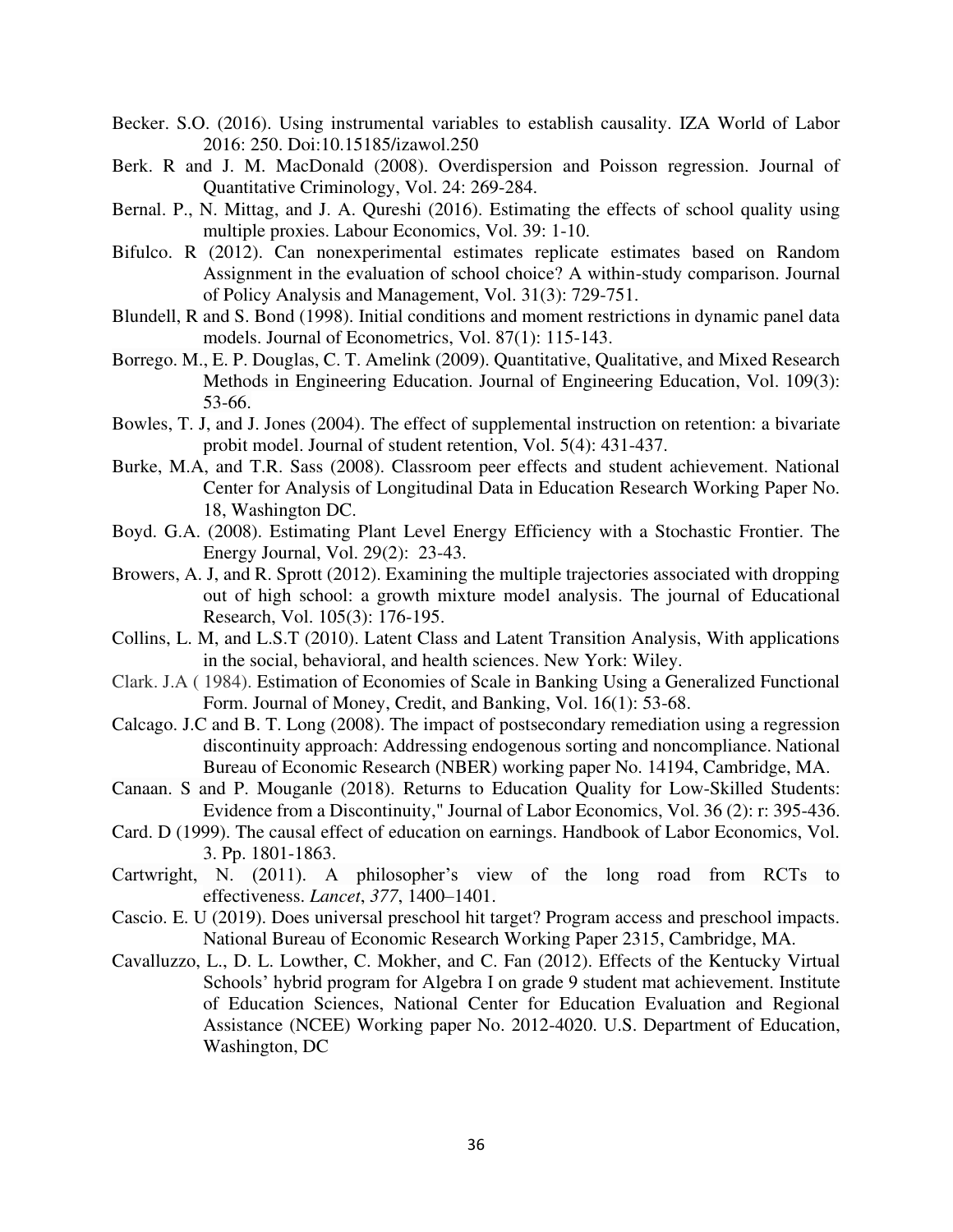- Chakraborty. T and R. Jayaraman (2019). School feeding and learning achievement: Evidence from India midday meal program. Journal of Development Economics, Vol. 139: 249- 269.
- Chisadza. S (2015). A bivariate probit model of the transition from school to work in the postcompulsory schooling period: a case study of young adults in the cape area. DNA Economics.
- Choi, A., J. Calero, and J.O. Escardibul (2012). Private tutoring and academic achievement in Korea: an approach through PISA-2006, KEDI Journal of Educational Policy, Vol. 9(2): 299-302.
- Cragg. J. G (1971). Some statistical models for limited dependent variables with application to the demand for durable goods, *Econometrica*, Vol. 39: 828-844.
- Croninger, R. G. J. K. Rice, A. Rathbun, and M. Nishio (2007). Teacher qualifications and early learning: effects of certification, degree, and experience on first-grade student achievement. Economics of Education Review, Vol 26: 312-324.
- Cornelisz, I (2013). Relative private school effectiveness in the Netherlands: A reexamination of PISA 2006 and 2009 data, Procedia Economics and Finance, Vol. 5: 192-201.
- Cordero. J.M., V. Cristobal, D. Santin (2017). Causal inference on education policies: A survey of empirical studies using PISA, TIMSS, PIRLS. Munich Personal RePEc Archive Paper No. 76295.Online at https;//mpra.ub.uni-muenchen.de/76295/
- Chang. H.S, and Y. Hsing (1996). A study of Demand for higher education at private institutions in the US: A Dynamic and General Specification, Education Economics, Vol. 4(3): 267-278.
- Denson. N and M. Ing (2014). Latent Class Analysis in Higher Education: An illustrative example of Pluralstic orientation. Research Higher Education, Vol. 55: 508-526.
- Denny, K., and V. Oppedisano (2013). The surprising effect of larger class sizes: Evidence using two identification strategies, Labour Economics, Vol. 23: 57-65.
- Deaton. A and N. Cartwright (2018). Understanding and misunderstanding randomized controlled trials. Social Science and Medicine, Vol. 201: 2-21.
- Denison. D. G (2002). Bayesian method for nonlinear classification and regression. Chichester England New York NY
- Deschant, N and K. Goeman (2015). Selection bias in educational issues and the use of Heckman's sample model. In: Kristof De Witte (Ed), Contemporary Economic Perspective in Education. Leuven University Press pp. 35-51.
- Desjardins. C. D (2015). Modeling Zero-inflated and overdispersed count data: an empirical study of school suspensions. The Journal of experimental education, Vol. 84(3): 449-472.
- Doyle. W. R (2011). Effect of increased academic momentum on transfer rates: An application of the generalized propensity score. Economics of Education Review, Vol. 30 (1): 191- 200.
- Dronkers, J and S. Avram (2010). A cross-sectional analysis of the relations of school choice and effectiveness differences between private-dependent and public schools. Educational Research and Evaluation, Vol. 16(2): 151-175.
- Duchini. E (2017). Is college remedial education a worthy investment? New evidence a worthy investment? New evidence from a sharp regression discontinuity design. Economic Education Review, Vol 60: 36-53
- Duvendack, M., R. Palmer-Jones, J.B. Coperstrake, L. Hoope, Y. Loke, and N. Rao (2011). What is the evidence of the impact of microfinance on the well-being of the poor? EOO 1-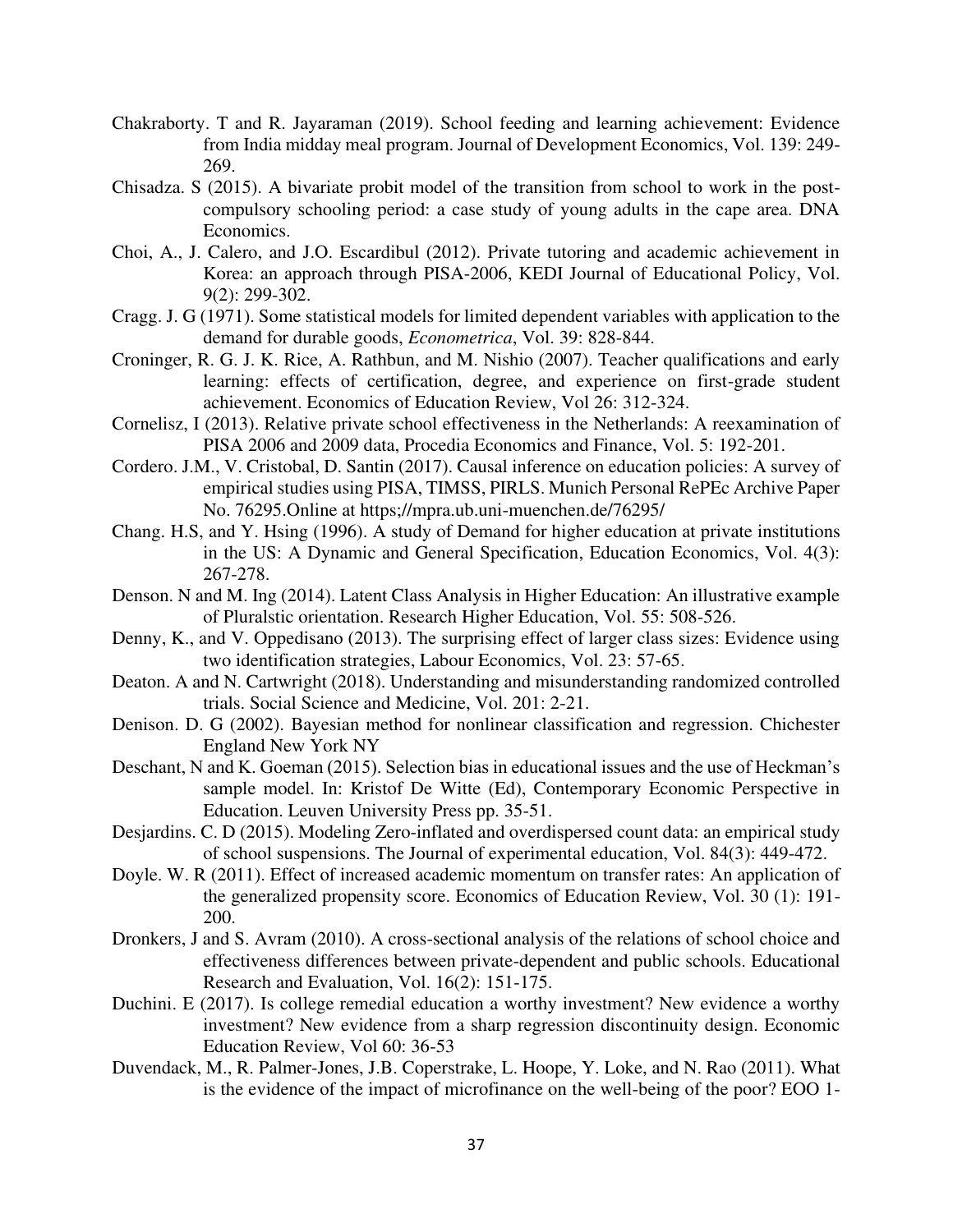center social science research unit, Institute of Education, University of London, London. ISBN 978-1-907345-19-7.

- Edwards. J. K., S. R. Cole, C. R. Lesko, W. C. C, Mathews, R. D. Morre, M. J. Mugavero, and D. Westreich (2016). An illustrative on inverse probability weighting to estimate policyrelevant causal effects. *American Journal of Epidemiology*, Vol. 184(4): 336-344.
- Elze. C., J. Gregson, U. Baber, E. Williamson, S. Sartori, R. Mehran, M. Nicholas, G. W. Stone, and S. J. Pocock (2017). Comparison of propensity score methods and covariate adjustment. Journal of the American College of Cardiology, Vol. 69(3): 345-357.
- Eminita. V and R. Widiyasari (2019). Analysis of factors affecting the undergraduate student quit the study. Journal of Physics: Conference Series 1157 doi:10. 1088/1742- 6596/1157/3/032105.
- Evans. W. N and R. N. Schwab (1995). Finishing High school and starting college: Do Catholic Schools Make Difference? Quarterly Journal of Economics, Vol. 110: 941-974.
- Espinosa.A.M.G(2017). Estimating the education production function for cognitive and noncognitive development of children in Vietnam through structural equation modeling using the Young Lives data base. A thesis submitted in partial fulfillment of the requirements for the degree of Master of Science in Quantitative Research Methods at University College London.
- Fan, J, and Q. Yao (2003). Nonlinear time series: nonparametric and parametric methods. Springer: New York.
- Frieden. T. R (2017). Evidence for health decision making—beyond randomized, controlled trials N. Engl. J. Med., 377 (2017), pp. 465-475
- Fuller, S. C, and H. F. Ladd (2013). Schooled-based accountability and the distribution of teacher quality across grades in elementary schools. National Centers for Analysis of Longitudinal Data in Education Research, Working paper No. 75, Washington, DC.,
- Gronberg, T., D. W. Jansen, and L.L. Taylor (2011). The adequacy of educational cost functions: lessons from Texas, Peabody Journal of Education, Vol. 86(1): 3-27.
- Gee, K, and R. M. (2014). The effects of single-sex versus coeducational schools on adolescent peer victimization and perpetration. Journal of Adolescence, Vol. 3: 1237-1251.
- Golino. H. F and C. M. A. Gomes (2016). The random forest as an imputation method for education and psychology research: its impact on item fit and difficulty of the Rasch model. *International Journal of Research and Methods in Education*. Vol. 39(4): 345- 348.
- Grosskopf. S., K. J. Hayes, and L. L. Taylor (2014). Applied efficiency analysis in education, Economics and Business Letters, Vol. 3(1): 19-26.
- Gyimah-Brempong, K., and A. Gyapong (1991). Characteristics of Education Production Functions: An application of Canonical Regression Analysis. Economics of Education Review, 10(1), pp. 7-17.
- Gottfried. M. A (2010). Evaluating the relationship between student attendance and achievement in Urban Elementary and Middle Schools: An instrumental variables approach. *American Educational Research Journal*, Vol. 47(2): 434-465.
- Greene. T (2019). The impact of the transfer on Baccalaureate competition. Education Research and Data Center (ERDC) Working paper, Olympia Washington.
- Guarcello. M.A., R. A. Levine, J. Beamer, J. P. Frazee, M. A. Laumakis, and S. A. Schellenberg (2017). Balancing student success: Assessing supplemental Instruction Through Coarsened Exact Matching. Tech Know Lean, Vol. 22: 335-352.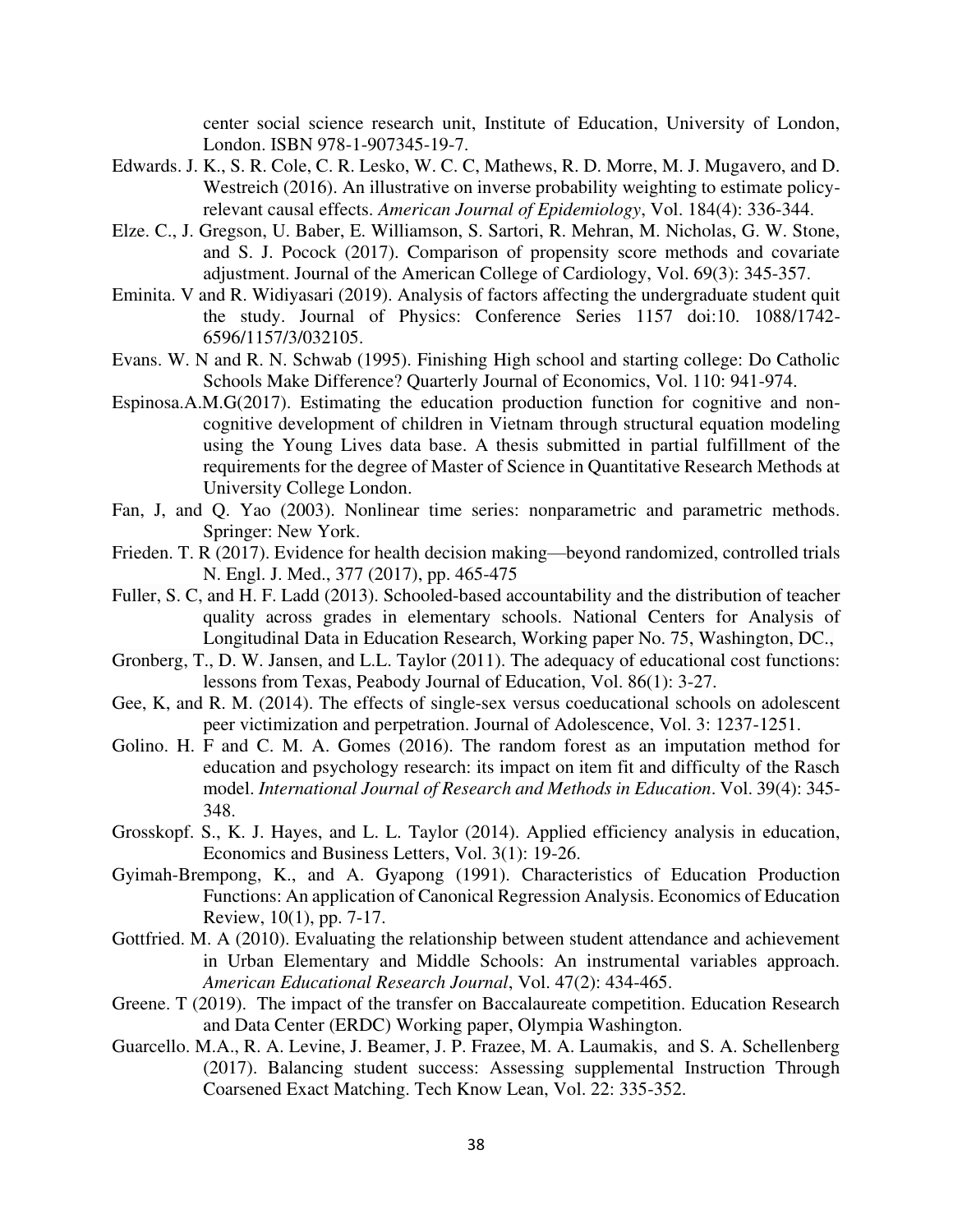- Hanushek, E. (1979). Conceptual and Empirical Issues in the Estimation of Educational Production Functions. The Journal of Human Resources, 14(3), pp. 351-388
- Hoyle, R. (2012). The model specification in structural equation modeling. In: R. Hoyle, ed. Handbook of structural equation modeling. New York: Guilford Press, pp. 126-144.
- Hallberg, K., R. Williams, A. Swanlund, and J. Eno (2018). Short comparative interrupted Time series using aggregated school-level Data in Education Research, Educational Researcher, Vol. 47(5): 295-306.
- Hardman. J., A. Paucar-Caceres, and A. Fielding (2012). Predicting students' Progression in Higher Education by using the Random Forest Algorithm. Systems Research and Behavioral Science, Vol. 30: 194-203.
- Harris. D and T. Sass (2007). Teacher training, teacher quality, and student achievement. National Centers for Analysis of Longitudinal Data in Education Research, Working Paper No. 3, Washington, DC.
- Hanauer, Matthew (2019) "Using Propensity Score Matching to Evaluate Differences in Public and Private Students on Self-Control," International Journal of School Social Work: Vol. 4: Iss. 1. https://doi.org/ 10.4148/2161-4148.1034
- Harris, Heather D., "Propensity score matching in higher education assessment" (2015).Masters Theses. 55.<https://commons.lib.jmu.edu/master201019/55>
- Heckman. J (1997). Instrumental variables: a study of implicit behavioral assumptions used in making program evaluations. Journal of Human Resources, Vol. 32(3): 441-462.
- Heckman. J (1979). Sample selection bias as a specification error, *Econometrica*, Vol. 47: 153- 161.
- Hanushek, E. (2007). Education Production Functions, Stanford: Hoover Institution, Stanford University.
- Hanushek, E. A (1986). The economics of schooling, production, and efficiency in public schools, *Journal of Economic Literature*, Vol. 24: 1141-1177.
- Halkiotis, D., I. Konteles, and V. Brinia (2018). The technical efficiency of high schools: The case of a Greek Prefecture, Education Sciences, Vol. 8(84): DOI:10.3390/educsci8020084
- Henderson, S., A. Petrosino, S. Gukenberg, and S. Hamilton (2008). A second follow up year for measuring how benchmark assessments affect student achievement (REL Technical Brief, REL 2008-002). Washington, DC: US. Department of Education, Institute of Education Sciences, National Center for Education and Regional Assistance, Regional Educational Laboratory Northeast and Islands.
- Herbst. C. M (2016). The impact of quality rating and improvement systems in families' childcare choices and childcare labor supply. Institute for the Study of Labor (IZA) Discussion Paper No. 10383.
- Hogrebe, N and R. Strietholt (2016). Does-non participation in preschool affect children's reading achievement? International evidence from propensity score analyses. Large scale assessment in education, Vol. 4(2): DOI 10.1186/s40536‑016‑0017‑3
- Hsiao. C (2007). Panel data analysis-advantages and challenges. Test: 16: 1-22. DOI 10.1007/s11749-007-0046-x
- Iacus, S. M., G. King, G. Porro (2012). Causal inference without balance checking: coarsened exact matching. Political Analysis, Vol. 20: 1-24.
- Iacus, S. M., G. King, G. Porro (2019). A theory of statistical inference for matching methods in causal research, Political Analysis, Vol 27: 46-68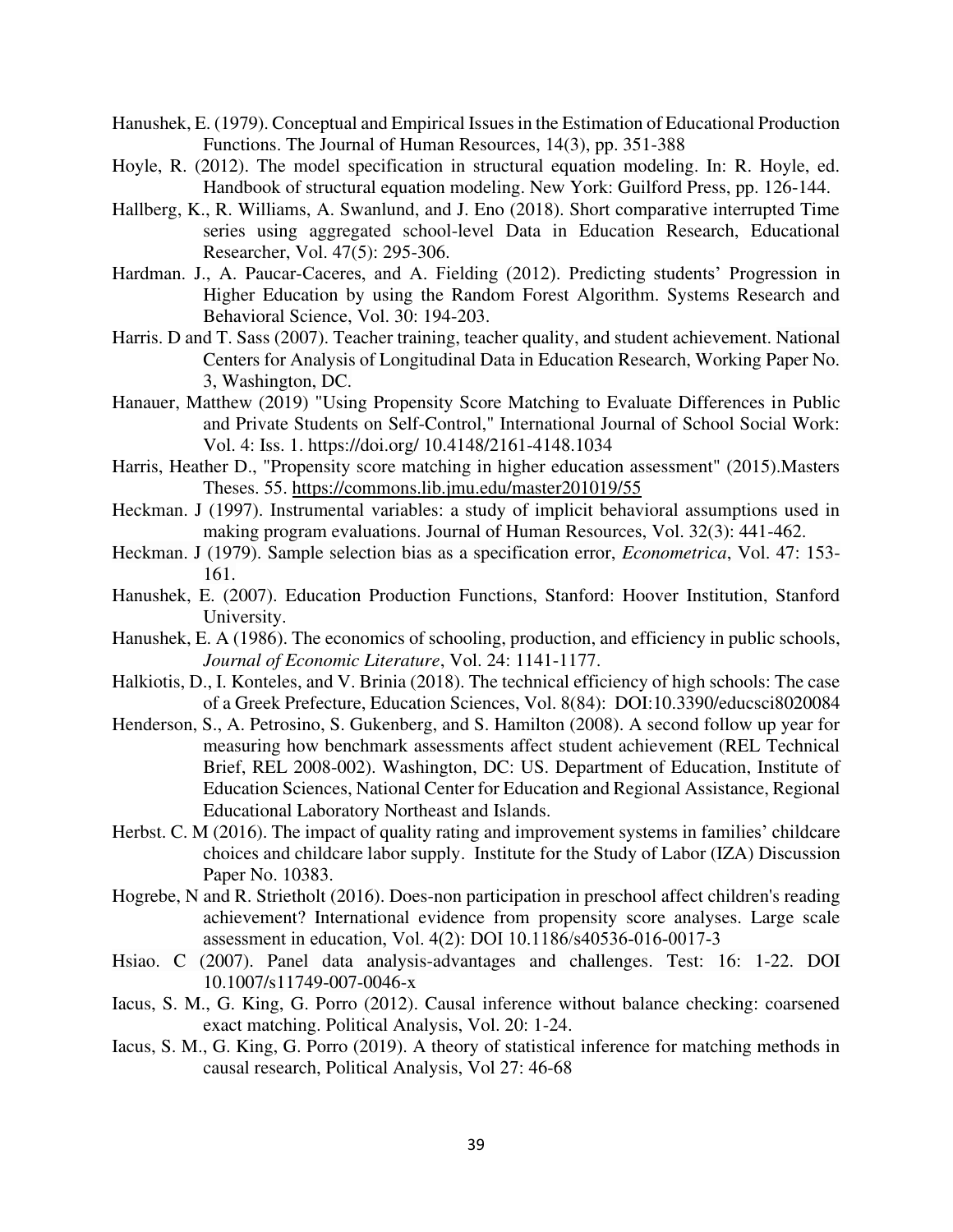- Imbens. G.W and J. D. Angrist, 1994). Identification and Estimation of Local Average Treatment Effects. Econometrica, Vol. 62(2): 467-475.
- Joshi. R and J. M. Wooldridge (2019). Correlated random effects models with endogenous explanatory variables and unbalanced panels. Annals of Economics and Statistics, Vol. 134:243-268.
- Just. R. E., D. Zilberman, and E. Hochman (1983). Estimation of Multicrop Production Functions. American Journal of Agricultural Economics, Vol. 65(4): 770-780.
- Johnes, J., M. Portela, and E. Thanassoulis (2017). Efficiency in education, Journal of Operational Research Society, Vol. 68: 331-338.
- Jyoti. D.F., E.A. Frongillo, and S. J. Jones (2005). Food insecurity affects school children's academic performance, weight gain, and social skills. Journal of Nutrition, Vol. 135: 2831-2839.
- Kaliba. A. R., R. J. Mushi, A. G. Gongwe, and K. Mazvimavi (2020). A typology of adopters and nonadopters of improved sorghum seeds in Tanzania: A deep learning neural network approach. World Development, Vol. 127
- Karl. A. T., Y. Yang and S. L. Lohr (2013). A correlated random effects model for nonignorable missing data in the value-added assessment of teacher, Journal of Educational and Behavioral Statistics, Vol. 38(6): 577-603.
- Knaus. M., M. Lechner, and A. Strittmatter (2018). Machine learning estimation of heterogeneous causal effects empirical Monte Carlo evidence. Working paper, University of St. Gallen.
- Kuzmina, J and M. Carnoy (2016). The effectiveness of vocational versus general secondary education: Evidence from the PISA for countries with early tracking, International Journal of Manpower, Vol. 37(1): 2-24.
- Konstantopoulos, S, and S. She (2016). Class size effects of reading achievement using Cyprus: Evidence from TIMSS. Educational Research and Evaluation, Vol. 22: 86-109.
- Krueger. A. B (1997). Experimental estimates of education production functions. National Bureau of Economic Research (NBER) working paper 6051. Cambridge, MA
- [Koç.](https://onlinelibrary.wiley.com/action/doSearch?ContribAuthorStored=Ko%C3%A7%2C+%C3%87a%C4%9Fatay) C (2004). The productivity of health care and health production functions. Health Economics, Vol. 13(4): 739-747.
- Kline, R., (2011). Principles and Practice of Structural Equation Modeling. 3rd ed. New York: Guildford Press.
- Kang. L., F. Peng, and Y. Zhu (2019). Returns to Higher Education Subjects and Tiers in China: Evidence from the China Family Panel Studies. Studies in Higher Education, <https://doi.org/10.1080/03075079.2019.1698538>
- Lazer, D., R. Kennedy. G. King and A. Vespignani (2014). Big data. The parable of Google Flu: traps in big data analysis. Science, Vol. 343: 1203-1205.
- Lechner. M (2019). Modified causal forests for estimating heterogeneous causal effects. CEPR Discussion Paper No. DP13430.
- Lee. V. (2000). Using Hierarchical linear modeling to study social contexts: The case of school effects. Educational Psychologist, Vol. 35(2): 125-141.
- Linden. A (2015). Conducting interrupted time series analysis for single and multiple group comparisons. The Stata Journal, Vol. 15(2): 480-500.
- Liou. P-Y (2009). Model comparison for count data with a positively skewed distribution with an application to the number of University courses completed. Paper presented at the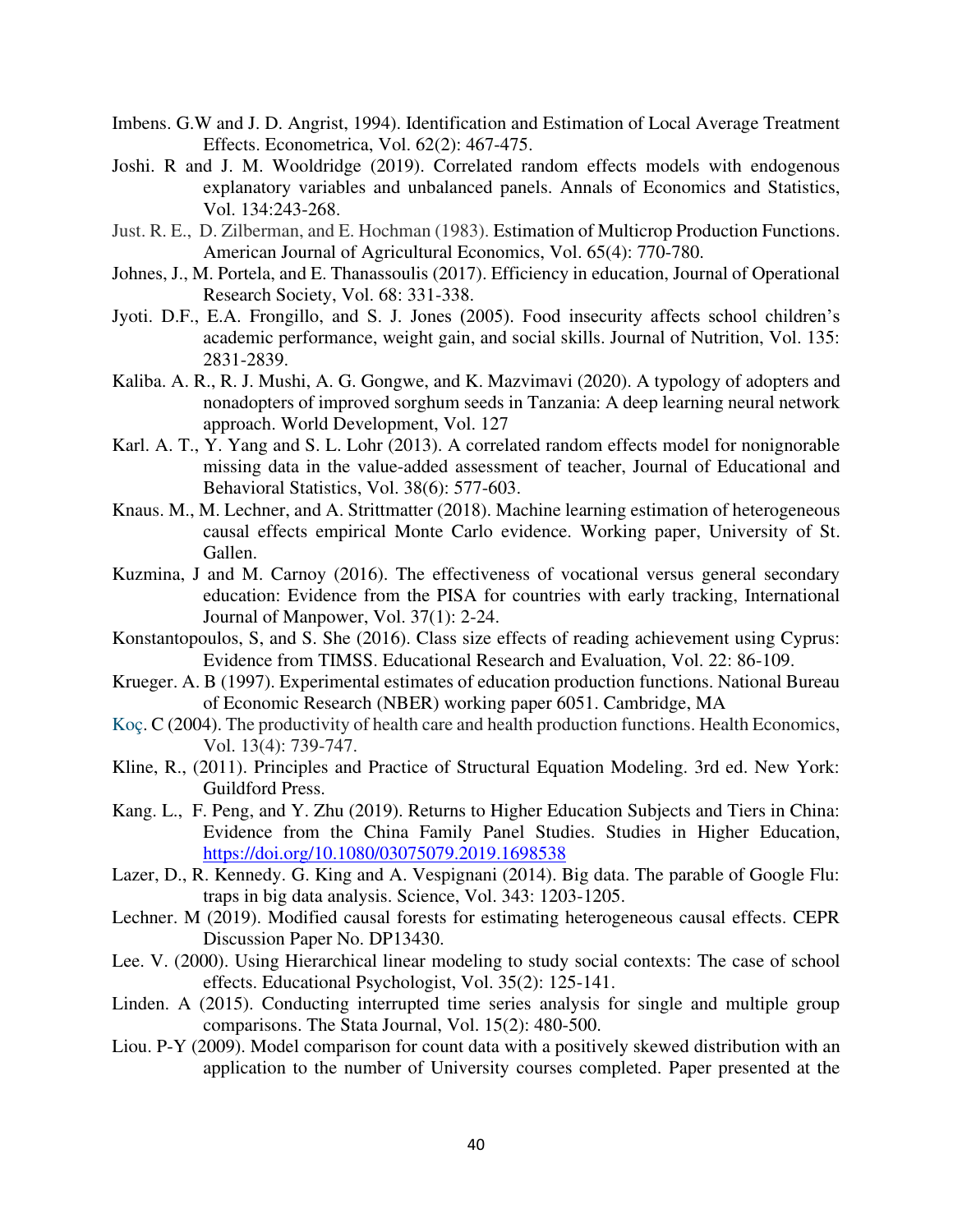Annual Meeting of the American Educational Research Association San Diego, April 16, 2009.

- Liu. Z., A. C.A. Kanter, K. D. Messer, and H.M. Kaiser (2013). Identifying significant characteristics of organic milk consumers: a CART analysis of an artefactual field experiment. Applied Economics, Vol. 45(21): 3110-3121.
- Li, W, and S. Konstantopoulos (2016). Class size effects on fourth Grade Mathematics Achievement: Evidence from TIMSS 2011. Journal of Research on Educational Effectiveness, Vol. 9(4): 503-530.
- Lokshin, M., and Z. Sajai (2004). Maximum likelihood estimation of endogenous switching models. The Stata Journal, Vol. 4(3): 282-289.
- Maddala. G. S (1983). Limited dependent and qualitative variables in Econometrics. Cambridge (UK): Cambridge University Press.
- McDaniel. T (2018). Using random forests to describe equity in higher education: a critical quantitative analysis of Utah's Postsecondary Pipelines. Butler Journal of Undergraduate Research, Vol. 4, Article 10.
- Mckeown. K., T. Haase, and J. Pratschke (2015). Determinants of child outcomes in a cohort of children in the Free pre-school year in Ireland, 2012/2013. *Irish Educational Studies*, Vol. 34(3): 245-263.
- Mullainathan. S and J. Spiess (2017). Machin learning: An applied Econometric Approach. Journal of Economic Perspective, Vol. 31(2): 87-106.
- Mundlak, Y (1978). On the pooling of time series and cross-section data. Econometrica, Vol. 46: 69-85
- Munoz, A.M., J. R. Prather, and J. H. Stronge (2011). Exploring teacher effectiveness using hierarchical linear models: Students- and Class level predictors in elementary school reading. Planning and Changing, Vol. 42 (3/4): 241-273.
- Nguyen. A. N and J. Taylor (2003). Post-High School Choices: New Evidence from a multinomial logit model. *Journal of Population Economics*, Vol. 16(2): 287-306.
- Niu. L (2017). Family socioeconomic status and choice of STEM Major in College: An analysis of a National Sample. College Student Journal, Vol. 51(2): 298-312.
- O'Dwyer, L. M., and Parker, C. E. (2014). A primer for analyzing nested data: multilevel modeling in SPSS using an example from a REL study (REL 2015–046). Washington, DC: U.S. Department of Education, Institute of Education Sciences, National Center for Education Evaluation and Regional Assistance, Regional Educational Laboratory Northeast & Islands. Retrieved from [http://ies.ed.gov/ncee/edlabs.](http://ies.ed.gov/ncee/edlabs)
- Ogundari. K and O.D. Bolarinwa (2018). Impact of agricultural innovation adoption: a metaanalysis. Australian Agricultural and Resource Economics, Vol. 62(2): 217-236.
- Ogundari. K, and A. B. Aromolaran (2014). Impact of education on household welfare in Nigeria. International Economic Journal, Vol. 28(2): 345-364.
- Oreopoulos. P (2006). Estimating Average and Local Average Treatment Effects of Education when Compulsory Schooling Laws Really Matter. The American Economic Review, Vo. 96(1): 152-175.
- Papke. E. L (2005). The effects of spending on test pass rates: evidence from Michigan. Journal of Public Economics, Vol. 80: 821-839.
- Parker, C. E., O'Dwyer, L. M., & Irwin, C. W. (2014). The correlates of academic performance for English language learner students in a New England district (REL 2014–020).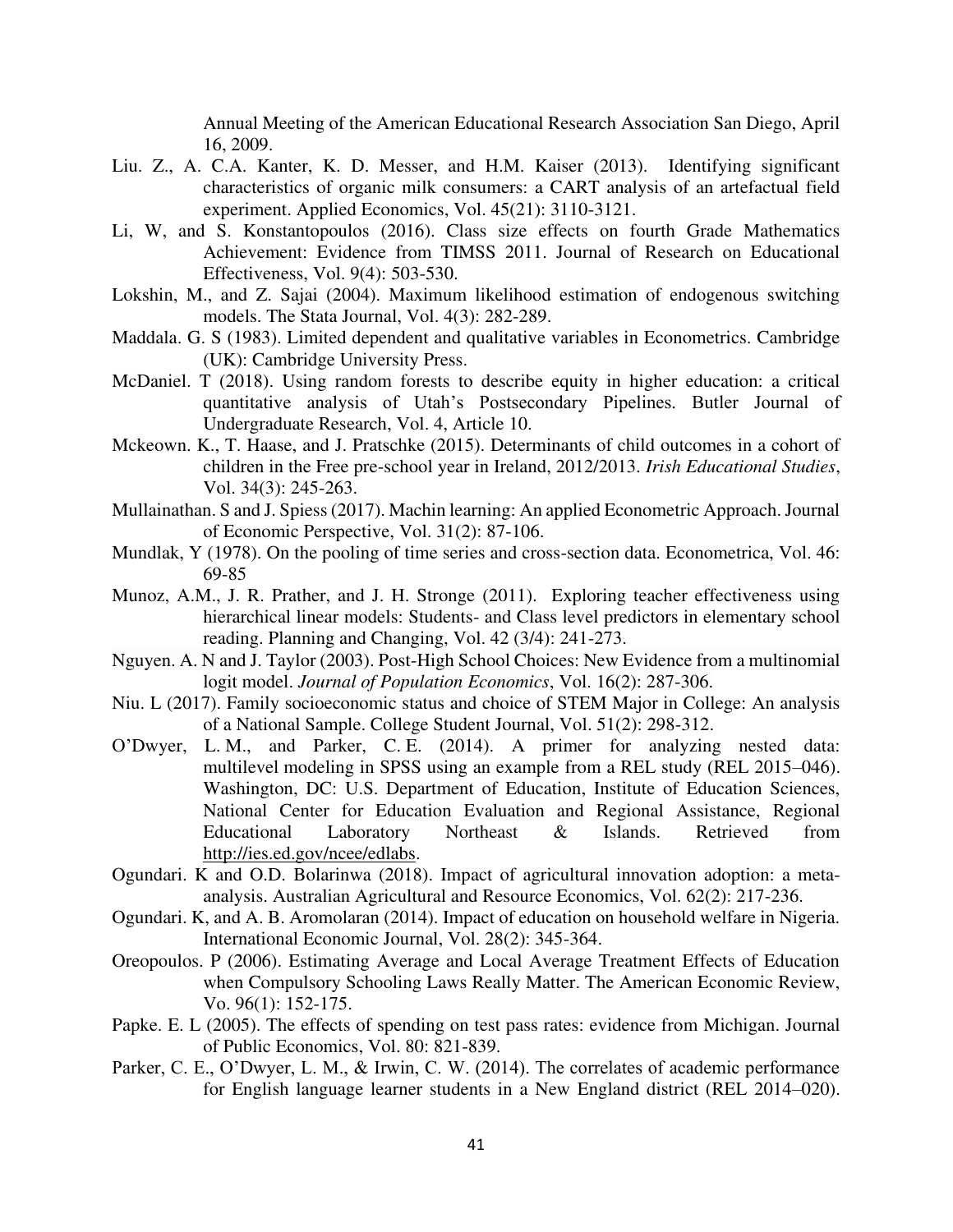Washington, DC: U.S. Department of Education, Institute of Education Sciences, National Center for Education Evaluation and Regional Assistance, Regional Educational Laboratory Northeast Islands. [http://eric.ed.gov/?id=ED546480.](http://eric.ed.gov/?id=ED546480)

- Pedhazur, E. J. (1997). Multiple regression in behavioral research: Explanation and prediction. London: Wadsworth.
- Pfeffermann, D, and V. Landsman (2011). Are private schools better than public schools? Appraisal for Ireland by methods for observational studies. The Annals of Applied Statistics, Vol. 5(3): 1726.
- Ponzo. M (2013). Does bullying reduce educational achievement? An evaluation using matching estimators. Journal of Policy Modeling, Vol. 35: 1057-1078.
- Power. S., J. Qian, K. Jung, A. Schuler, N. H. Shan, T. Hastie, and R. Tibshirani (2018). Some methods for heterogeneous treatment effect estimation in high dimensions. Sta. Med, Vol. 37: 1767-1787.
- Rodgers. J. R (2001). A panel-data study of the effects of student attendance on University performance. Australian Journal of Education, Vol. 45(3): 284-295.
- Raskind. I. G., R. Haardörfer, and C. J.Berg (2019). Food insecurity, psychosocial health and academic performance among college and university students in Georgia, USA. Public Health Nutrition: 22(3), 476–485.
- Roodman, D (2009). How to do xtband2: an introduction to differences and system GMM in Stata. The Stata Journal, Vol. 9(1): 86-136.
- Sakellariou. C (2007). Education policy reform, local average treatment effect, and returns to schooling from instrumental variables in the Philippines. Applied Economics, Vol. 38(4): 473-481
- Salehi. M and M. Roudbari (2015). Zero-inflated Poisson and negative binomial regression models: application in education. Medical Journal of the Islamic Republic of Iran, Vol. 29: 297
- Shan. S., C. Li, J. Shi, L. Wang, and H. Cai (2014). Impact of effective communication Achievements sharing and positive classroom environments on learning performance. Systems Research and Behavioral Science system Research, Vol. 31: 471-482.
- Siddique. Z (2014). Randomized control trials in an imperfect world. IZA World of Labor Working paper No. 110. DOI: 10.15185/izawol.110
- Silver. D., M. Saunders, and E. Zarate (2008). What factors predict high school graduation in the Los Angeles United School District. California Dropout Research Project Report # 14, University of California, Santa Barbara.
- Smerillo. N.E., A. J. Reynolds, J. A. Temple, and S. Ou (2019). Chronic Absence, Eighth-Grade Achievement, and High School Attainment in the Chicago Longitudinal Study. Journal of School of Psychology, Vol 67: 163-178.
- Somers. M., P. Zhu, R. Jacob, and H. Bloom (2003). The validity and precision of the comparative interrupted time series design in educational evaluation. MDRC Working Paper on Research Methodology.
- Storm. H., K. Baylis, and T. Heckelei (2019). Machine learning in agricultural and applied economics. European Review of Agricultural [Economics.@doi:10.1093/erae/jbz033.](mailto:Economics.@doi:10.1093/erae/jbz033)
- Stratton. L.S., D. M. O'Toole, and J. N. Wetzel (2005). A multinomial Logit model of college Stop out and Dropout Behavior. Institute for the Study of Labor (IZA) Working paper No. 1634. Bonn, Germany.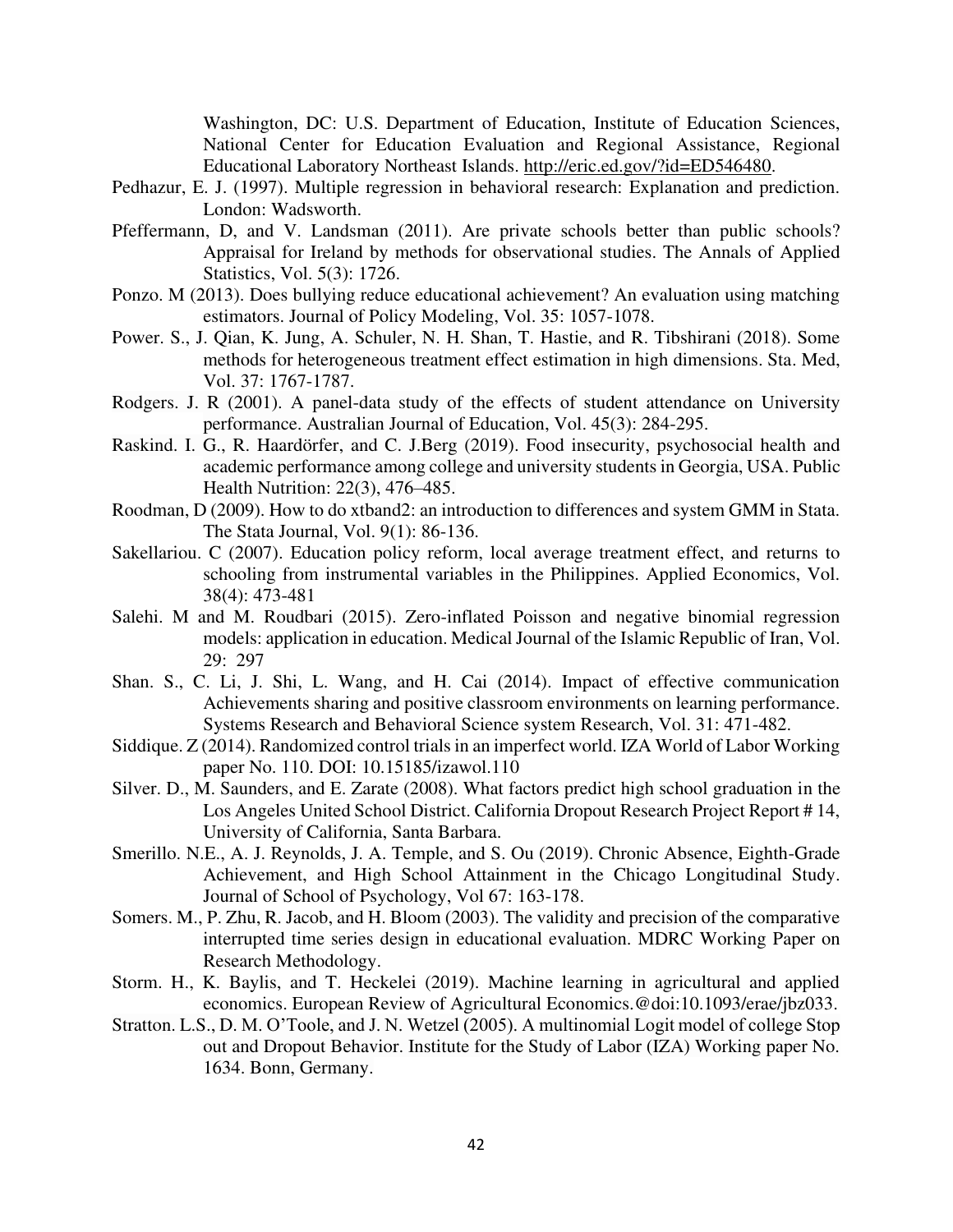- Streeter. A. J., N. X. Lin, L. Crathorne, M. Haasova, C. Hyde, D. Melzer, and W. E. Henley (2017). Adjusting for unmeasured confounding in nonrandomized longitudinal studies: a methodological review. Journal of Clinical Epidemiology, Vol. 87: 23-34.
- Subbiah. M., M.R. Srinivasan, and S. Shanthi (2011). Revisiting higher education data analysis: A Bayesian perspective. International Journal of Science and Technology Education Research, Vol. 12(2): 32-38.
- Sami. J., F. Pascal, and B. Younes (2013). Public Road Transport Efficiency: A Stochastic Frontier Analysis, [Journal of Transportation Systems Engineering and Information](https://www.sciencedirect.com/science/journal/15706672)  [Technology,](https://www.sciencedirect.com/science/journal/15706672) Vol. 13(5): 64-71.
- Scippacercola, S, and L. D' Ambra (2013). Estimating the relative efficiency of secondary schools by Stochastic Frontier Analysis. Procedia Economics and Finance 17 ( 2014 ) 79 – 88.
- Theobald. E (2018). Students are rarely independent: What, Why, and How to use random effects in Discipline-Based Education Research. CBE-Life Sciences Education, Vol. 17: 1- 12.
- Tobin. J (1975). Estimation of relationships for limited dependent variables. *Econometrica*, Vol. 46: 24-36.
- Todd, P., and K. Wolpin (2006). The Production of Cognitive Achievement in Children: Home, School, and Racial Test Score Gaps, Philadelphia: University of Pennsylvania.
- Topirceanu. A and G. Grosseck (2017). Decision tree learning used for the classification of student archetypes in online courses. Paper presented at the  $21<sup>st</sup>$  International Conference on knowledge-based and intelligent information and engineering systems, KES2017, 6-8 September, Marseilles, France.
- Tsai. S and Y. Xie (2011). Heterogeneity in Returns to College Education: Selection Bias in Contemporary Taiwan, School Science Research, Vol. 40(3): 796-810.
- Umansky. H and H. Dumont (2019). English Learner Labeling: How English Learner Status Shapes Teacher Perceptions of Students and the moderating role of Bilingual Instructional Settings. (EdWorkingPaper: 19-94). Retrieved from Annenberg Institute at Brown University:<http://www.edworkingpapers.com/ai19-94>
- Uysal. S. D. (2011). Three Essays on Doubly Robust Estimation Methods. Ph.D. Dissertation submitted to the University of Konstanz.
- Worthington, A (2001). An empirical survey of frontier efficiency measurement techniques in education, Education Economics, Vol. 9(3): 245-268.
- Wager. S and S. Athey (2018). Estimation and inference of heterogeneous treatment effects using random forests. Journal of American Statistics Association, Vol. 113: 1228-1242.
- Wang. J., A. Hefetz, and G. Liberman (2017). Applying structural equation modeling research. Culture and Education, Vol. 29(3): 563-618.
- Wang, X., Y. Chuang, and B. McCready (2017). The effect of earning an associate degree on community college transfer students' performance and success at four-year institutions. Teachers' College Record.
- West, M.R., and L. Woessmann (2010). Every catholic child in a catholic school: Historical resistance to state schooling contemporary private competition and student achievement across countries. The Economic Journal, Vol. 120(546): 229-255.
- Weerts, D. J., A. F. Cabrera, and P. P. Mejias (2013). Uncovering categories of civically engaged college students: a latent class analysis. The review of Higher Education, Vol. 37: 141- 168.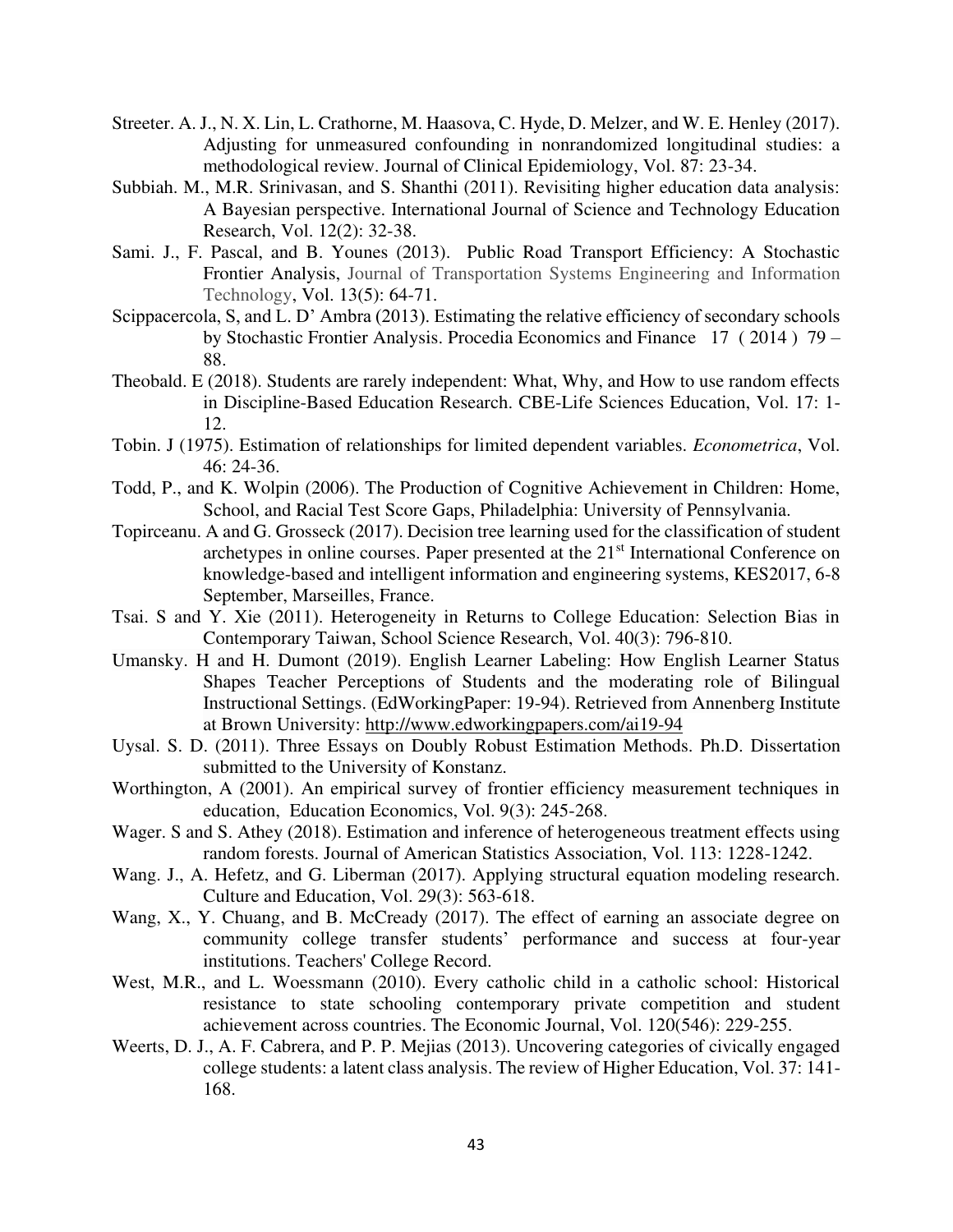- Wooldridge, J. M (2002). Econometric Analysis of cross-section and panel data. MIT Press, Cambridge, MA.
- Wooldridge, J.M (2019). Correlated random effects models with unbalanced panels, Journal of Econometrics, Vol. 211(1): 137-150.
- Xu. Z., J. Hannaway, and S. D'Sounza (2009). Student transience in North Carolina: The effect of school mobility on student outcomes using longitudinal data. National Center for Analysis of Longitudinal Data in Education Research Working Paper No. 22, Washington DC.
- Vigdor. J. I (2008). Teacher salary bonuses in North Carolina (Working paper 15). Washington, DC, National Center for Analysis of Longitudinal Data in Education Research.
- Vandenberghe, V, and S. Robin (2004). Evaluating the effectiveness of private education across countries: a comparison of methods. Labour Economics, Vol. 11(4): 487-506.
- Zwick. R (1993). The validity of the GMAT for the prediction of Grades in Doctoral Study in Business and Management: An empirical Bayes approach. Journal of Educational Statistics, Vol. 18(1): 91-107.
- Zeiser. K.L., J. Taylor, J. Rickles, M. S. Garet, and M. Segeritz (2014).. Evidence of deeper learning outcomes: Technical appendix. (Report #3 Findings from the study of deeper learning: Opportunities and outcomes). Washington, DC: American Institutes for Research.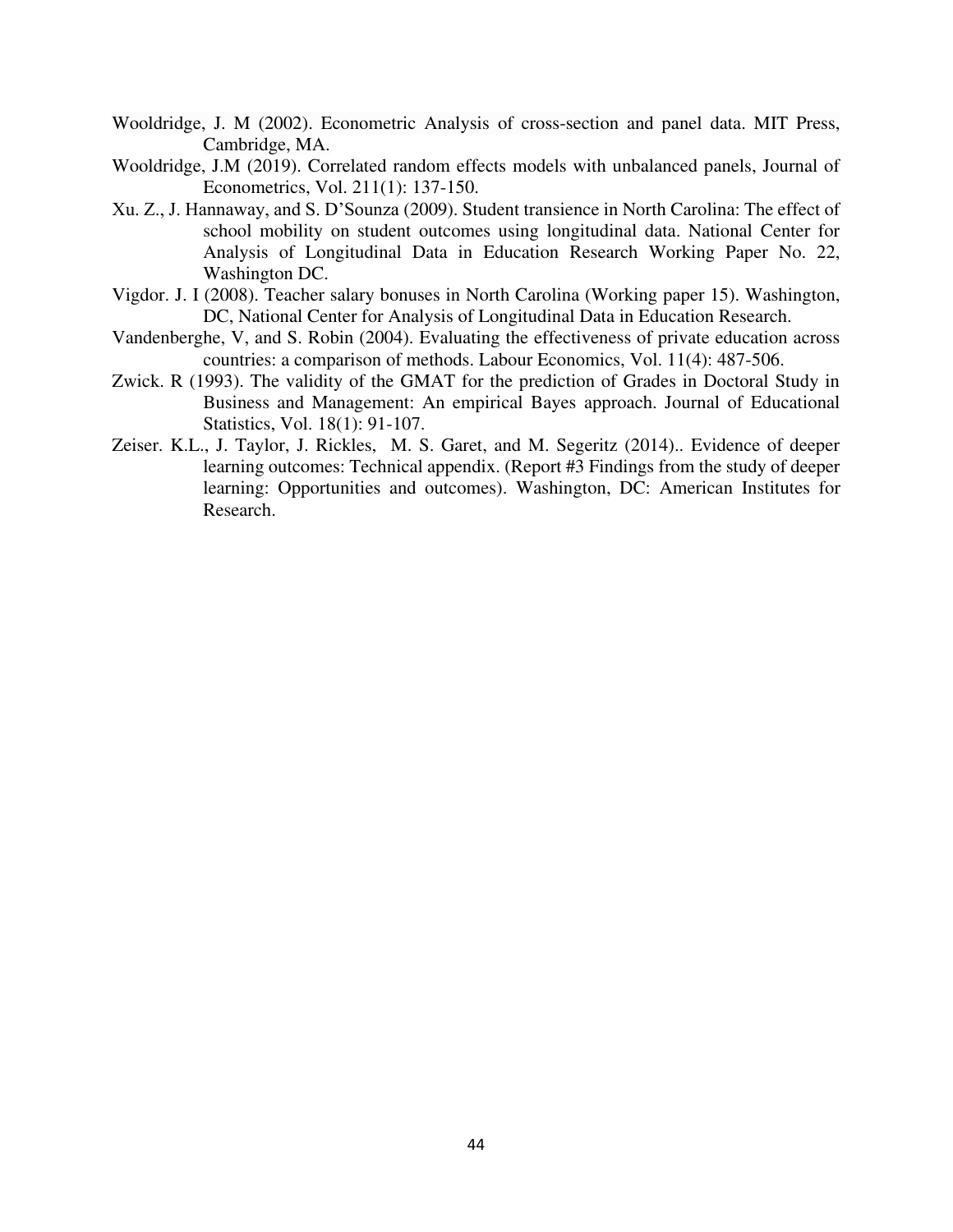## **Appendix**

#### **i. Model development for cross-sectional data**

Model development is a mathematical visualization of relationships among variables to address research questions or study objectives in research. An analytical model has always been designed to understanding factors and conditions associated with educational outcomes. It could be research to understand the effects of teaching quality, teacher's certification, availability of teaching aid, or student absence from school on a potential education outcome such as student performance (grade in math or reading).

A generalized analytical framework to understand factors and conditions associated with educational outcomes for cross-sectional data could take the form.

$$
y_i = \delta_0 + \beta X_i + \varphi Z_i + \varepsilon_i \tag{1}
$$

where  $y_i$  is the dependent variable which could be earning or participation in STEM program for i-th respondent given an example above; X represents the level of education attained by the i-th respondent; Z is a vector of demographic factors for i-th respondents;  $\beta$  and  $\varphi$  are parameters to be estimated;  $\delta_0$  is the intercept;  $\varepsilon_i$  represents the error term assumed to have mean zero and constant variance.

Specific examples from the literature include:

Example1: To examine the effects/impact of educational attainment on earnings while controlling for demographic factors of the respondents in the sample (Ogundari and Aromolaran, 2014; Andrews et al.,2012).

Example 2: To examine the effects of respondents' socio-economic and demographic factors in participating in the STEM program (An et al., 2018; Niu 2012).

Example 3: To investigate the impact of teaching aids as Virtual school hybrid Algebra I development on students' math performance (Cavalluzzo et al., 2012).

Example 4: To investigate the impact of teacher quality and training on students' performance (Fuller and Ladd, 2013; Harris and Sass 2007).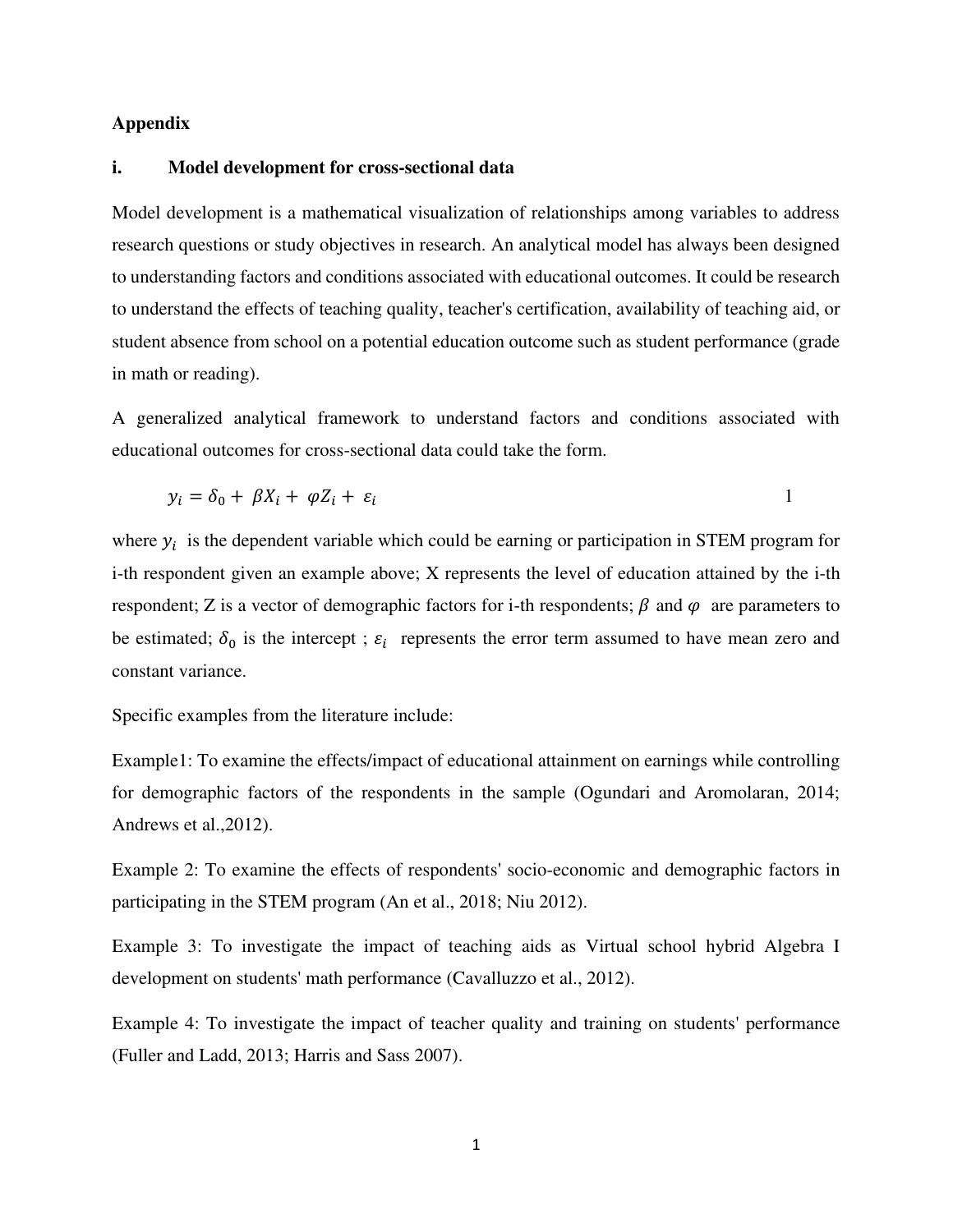#### **ii. Analytical model development for Panel data**

The availability of a longitudinal survey that extends beyond one period or extends back to 2 to more years provides an opportunity to examine the trends in the potential outcomes of interest. In this case, there is a need to remodify the above model specification to consider the data's time dimension, as shown below.

$$
y_{it} = \beta X_{it} + \varphi Z_i + \delta_i + \varepsilon_{it}
$$

where  $y_{it}$  is the dependent variable for i-th respondent in the t period, which could be students test scores ( See Fuller and Ladd, 2013); *Xit* represent time-varying explanatory variables which could be an indicator of teacher quality and *Zi* is a vector of time-invariant control variables such gender, ethnicity, individual, country, regional or specific fixed effect, etc. for i-th respondents;  $\beta$  and  $\varphi$ are parameters to be estimated;  $\delta_i$  is the unobserved heterogeneity;  $\varepsilon_{it}$  represents the idiosyncratic error term.

#### **iii. Analytical model development for estimating causal Inference**

The evaluation of the impact of programs such as pre-school, remedial education, or early learning programs, among others, on cognitive outcomes (e.g., reading scores, math scores) is important to guide policymakers on whether these programs worth investment or assessing the effectiveness of these programs. A typical model specification to evaluate the impact of programs on potential outcomes of interest as often used in agriculture, health, education, transportation, etc., can be specified.

$$
y_i = \delta_0 + \beta T + \varphi Z_i + \varepsilon_i
$$

where  $y_i$  represents potential outcome (e.g., test score) for i-th respondent; T is the indicator representing assignment into treatment for the i-th respondent<sup>1</sup>; Z is a vector of socio-demographic factors for i-th respondents;  $\beta$  and  $\varphi$  are parameters to be estimated, where  $\beta$  represents estimated impact of interest;  $\delta_0$  is the intercept;  $\varepsilon_i$  represents the error term assumed to have mean zero and constant variance.

<sup>&</sup>lt;sup>1</sup> It is important to note that, in the evaluation literature, "treatment" conventionally refers to the individuals who participate in the program.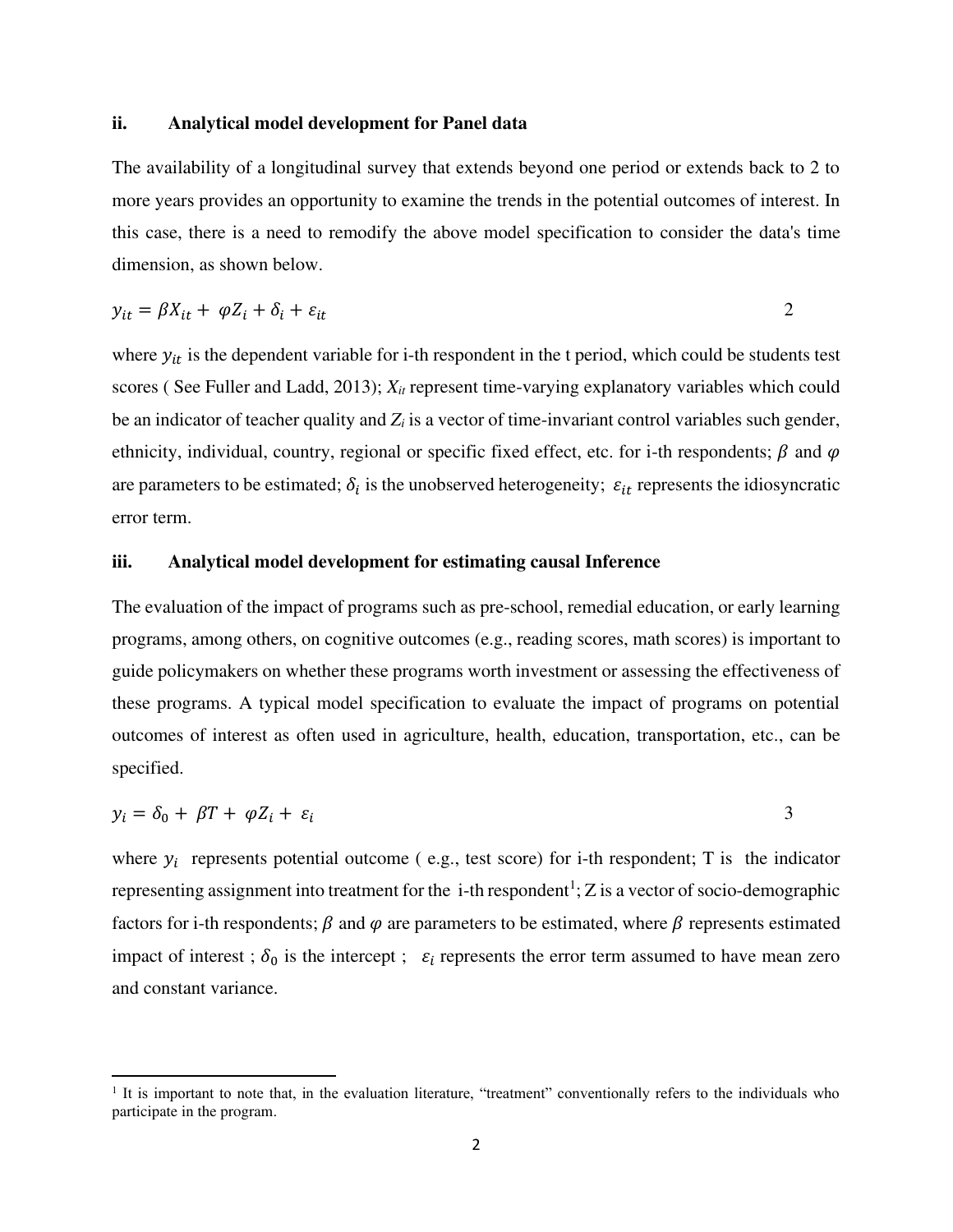While equation 3 is referred to as an outcome equation, the selection equation similar to the first stage equation described in Heckman (1979) or first hurdle described in Cragg (1971) can be defined below

$$
T_i = \Omega_0 + \sigma Z + \pi X_i + \nu \tag{4}
$$

where  $T_i$  and Z are as defined earlier; X is additional variables that could be a valid instrument to identify the process.  $\sigma$ ,  $\Omega_0$ , and  $\pi$  are parameters to be estimated.  $\nu$  is the error term assumed to have mean zero and constant variance.

With the availability of panel data, equation 3 can be re-specified to reflect this as follows

$$
y_{it} = \varphi_0 + \eta T + \tau Z_{it} + \zeta_{it}
$$
, t=1, 2,......Time 5

where y, T, and Z are as defined earlier;  $\varphi$ ,  $\eta$ , and  $\tau$  are parameters to be estimated ;  $\zeta_{it}$ are random disturbances.

The difference in difference (DiD) specification in Equation 5 can be defined as

$$
y_{it} = \omega_0 + \vartheta \text{Time} + \pi \text{T} + \tau (\text{Time} * \text{T}) + \tau Z_{it} + \Omega_{it} \quad , t=1, 2, \dots \text{Time}
$$

where y, T, and Z are as defined earlier;  $\tau$  is the coefficient of DiD estimator;  $\Omega_{it}$  are the random disturbances.

## **iv. Endogeneity problem in education production function: The role of instrumental variable estimator**

There are five commonly encountered situations where the regression model's endogeneity problem exists. This includes simultaneous causality, omitted variable, errors in variables, sample selection, and functional form misspecification. The existence of endogeneity problems in regression biased the policy results, so education researchers must consider this in their research.<sup>2</sup> A typical example of this is estimating the effect of attendance on student performance, or the impact of education attained on earnings, or the impact of programs such as early learning education on student performance. The problem here is that attendance, education achieved, or

 $2$  There is a test often perform to test whether a regressor is actually endogenous and is called Durbin-Wu Hausman test. There are some regressors that are obviously predetermine from economic theory that are endogenous. Example of this is education in this example. Education or regressors generally can be tested using this Durbin-Wu Hausman test.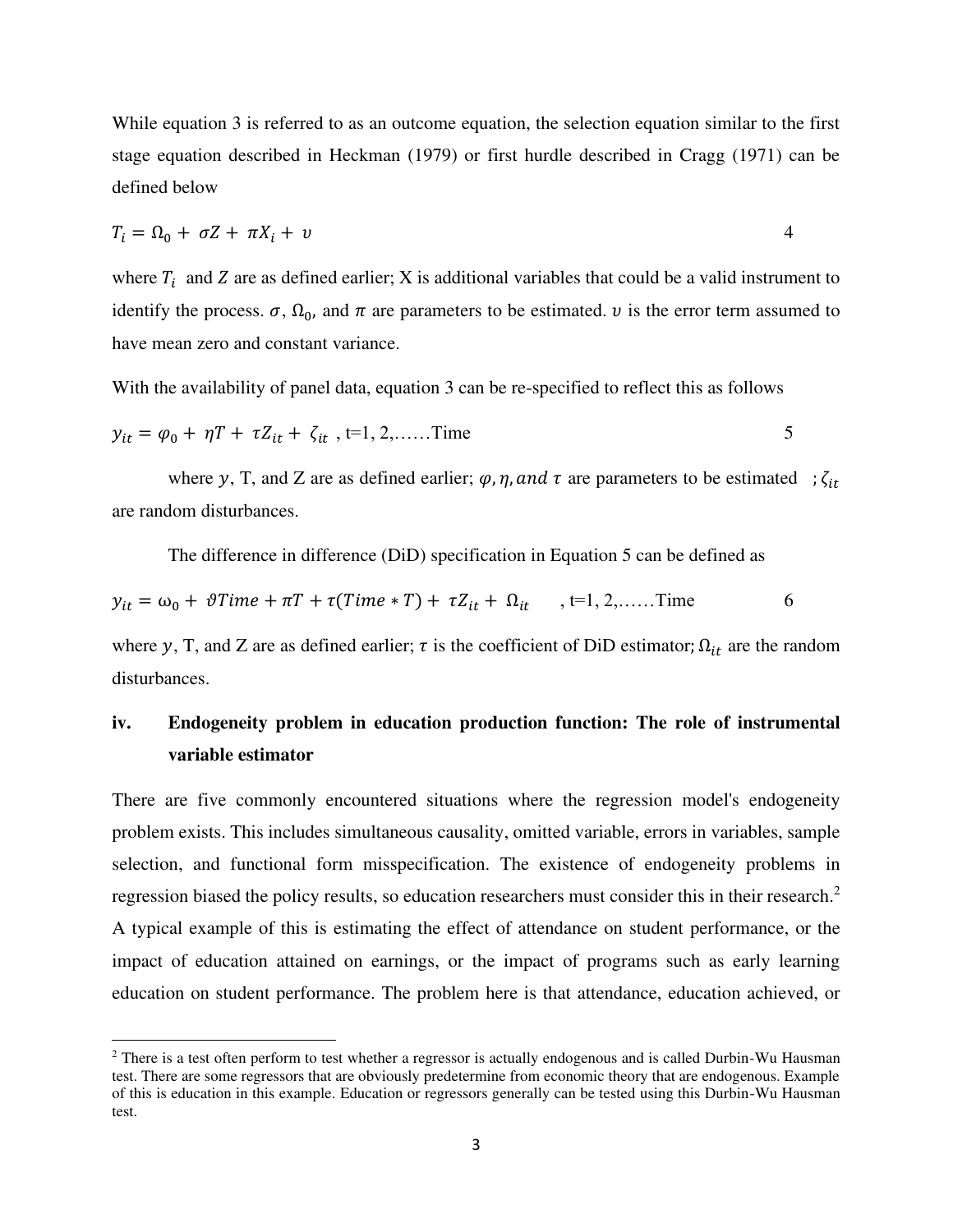participation in early learning education is not exogenous (or is endogenous), which violates the classical assumption of linear regression that an explanatory variable should be exogenous. In practice, what this means is that attendance, education attained, or participation in early learning education should not be correlating with the error terms. The existence of the endogeneity problem asymptotically biases the results.

The endogeneity problem is widespread in education research, and researchers have not been pay attention to this. Equation 3, with treatment assignment T- representing early learning participation or STEM program participation, is a typical example of an endogeneity problem due to selection bias. The specification below is the impact of education achieved by year of schooling on earnings while controlling for respondents' characteristics.

$$
EarningS_i = \omega_0 + \vartheta EducationYear + \tau Z_i + \Omega_i \tag{7}
$$

where Earnings is the wage rate per hour; Education Year is the year of schooling attained; Z is respondents' characteristics such as age, gender, ethnicity, etc.  $\vartheta$ ,  $\omega$ , and  $\tau$  are parameters to be estimated;  $\Omega_{it}$  is a random disturbance. The parameter of interest here is  $\vartheta$ , which captures returns to education.

The problem here is that year of education is endogenous because education attained depends on so many factors such as ability, parent education, school quality, etc., which are omitted in equation 7, perhaps due to lack of data. Therefore, the estimation of equation 7 without controlling for this problem bias the estimated return to education  $\vartheta$  for policy.

There are various approaches to mitigate the endogeneity problem in IV regression, including twostage least square (2SLS), 2 stage GMM, and Limited information maximum likelihood (LIML) estimators. While 2SLS and 2 step GMM are very popular among researchers, the computational difficulty of LIML makes limits its usage. Unlike 2SLS, 2 stage GMM is robust to heteroskedasticity. In the absence of heteroskedasticity, 2SLS is consistent as 2 stage GMM> Other methods include control function or, in some cases, the Heckman selection model depending on the data generating process. We discussed Heckman's selection bias in detail in the main text. Our focus here is to describe the specification of 2SLS for IV regression.

The solution to the endogeneity of education year in equation 7 above is to find an instrument (m) that is correlated with earnings but not correlated with the error term (i.e., Cov (earnings, m) $\neq$ 0 &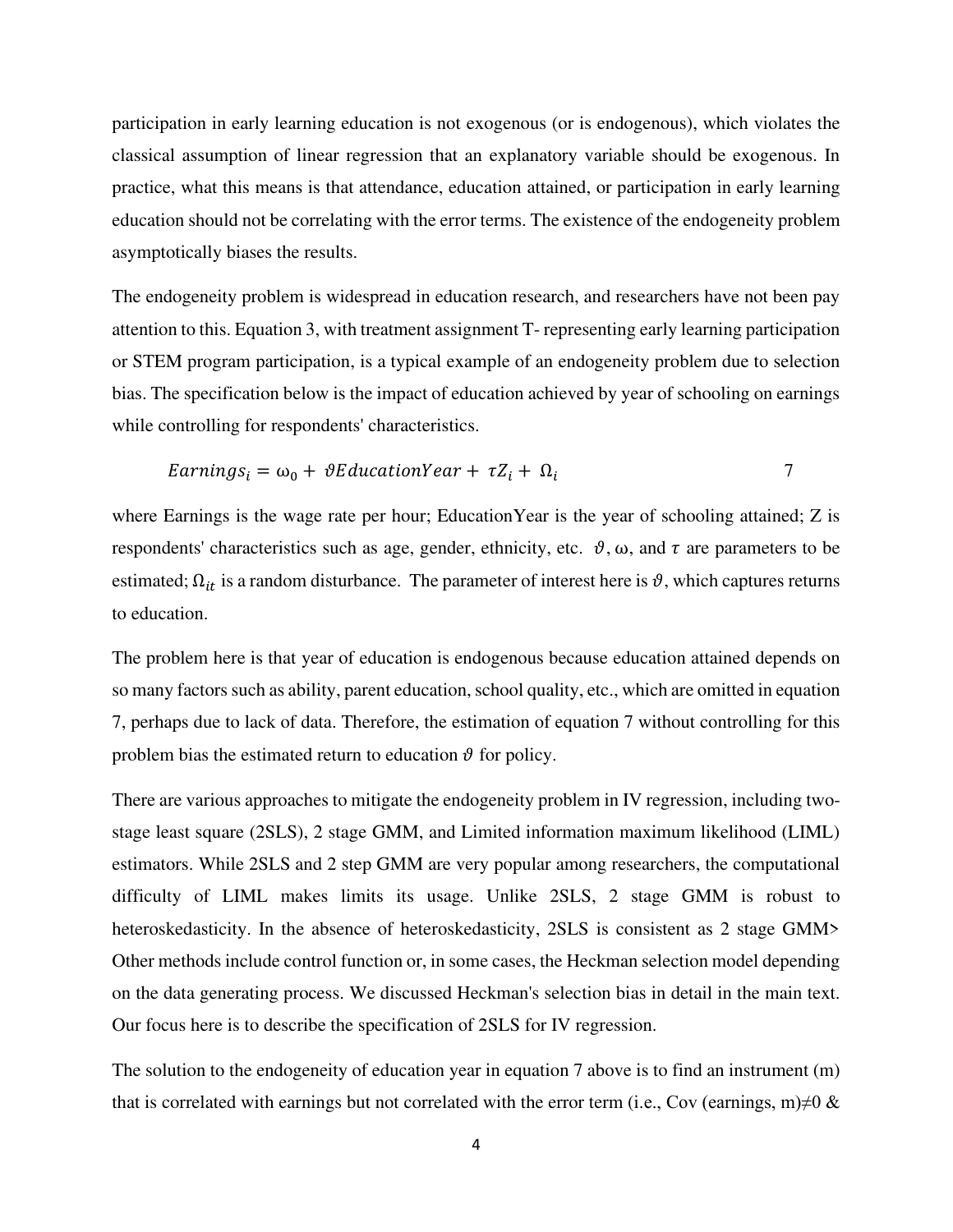Cov(m,  $\Omega_i$ )=0).<sup>3</sup> The IV regression uses the instrument to estimate first stage regression where endogenous regressor (e.g., EducationYear) is expressed as a function of the instrument (e.g., m) and other explanatory variables (e.g., Z), as shown below.

$$
EducationYear = v_0 + \sigma m + \alpha Z_i + \Phi_i
$$
 8

After that, the predicted value from the first stage (equation 8) denoted by  $Educa$  *tuonYear* replaces the original variable in equation 7 as specified below

$$
EarningS_i = \varrho_0 + \zeta \, EducationYear + \zeta Z_i + \epsilon_i \tag{9}
$$

Equation 9 is called a reduced equation. Unlike  $\vartheta$  in equation 7, the estimated return to education  $\zeta$  in equation 9 is unbiased and reliable for policy inferences since the instrument (m) introduces an element of randomness into the assignment, which approximates the effect of an experiment (Vandenberghe and Robin, 2004). This explained why the IV estimator is also a popular causal inference method for mitigating selection bias problems in data. We discuss this in detail in the main text. Besides, the linear IV estimators described above, it is important to note that it can be extended to a binary response-dependent variable such as IV probit for binary variable or IV Tobit for censored dependent variable.

As noted by Woodridege (2002), the problem here is finding the instrument (m) that is uncorrelated with the error term of the original equation (i.e.,  $Cov(m, \Omega_i)=0$ ) and at the same time correlated with the endogenous variable (i.e., Cov(m, Education Year)≠0). Thus, it is vital to check the validity of the instrument (m), also called the relevance test, and a test of overidentification using the Sargan test. The instrument's relevance is based on the estimated F statistics from the first stage (equation 8). As a rule of thumb, a critical F-statistic of 10 and above shows that the instrument is sufficiently strong (Wooldrideg 2002). With the instruments' k-number, the Sargan test is essential to assess whether the instruments are over-identified or just identified. A detailed discussion of this method is available in Angrist and Pischke (2008).

Vandenberghe and Robin (2004) evaluate the effectiveness of private education Vs. Public education on student performance across countries, where the authors used a dummy, equals 1 if a pupil attends a school located in a big city and 0 otherwise. Gottfried (2010) evaluates the effect

<sup>&</sup>lt;sup>3</sup> The illustration here is similar to the one describes in the footnote 3.